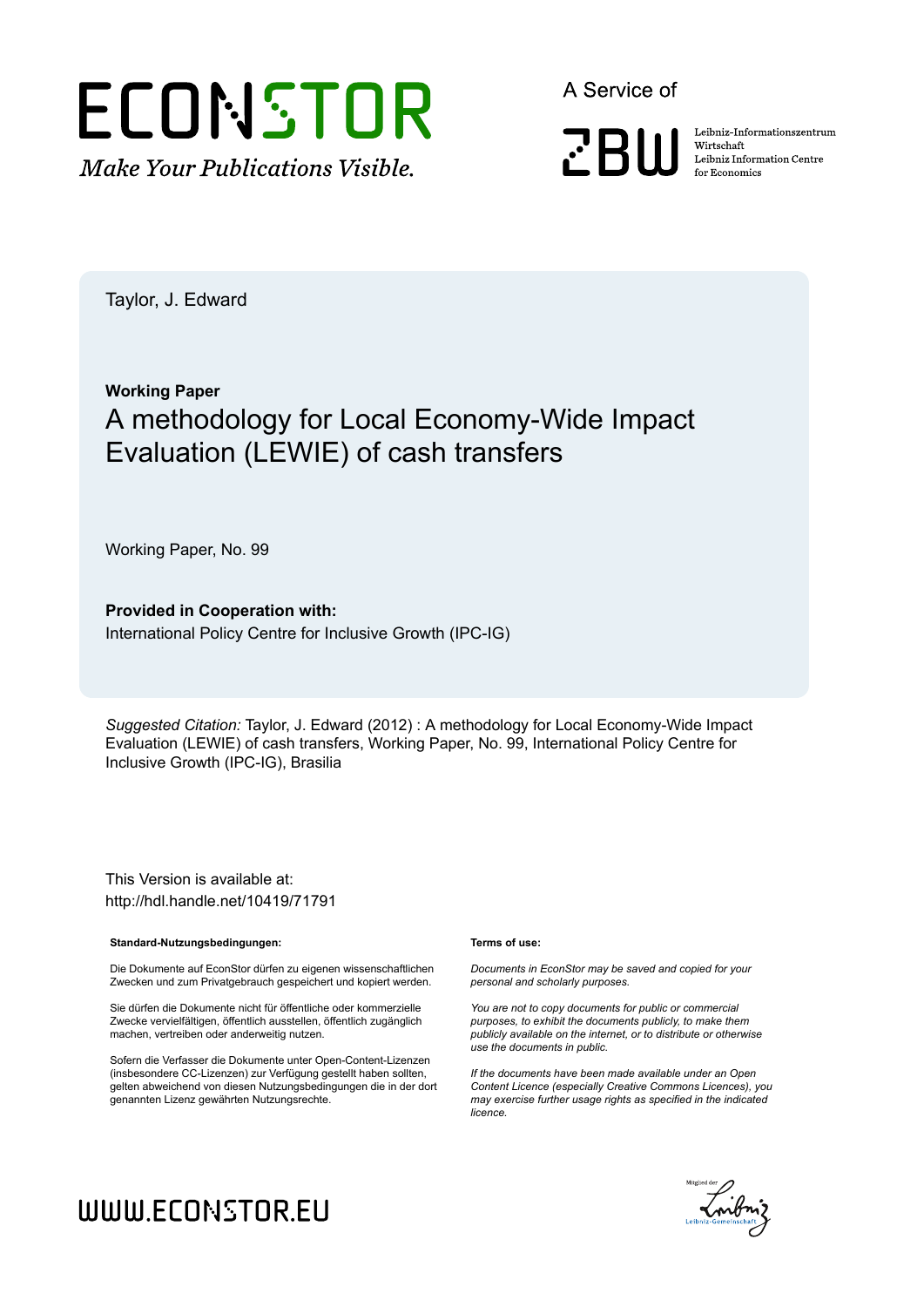# **A METHODOLOGY FOR LOCAL ECONOMY-WIDE IMPACT EVALUATION (LEWIE) OF CASH TRANSFERS**

Working Paper number 99 December, 2012

 **J. Edward Taylor** 

Department of Agricultural and Resource Economics, University of California, Davis





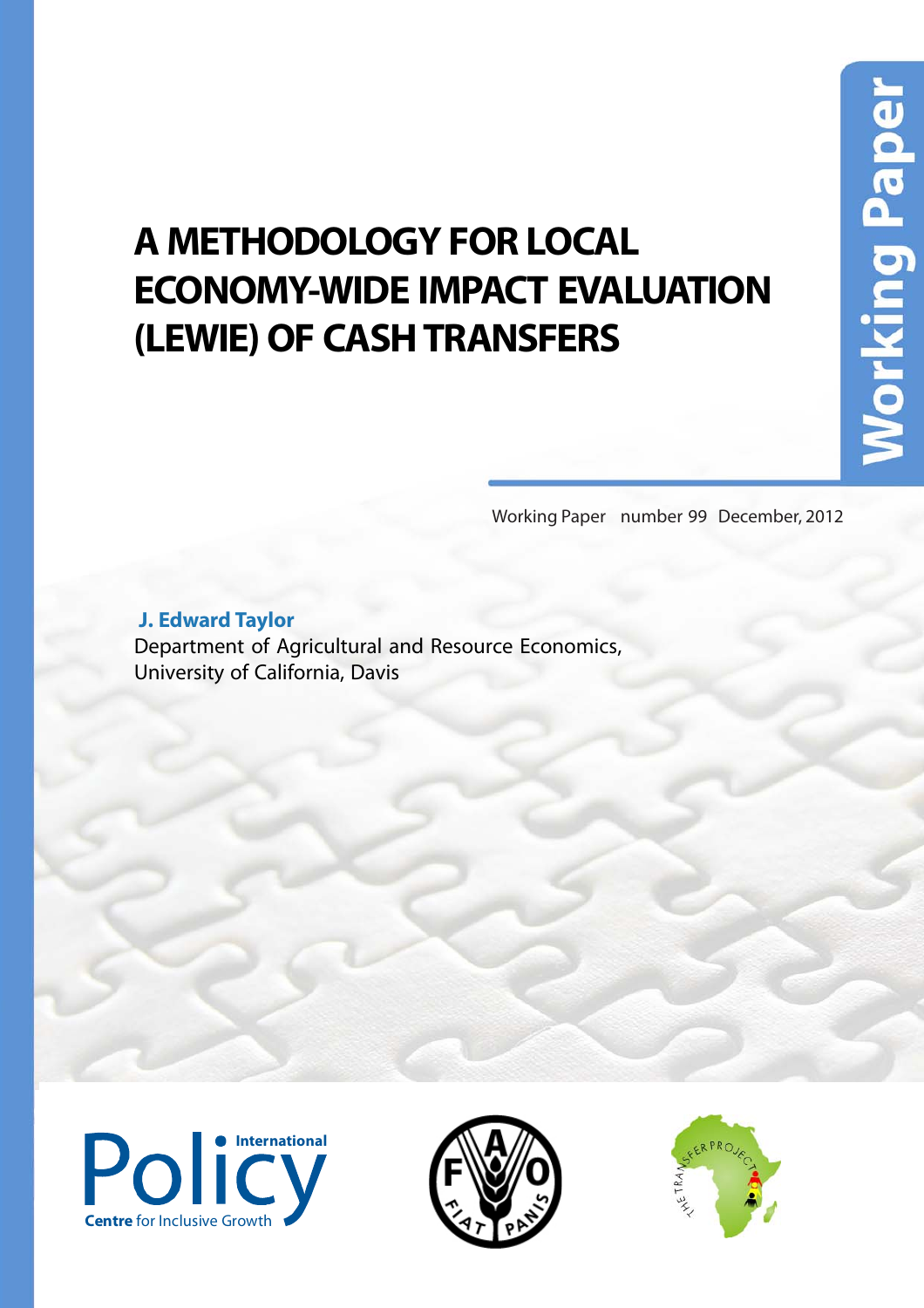Copyright© 2012 International Policy Centre for Inclusive Growth United Nations Development Programme

#### **International Policy Centre for Inclusive Growth (IPC - IG)** Poverty Practice, Bureau for Development Policy, UNDP

Esplanada dos Ministérios, Bloco O, 7º andar 70052-900 Brasilia, DF - Brazil Telephone: +55 61 2105 5000

E-mail: ipc@ipc-undp.org URL: www.ipc-undp.org

The International Policy Centre for Inclusive Growth is jointly supported by the Poverty Practice, Bureau for Development Policy, UNDP and the Government of Brazil.

#### **Rights and Permissions**

All rights reserved.

The text and data in this publication may be reproduced as long as the source is cited. Reproductions for commercial purposes are forbidden.

The International Policy Centre for Inclusive Growth disseminates the findings of its work in progress to encourage the exchange of ideas about development issues. The papers are signed by the authors and should be cited accordingly. The findings, interpretations, and conclusions that they express are those of the authors and not necessarily those of the United Nations Development Programme or the Government of Brazil.

**Working Papers** are available online at www.ipc-undp.org and subscriptions can be requested by email to ipc@ipc-undp.org

Print ISSN: 1812-108X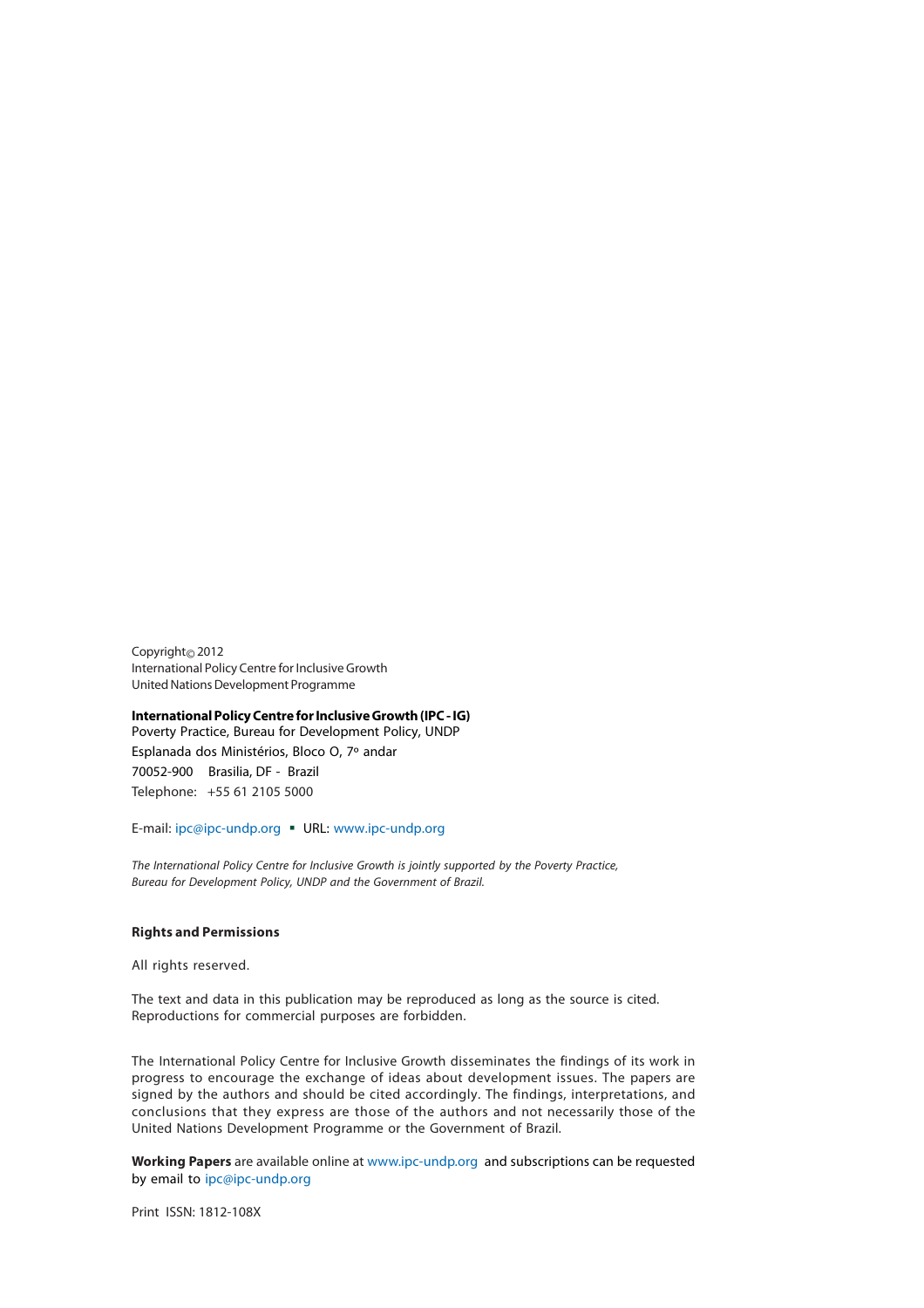# **A METHODOLOGY FOR LOCAL ECONOMY-WIDE**

# **IMPACT EVALUATION (LEWIE) OF CASH TRANSFERS**

## J. Edward Taylor \*

As soon as a household receives a cash transfer, it usually spends it. This transmits the transfer's impacts from the beneficiary household to others inside and outside the local economy, including households not eligible for the transfer. As the programme's influences swirl around the project's zone of influence (ZOI), they create local general equilibrium (LGE) effects in addition to the programme's direct impact on the beneficiary households. Local economy-wide impact evaluation (LEWIE) is designed to capture the full impact of government programmes (as well as other exogenous shocks; see Taylor and Filipski, 2012) on local economies.

Understanding the LGE effects of transfers and other public programmes is important. Governments want to know how transfers affect the non-recipient as well as recipient households before committing significant resources to transfer programmes. Transfers may affect production in beneficiary or non-beneficiary households, and indirect effects can significantly alter an intervention's overall impact (positively or negatively).

Evaluating project impacts with an experiment may be difficult if LGE effects are present, because these effects can transmit impacts from treated to control households. Effects of programmes on control groups frequently confound experimental research in the social sciences.<sup>1</sup> If general equilibrium (GE) linkages are strong and positive, and if they extend to control households, it may be difficult to identify the programme's income impact, because income will rise in both the treated and non-treated households. This is a form of controlgroup contamination.

Once a project is scaled up, GE effects are almost certain to create outcomes that were not captured in the experiment, including feedback effects on treated and non-treated households. The reliability of experimental methods depends critically on the invariance assumption, which states that the actual programme will act like its experimental version. GE effects are the main reason we worry about violations of the invariability assumption in randomised control trials (RCTs). 2

Well-designed experiments, i.e. those using random assignment at the cluster level including ineligible households, can capture some of the spillover impacts of programmes (i.e. on the ineligible households at the programme sites, or eligible households excluded due

 $\overline{a}$ 

<sup>\*</sup> Prepared for the United Nations Food and Agriculture Organization, Project MTF/RAF/464/UK – From Protection to Production: The Role of Social Cash Transfers in Fostering Broad Based Economic Development, with funding from DFID and the World Bank. This report draws heavily from the book (in progress) by J. Edward Taylor and Mateusz Filipski entitled Beyond Experiments: Simulation Methods for Impact Evaluation. Andrew Dorward, Dominique Van Der Mensbrugghe, Ben Davis, Katia Covarrubias, Habiba Djebbari, other members of the project team and Abbie Turiansky provided valuable comments and suggestions.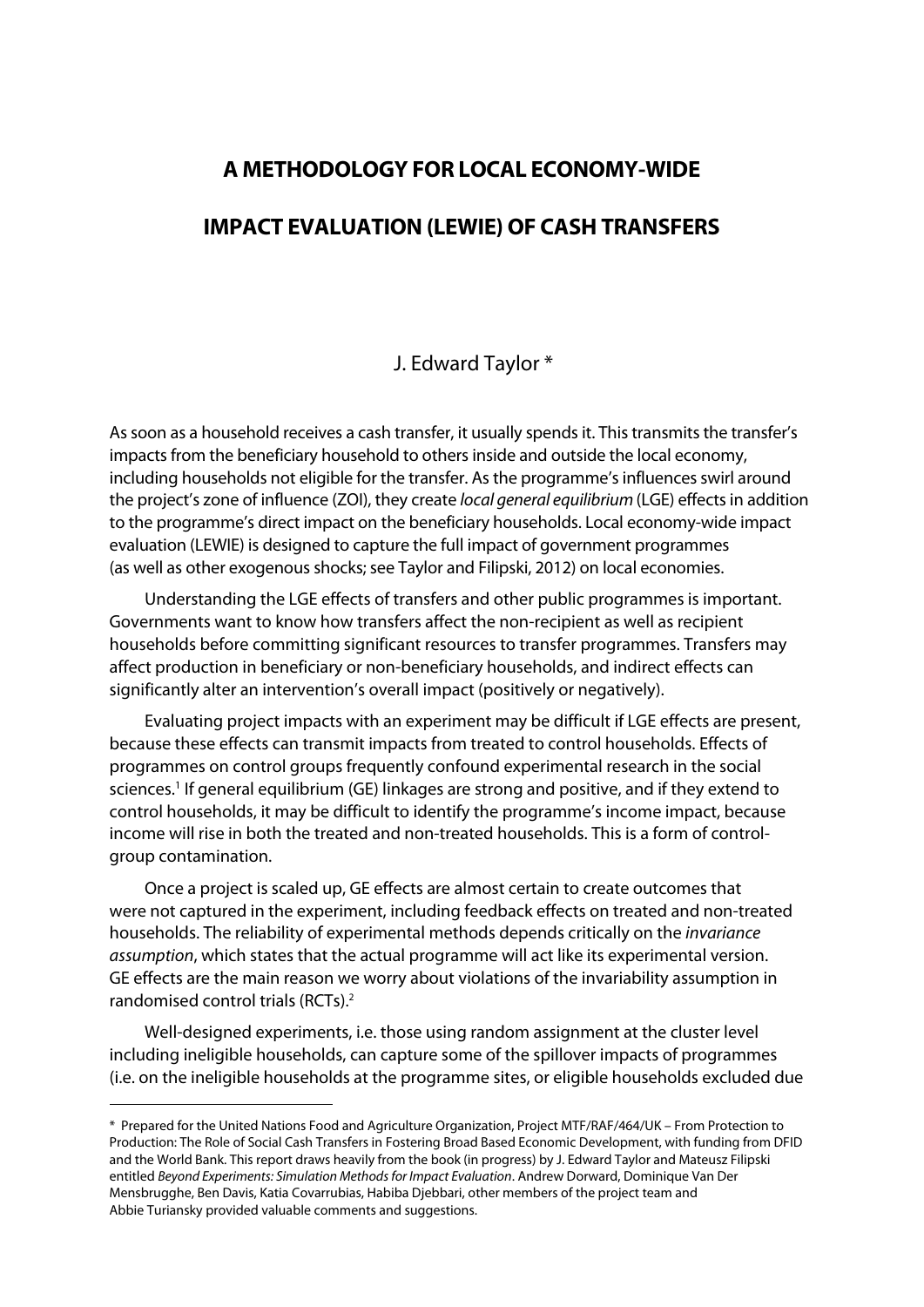to budget constraints). However, they generally do not tell us why these spillovers occur (e.g. through local price effects), how we might be able to influence them or how GE effects may alter impacts once a programme is scaled up. Experimental economists often ignore the effects of programmes on ineligible groups, instead focusing on the average effects of treatments on the treated. Ignoring GE effects can give an incomplete and often biased picture of how cash transfers affect local economies, including production activities. The total impact will be different from the programme's average effect on the treated.

This paper presents a methodology to understand the full impact of cash transfers on local economies, including on the production activities of both beneficiary and non-beneficiary groups; how these effects change when programmes are scaled up to larger regions; and why these effects happen. All of these are important for designing projects and explaining their likely impacts to governments and other sponsoring agencies.

The simulation methods presented here are not a substitute for good impact evaluations. Experimental findings are important to test and quantify the likely impacts of interventions on beneficiary households and, under some conditions, on ineligible households. They can also help validate some of the predictions of simulation models and, in some cases, improve the accuracy of model parameters.

Validation is a strength of conventional experimental methods but a major concern in GE modelling. We econometrically estimate the LEWIE model parameters and use Monte Carlo methods to perform significance tests and construct confidence intervals around project impact simulation results. We believe that this is an important step towards providing simulation impact evaluation with validation tools that are largely absent in the GE literature.

# **1 METHODS OVERVIEW**

Our goal is to develop a method to estimate the full impacts of cash transfers on local economies, including on households that do not receive cash transfers, using simulation methods. The basic idea behind LEWIE is to create models of beneficiary and non-beneficiary households, then link them together within a GE model of the local economy.

A Social Accounting Matrix (SAM) is the basic data input for conventional (aggregate) GE models (Burfischer, 2011). Traditionally, in GE modelling there is one SAM for a given geographic area, be that country, village, province etc. For project impact evaluation, separate SAMs are needed to model household groups with different economic structures. Just as one would not want to aggregate two disparate national economies (say, Mexico and the USA) into a single model to evaluate an economic policy (say, free trade), so we would not want to assume that different household groups share the same economic structures when we do project impact evaluation. Thus, data from the baseline household survey are used to construct separate SAMs for treatment, control and ineligible households within the study area.

Project impact evaluation involves comparing distinct groups of households. If we have a valid control group, the economic structure of the households within it, on average, should be identical to that of the treatment group. However, we would not want to combine treatment and control households within a single SAM; experiments require keeping the two groups separate.

LEWIE requires considering at least two other groups of economic actors: the ineligible households in treated and control villages. There is a compelling reason to think that the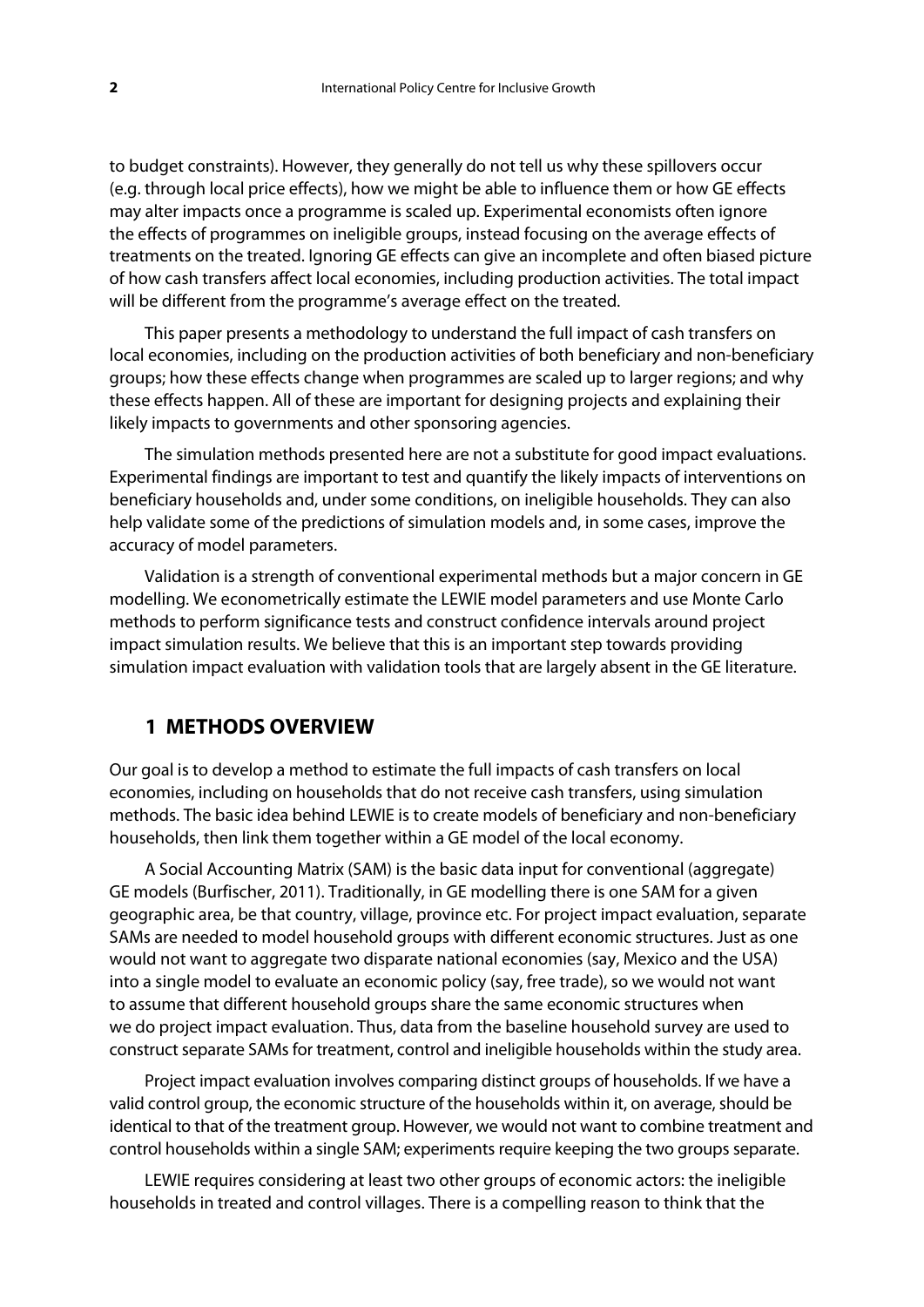structure of their household economies is quite different from that of the eligible households, in ways related to programme eligibility and/or uptake. These differences may include access to productive assets, activity mixes, technologies, market participation and expenditure patterns. Household groups may be disaggregated further, depending on the needs and interests of the evaluation. For example, if a group of households is socially excluded (perhaps because of a different ethnicity), it might trade among its own members, and this would imply different linkages with the ZOI economy.

Household-village (local) SAMs are used to construct a LEWIE model to analyse the cash transfer programme's impacts on the local economy. Household SAMs are constructed using household, enterprise and community survey data collected as part of the baseline and/or follow-up surveys in each of the countries in which evaluations of cash transfer programmes are carried out. Separate SAMs are constructed for the households that will receive the randomised transfer, for control-group households and, when available, for ineligible households in both the beneficiary and control villages.

LEWIE improves on past GE project impact evaluation methods (e.g. Filipski and Taylor, 2012) by econometrically estimating production, demand and other function parameters in the model. Monte Carlo methods can be used to perform significance tests and construct confidence intervals around project impact simulation results, as described at the end of this document.

After the randomised cash transfers are given out, ex post surveys are used to verify the simulations and, where appropriate, improve the parameterisation of the models. The simulation methods for impact evaluation that we develop are intended to complement the experimental analysis of average effects of cash transfers on the treated households.

As in any RCT, surveys are carried out before and after the roll-out of cash transfer programmes, and they need to meet the needs of both the experimental and simulation impact evaluations. For the simulation impact evaluations, they need to provide the information necessary to construct SAMs for beneficiary and non-beneficiary households and estimate model parameters. The rest of this document explains the household SAMs and survey data needed to construct them; how the LEWIE model is parameterised from survey data and used to simulate transfer impacts; and how to validate LEWIE simulation results.

# **2 HOUSEHOLD SAMS**

The starting point for constructing simulation models for project impact evaluation is to build SAMs for beneficiary and non-beneficiary groups within the ZOI of our impact evaluation. Defining the ZOI is an important part of any impact evaluation, and we discuss how to do this later. This section explains what household SAMs are and how they are used as a basis for impact evaluation. The next section will present the data requirements for constructing these household SAMs and how to design the surveys needed to satisfy these requirements.

Table 1a presents a stylised elemental SAM for a poor household or group of households that will be randomly selected to receive a cash income transfer; that is, it represents the beneficiary or treatment group.<sup>3</sup> The household group represented in this illustrative example produces 80 value-units (say, dollars) of agricultural output and 140 of a non-agricultural good. These numbers are both the column and row totals for the two production accountsin the SAM. This beneficiary group carries out its agricultural production (Column A) with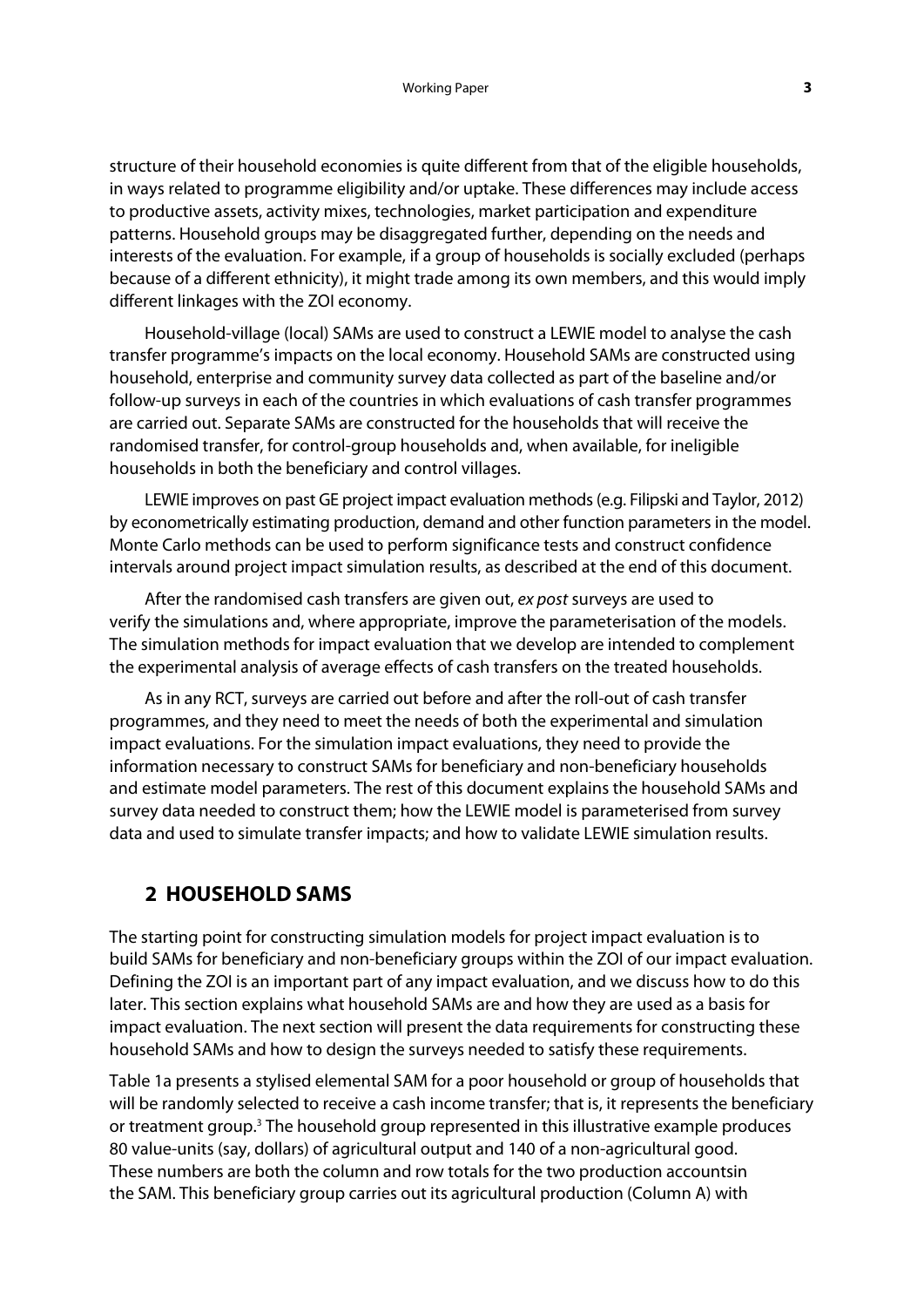intermediate inputs, which are provided by its other production activities or else purchased on the market, and with labour and capital. The intermediate inputs include 10 units obtained from the household's own agricultural activities (e.g. seed). The non-agricultural activity (Column B) uses 15 units of agricultural inputs (e.g. a crop that is processed) and 20 units of non-agricultural inputs. Many inputs are obtained from the market. For its agricultural production the household purchases 15 units of inputs within the ZOI for our impact evaluation and 25 units outside the ZOI. These might include high-yielding seeds, fertiliser or other chemical inputs. Finally, it uses 20 units of labour and 10 of capital for agricultural production and 50 units of labour and 25 of capital for its non-agricultural production activities. These numbers represent the labour and capital added value created by household production activities.

This poor household engages with markets in a number of ways. It sells 55 units of agricultural output and 45 units of non-agricultural output outside the ZOI, and 75 units of non-agricultural output within the ZOI. It supplies labour to wage work activities inside the ZOI (20 units; Column F). It also sends labour outside the ZOI, either as day labour or migrants (10 units; Column G). In the latter case, the number in column G represents migrant remittances. Thirty per cent of the poor household's labour income thus comes from off-farm work. Finally, the household depicted here is fully integrated with the market for consumption. Column E reveals that its income is used to purchase goods and services supplied inside (100) or outside (35) the ZOI. In real life, the household could supply some of its own consumption goods from home production or purchase some of these goods from other poor households represented in this SAM. However, if households are fully integrated with markets, as in a conventional agricultural household model, they will be indifferent between consuming their own product or selling their output and subsequently buying from the market (Singh, Squire and Strauss, 1996).

|                   |                 | Treatment Households |          |                |          |             |     |            |       |
|-------------------|-----------------|----------------------|----------|----------------|----------|-------------|-----|------------|-------|
| <b>SAM</b>        | SUB-            | <b>ACTIVITIES</b>    |          | <b>FACTORS</b> |          | Cons        | ZOI | <b>ROW</b> | TOTAL |
| <b>ACCOUNTS</b>   | <b>ACCOUNTS</b> | Ag                   | Non Ag   | Labor          | Capital  |             |     |            |       |
|                   |                 | A                    | B        | С              | D        | E           | F   | G          | н     |
| <b>ACTIVITIES</b> | Ag              | 10                   | 15       | $\Omega$       | $\Omega$ | $\Omega$    | 0   | 55         | 80    |
|                   | Non Ag          | $\Omega$             | 20       | $\Omega$       | $\Omega$ | $\Omega$    | 75  | 45         | 140   |
| <b>FACTORS</b>    | Labour          | 20                   | 50       | $\Omega$       | $\Omega$ | $\Omega$    | 20  | 10         | 100   |
|                   | Capital         | 10                   | 25       | $\Omega$       | $\Omega$ | $\mathbf 0$ | 0   | 0          | 35    |
| <b>INCOME</b>     |                 | $\Omega$             | $\Omega$ | 100            | 35       | $\Omega$    | 0   | 0          | 135   |
| ZOI               | 15              | 15                   | $\Omega$ | $\Omega$       | 100      |             |     | 130        |       |
| <b>ROW</b>        | 25              | 15                   | $\Omega$ | $\Omega$       | 35       |             |     | 75         |       |
| <b>TOTAL</b>      | 80              | 140                  | 100      | 35             | 135      | 95          | 110 | 695        |       |

#### TABLE 1A

| An Elemental SAM for Beneficiary Households |  |
|---------------------------------------------|--|
|---------------------------------------------|--|

If, on the other hand, high transaction costs drive poor households into autarky with respect to one of the activities (e.g. food), a subsistence constraint will link consumption with production in each poor household. This could be reflected in the SAM by moving consumption expenditures up from the ZOI and/or ROW to the Ag row in Column E. If the SAM depicts a group of similar poor households, this would be consistent with partially closing off each elemental household economy from outside markets; however, it would also be consistent with poor households buying food from each other. We need a model, not just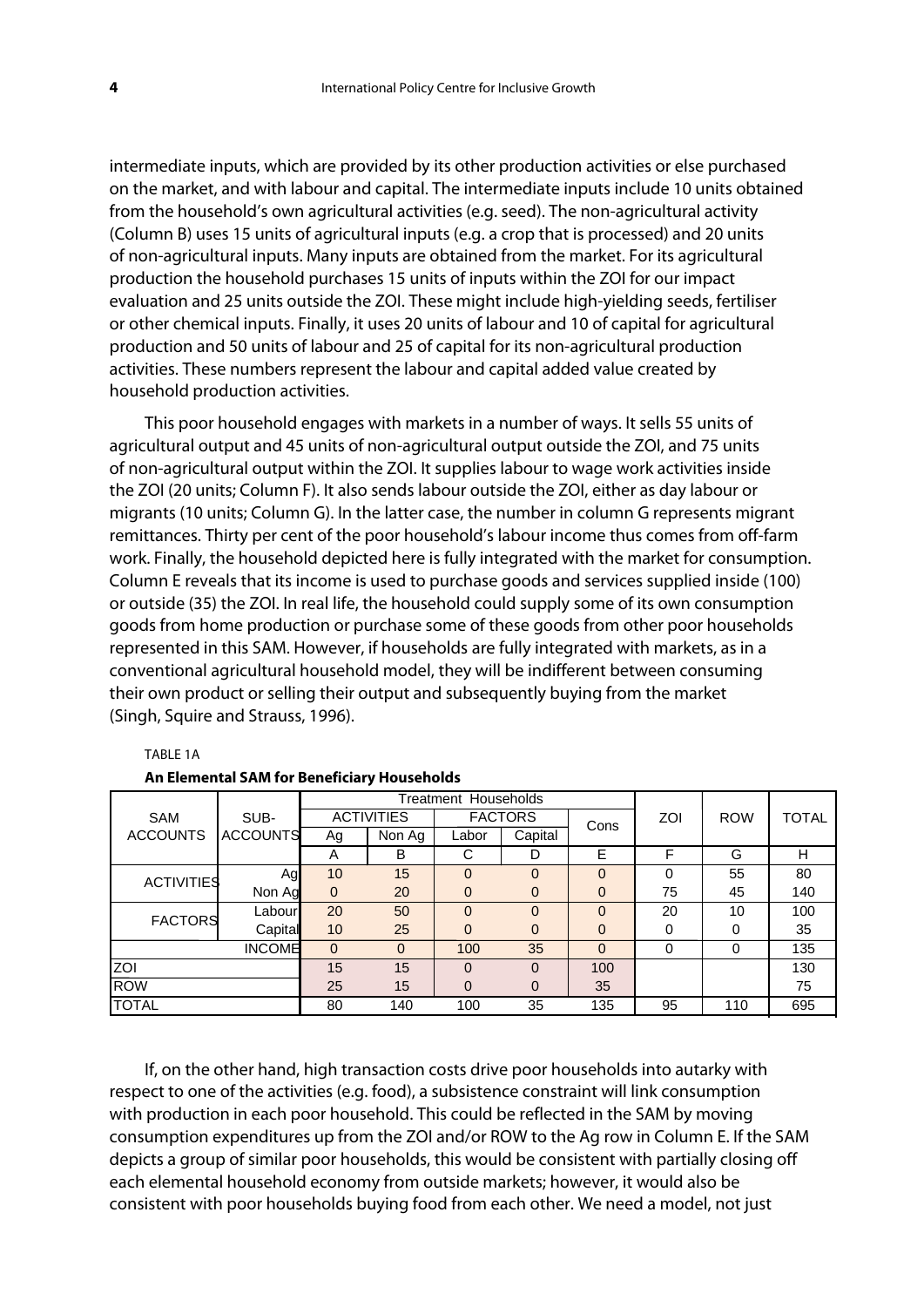a SAM, to explore how interactions with markets shape the impacts of policy shocks on production as well as income in poor households.

If we were to hand a cash transfer to the poor household depicted in Table 1a, the household's income would increase by the amount of the transfer. With all markets exogenous to the household, the income multiplier of the transfer in this elemental SAM would be zero. With before and after data, experimental and econometric methods could be used to test, ex post, whether the transfer indeed had a unitary effect on the poor household's income and whether it affected specific parameters underlying the model—for example, factor valueadded shares (the exponents in a Cobb-Douglas production function) and budget shares. If so, these impacts could be incorporated into the SAM ex post.<sup>4</sup>

Ex ante, an SAM multiplier analysis can be used as a first step in exploring the impact of the cash transfer on the local economy. Suppose in this simple economy there is one other household group, which we shall call the non-treated. At the experimental stage of testing a new cash transfer programme, this other group could be the ineligible group within the targeted villages. Well-designed experiments try to select a control group that is physically separate from the beneficiary group, i.e. in other localities. Nevertheless, inside the beneficiary villages there will always be households that do not qualify for transfers. Even if the control group is selected so as to minimise contact with treated households, there are likely to be economic linkages between treated and ineligible households within the treated villages during the experimental phase. Once the transfer programme is fully implemented after the experimental phase, the control group disappears, and the only households in the non-beneficiary group are those deemed to be ineligible for the programme.

Table 1b shows an elemental SAM for the non-beneficiary group.

|                   |                 | Non-treatment Households |          |                |          |          |     |            |              |
|-------------------|-----------------|--------------------------|----------|----------------|----------|----------|-----|------------|--------------|
| <b>SAM</b>        | SUB-            | <b>ACTIVITIES</b>        |          | <b>FACTORS</b> |          | Cons     | ZOI | <b>ROW</b> | <b>TOTAL</b> |
| <b>ACCOUNTS</b>   | <b>ACCOUNTS</b> | Ag                       | Non Ag   | Labor          | Capital  |          |     |            |              |
|                   |                 | A'                       | B'       | C'             | D'       | E'       | F   | G          | н            |
| <b>ACTIVITIES</b> | Agl             | 20                       | 20       | $\Omega$       | 0        | $\Omega$ | 35  | 30         | 105          |
|                   | Non Ag          | $\Omega$                 | 40       | 0              | 0        | 0        | 125 | 65         | 230          |
| <b>FACTORS</b>    | Labour          | 20                       | 90       | $\Omega$       | $\Omega$ | $\Omega$ |     |            | 110          |
|                   | Capital         | 40                       | 45       | $\Omega$       | 0        | 0        |     |            | 85           |
| <b>INCOME</b>     |                 | 0                        | $\Omega$ | 90             | 85       | $\Omega$ |     |            | 175          |
| ZOI               | 10              | 20                       | 20       | $\Omega$       | 135      |          |     | 185        |              |
| <b>ROW</b>        | 15              | 15                       | $\Omega$ | $\Omega$       | 40       |          |     | 70         |              |
| TOTAL             |                 | 105                      | 230      | 110            | 85       | 175      | 160 | 95         | 960          |

#### TABLE 1B

#### **An Elemental SAM for the Non-beneficiary Households**

The non-treated households in this SAM engage more heavily in non-agricultural production than the treated households, they use less labour-intensive production technologies, and they hire but do not sell labour inside or outside the ZOI. If the households represented by the elemental SAMs in Tables 1a and 1b constitute the entire ZOI economy, then presumably the treated households supply 20 units of labour to non-treated households, while non-treated households supply 25 units of consumer goods to treated households.<sup>5</sup>

Once elemental SAMs have been constructed, they can be stacked along the diagonal of a 'mega-SAM' for the project ZOI, as shown in Table 2. The shared ZOI account captures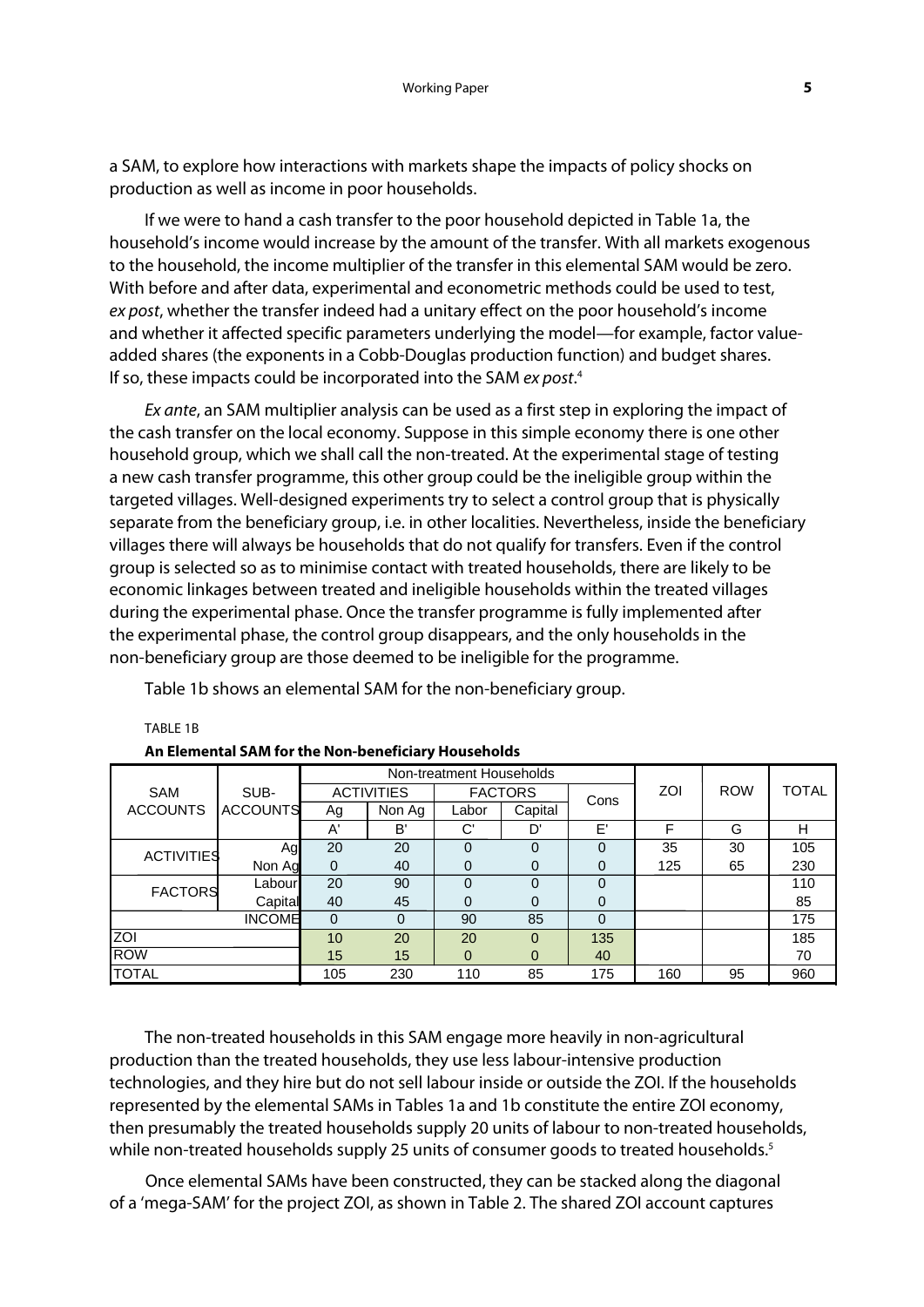interactions among households within the ZOI. A shared 'rest of ZOI' account is an essential ingredient of any simulation model, capturing market linkages among the economic actors within the region that may be stimulated by project interventions. These linkages are vital for a cash transfer to have a multiplier effect on local incomes. Multipliers vanish in models with non-interacting 'autarkic' households (no entries in the 'rest of ZOI' accounts) as well as in models in which all households are fully integrated with outside markets, as implied by models of agricultural households that are price takers in all markets (all market interactions are with the exogenous 'rest of world' accounts).<sup>6</sup>

The simplest simulation model for impact evaluation is an unconstrained SAM accounting multiplier model for the ZOI. This is a particular kind of LEWIE model in which certain assumptions about markets and household behaviour (discussed below) are satisfied.

Let y denote a vector of total incomes and x a vector of final (in our example, rest of world) demands for the endogenous accounts in the SAM. Both are of dimension (I x 1), where I is the number of endogenous accounts (in the present case, 11: four production sectors, four factors, two household incomes and the ZOI market). An SAM coefficient matrix is derived for these endogenous accounts by dividing each internal element by its corresponding column total. Let A refer to this shares matrix. The relationship between y and x, then, is:

$$
y = (I - A)^{-1}x = M_a x
$$

The change in income (dy) resulting from a change in final demand (dx) is given by:

$$
dy = (I - A)^{-1} dx = M_a dx
$$

The beauty of a LEWIE SAM multiplier model is its computational simplicity; the nested SAM flows matrix in Table 2 is easily converted into an SAM multiplier matrix in three steps: (1) the shares matrix is computed; (2) the shares matrix is subtracted from an identity matrix of the same dimensions; then (3) the resulting matrix is inverted. This is easily accomplished in Excel, using the matrix command minverse.<sup>7</sup> A LEWIE SAM multiplier model can also be programmed into GAMS.

The SAM multipliers of a \$1 cash transfer to the beneficiary households appear in Table 3. These represent the total (direct plus indirect) effects of the exogenous transfer (modelled as a payment from the ROW to the treated household). If the assumptions underlying the SAM multiplier model are correct (these are discussed below), a \$1 cash transfer to the treated households has a multiplier effect of \$1.50 on the incomes of treated households and \$0.78 on the incomes of non-treated households. These income multipliers result from an increase in expenditures by treated household on goods supplied within the ZOI, which in turn stimulate production in both the treated and non-treated households. Agricultural production increases by \$0.08 in treated households and \$0.42 in non-treated households, and non-agricultural production jumps by \$0.62 and \$1.07 in the two households, respectively. As incomes in both households increase, so do expenditures, which in turn stimulate further rounds of income increases. In this way, both non-treated and treated households benefit from the cash transfers. Under the best of circumstances, the programme can help jump start a stagnant economy.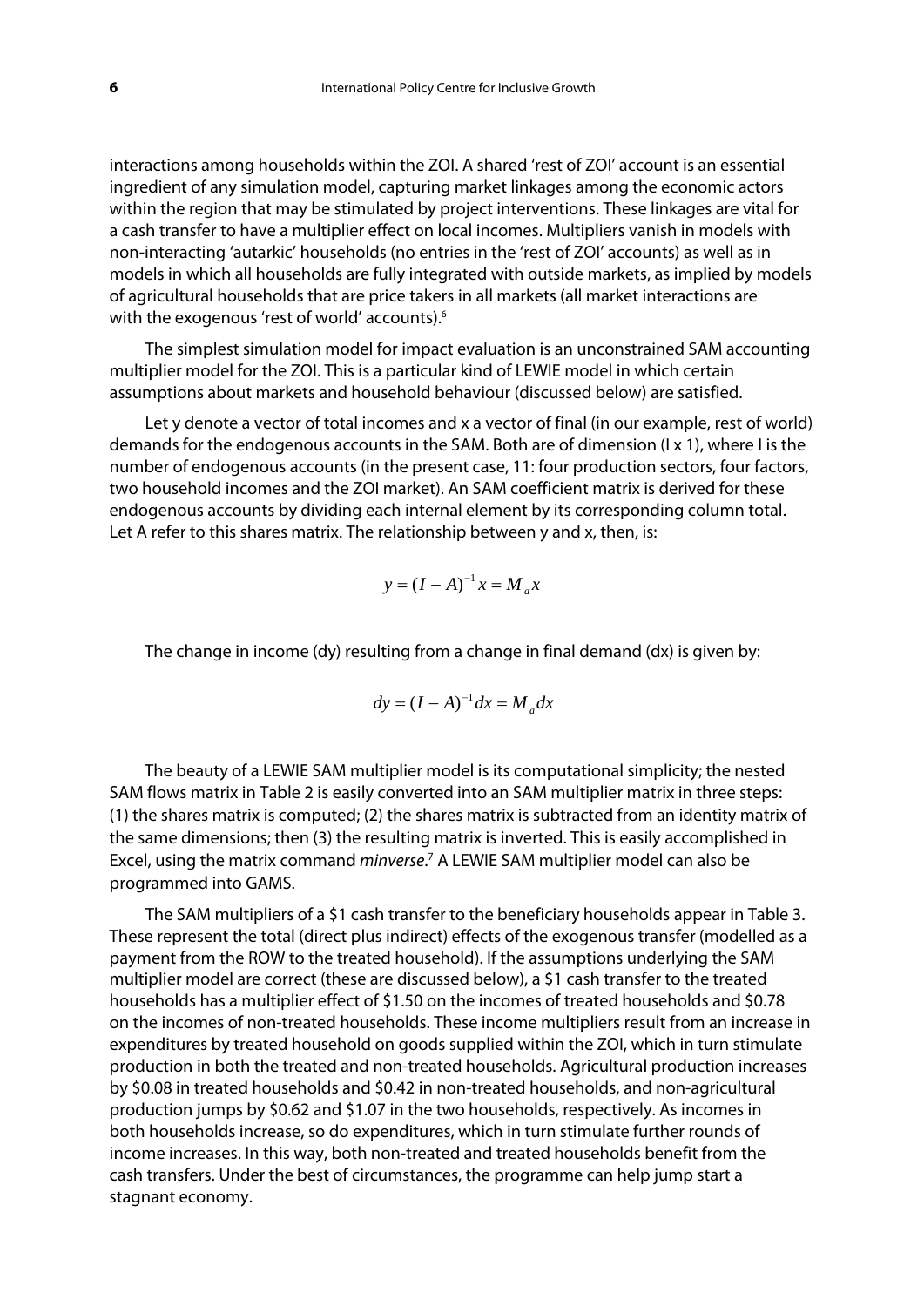Constructing SAMs is always a first step in carrying out simulation analysis using economy-wide models. Real-life SAMs for LEWIE would be more complicated than the one in this example. They would have more production activities (as much disaggregation as the investigator wishes and has data to support), instead of aggregating activities into large categories. They might have more factors of production—for example, labour by skill level, gender or other type; physical capital as well as land (for agricultural activities) and so on. They might also contain elemental SAMs for actors besides household-firms. For example, pure firms would have activity but not household income-consumption accounts, while pure households would have incomes and expenditures but not activities. Governments are also easily represented, like in a village model,<sup>8</sup> either as a single account or a set of accounts for different government levels (e.g. village, county, state, federal). For complex projects, an account for the project itself may be included to model the local economy-wide impacts of project spending. Finally, a set of capital accounts may be included to capture savings and channel them into various kinds of investments: physical capital, human capital and financial instruments. If informal capital markets are important in the ZOI economy, it is important to include them in the SAMs, as they can be an important source of economic linkages across households.

The ZOI might consist of distinct regions. A regional focus can be incorporated into our simulation model by constructing a series of composite SAMs like the one in Table 2, one for each region, then stacking them into a multi-region SAM with a shared regional market (analogous to the rest of ZOI account in our illustrative SAM). If households and firms in a region share the same production technologies, the production activities in the elemental region SAMs can be aggregated into a set of shared accounts, as in more conventional SAMs, alongside multiple household accounts. At a minimum, each household group adds a row and column to the regional SAM; this is the case when households differ in their expenditure patterns and income sources but share production technologies and market behaviour. However, if household groups differ in fundamental ways with respect to their production technologies or market behaviour (e.g. some are subsistence producers, others commercial), each regional SAM should be decomposed into its elemental household SAMs, as in our simple example.

# BEYOND SAMS: LIMITATIONS OF SAM MULTIPLIER MODELS AND WHAT TO DO ABOUT THEM

Building SAMs is a useful first step for LEWIE, because SAMs contain most of the data needed to construct any kind of economy-wide simulation model. SAM multipliers give a sense of how large linkages might be in an economy that satisfies the basic assumptions underlying the model. Because of this, LEWIE SAM multiplier analysis is a reasonable preliminary step in conducting impact analysis using simulation methods. Because the row and column total for every account in an SAM must be equal, arranging survey data into a LEWIE SAM ensures that we begin our study with a consistent set of accounts and that there are not significant data errors or omissions that could affect study findings. SAMs provide a snapshot of the ZOI economy in the baseline, which can serve as a benchmark to measure changes in the economy ex post. They are also a critical quide for designing survey questionnaires and sampling strategies (see Section 3, below).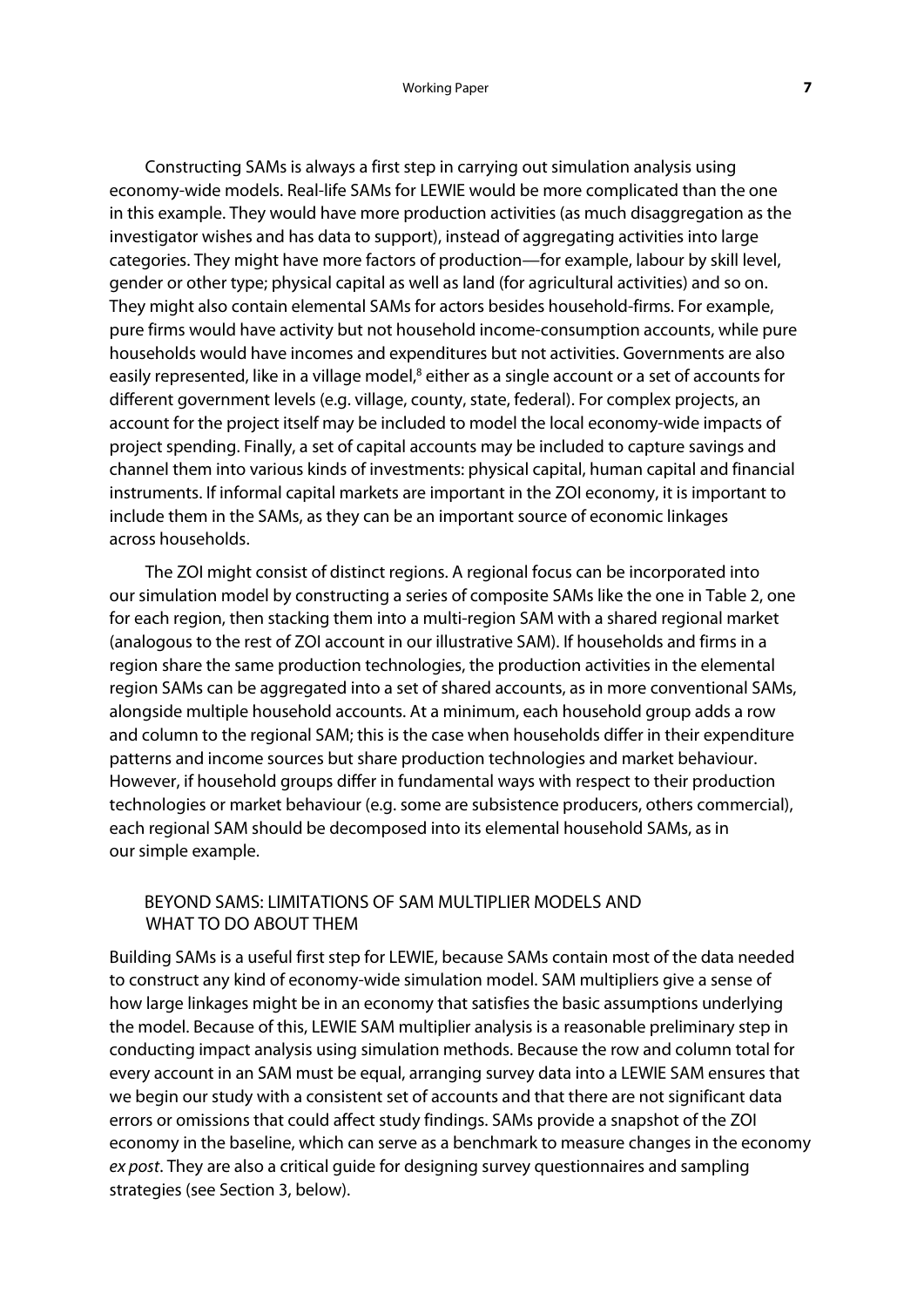The most important assumptions underlying SAM multiplier models include:

- a) Perfectly elastic supplies of all goods, services and factors, so that increases in demand translate into increases in quantities, not prices. This assumption is violated when there are significant obstacles to increasing supply in some activities, or when factors are fully employed in the ZOI. In real life, increases in demand can put upward pressure on prices in the ZOI, in addition to having real (i.e. quantity) effects. In this case, an SAM multiplier which assumes that prices do not change when demand increases may overstate the real effect of income transfers and other types of interventions on the ZOI economy.
- b) Linear responses all around, including in production activities (that is, a Leontief production function with fixed input–output coefficients) and in household consumption (fixed budget shares). In other words, the share of an increase in income that a household spends on a given good (that is, the marginal budget share) equals the average budget share. If households shift their demand patterns when their incomes rise, this assumption will be violated. Similarly, average input shares (that is, the Leontief input–output coefficients) determine how an increase in production will translate into increased demands for intermediate inputs, labour and capital in an SAM multiplier model. This assumption is not defendable if there are diminishing marginal returns to inputs in production activities.

#### TABLE 2

| House-        |                   |                          | <b>Treatment Households</b> |                   |                | Non-treatment Households |      |                   |        |                |         |      |     |            |              |
|---------------|-------------------|--------------------------|-----------------------------|-------------------|----------------|--------------------------|------|-------------------|--------|----------------|---------|------|-----|------------|--------------|
|               | SAM               | SUB-                     |                             | <b>ACTIVITIES</b> | <b>FACTORS</b> |                          | Cons | <b>ACTIVITIES</b> |        | <b>FACTORS</b> |         | Cons | ZOI | <b>ROW</b> | <b>TOTAL</b> |
| hold<br>Group |                   | <b>ACCOUNTS ACCOUNTS</b> | Ag                          | Non Ag            | Labour         | Capital                  |      | Ag                | Non Ag | Labour         | Capital |      |     |            |              |
|               |                   |                          | A                           | В                 | C              | D                        | E    | A'                | B'     | C.             | D'      | E'   | F   | G          | H            |
|               | <b>ACTIVITIES</b> | Ag                       | 10                          | 15                |                |                          |      |                   |        |                |         |      |     | 55         | 80           |
| Treatment     |                   | Non Ag                   |                             | 20                |                |                          |      |                   |        |                |         |      | 75  | 45         | 140          |
|               | <b>FACTORS</b>    | Labour                   | 20                          | 50                |                |                          |      |                   |        |                |         |      | 20  | 10         | 100          |
|               |                   | Capital                  | 10                          | 25                |                |                          |      |                   |        |                |         |      |     |            | 35           |
|               |                   | <b>INCOME</b>            |                             |                   | 100            | 35                       |      |                   |        |                |         |      |     |            | 135          |
|               | <b>ACTIVITIES</b> | Aq                       |                             |                   |                |                          |      | 20                | 20     |                |         |      | 35  | 30         | 105          |
| atment        |                   | Non Ag                   |                             |                   |                |                          |      |                   | 40     |                |         |      | 125 | 65         | 230          |
|               | <b>FACTORS</b>    | Labour                   |                             |                   |                |                          |      | 20                | 90     |                |         |      |     |            | 110          |
|               |                   | Capital                  |                             |                   |                |                          |      | 40                | 45     |                |         |      |     |            | 85           |
| S<br>⇒        |                   | <b>INCOME</b>            |                             |                   |                |                          |      |                   |        | 90             | 85      |      |     |            | 175          |
|               | <b>ZOI</b>        |                          | 15                          | 15                |                |                          | 100  | 10                | 20     | 20             |         | 135  |     |            | 315          |
|               | <b>ROW</b>        |                          | 25                          | 15                |                |                          | 35   | 15                | 15     |                |         | 40   |     |            | 145          |
|               | <b>TOTAL</b>      |                          | 80                          | 140               | 100            | 35                       | 135  | 105               | 230    | 110            | 85      | 175  | 255 | 205        | 1655         |

**Integrated ZOI SAM** 

These assumptions are easier to defend in some situations than in others. For example, in an economy with unemployed labour and other resources and where there is excess capital capacity, fixed input–output coefficients may reasonably represent technologies, and increases in demand may translate directly into increases in local production. If the local economy is a price taker in outside markets for inputs and outputs, higher demand should not put upward pressure on prices. And for relatively small changes in income, household demand patterns are not likely to change significantly as income goes up. In general, an SAM multiplier analysis is more reasonable in ZOIs with high unemployment and without severe capital constraints than in economies at full employment or where technological limitations on production are more severe.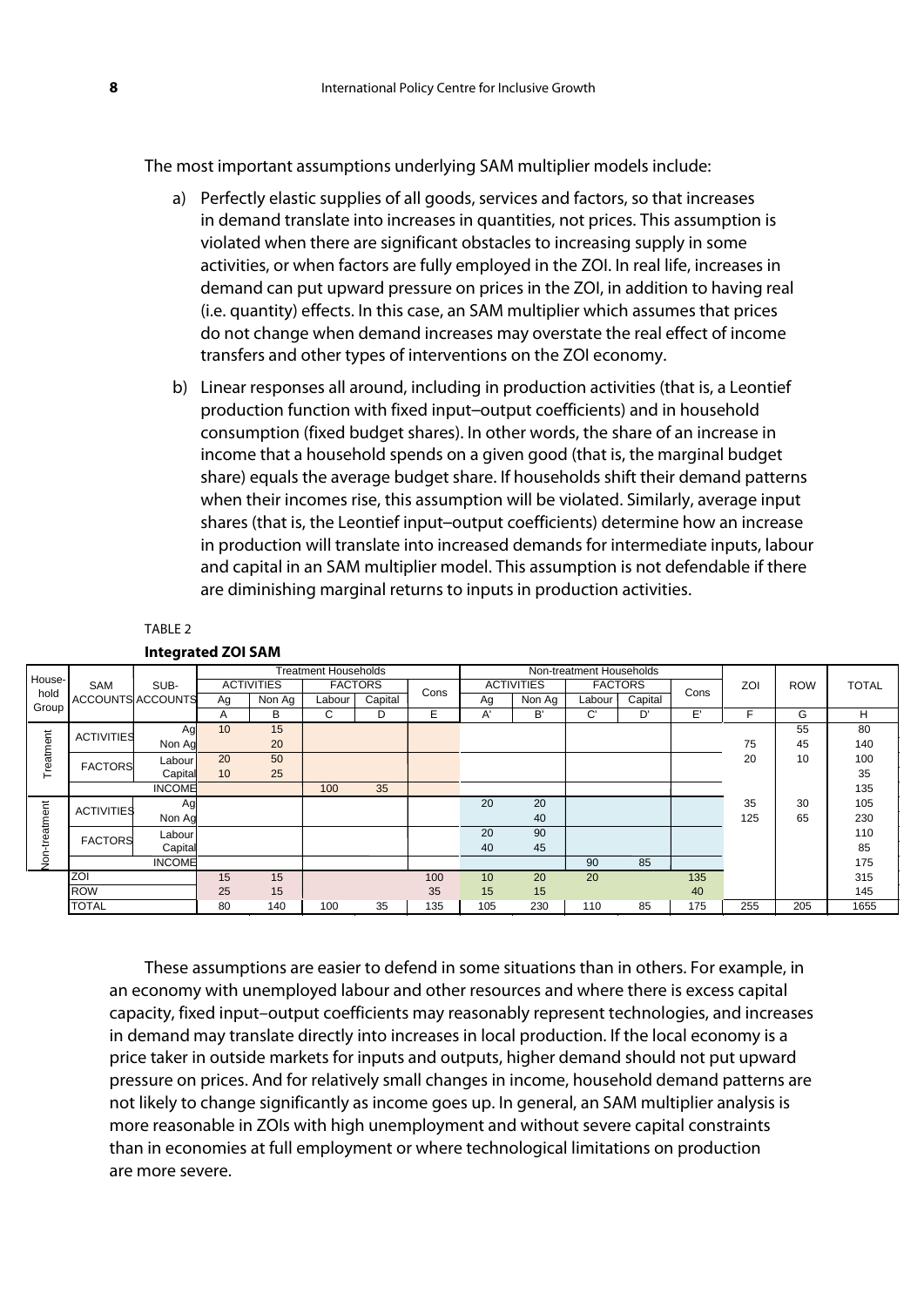| TABLE 3                                                              |
|----------------------------------------------------------------------|
| SAM Multipliers of a \$1 Cash Transfer to the Beneficiary Households |

| Household and<br>Outcome        | <b>Simulated Multiplier Effects</b><br>of a \$1 Transfer to<br><b>Treatment Households</b><br><b>Accounting Multiplier</b> |  |  |  |
|---------------------------------|----------------------------------------------------------------------------------------------------------------------------|--|--|--|
| <b>Treatment Households</b>     |                                                                                                                            |  |  |  |
| <b>Activities</b>               |                                                                                                                            |  |  |  |
| AG                              | 0.08                                                                                                                       |  |  |  |
| <b>NONAG</b>                    | 0.62                                                                                                                       |  |  |  |
| <b>Factor Incomes</b>           |                                                                                                                            |  |  |  |
| LABOUR                          | 0.38                                                                                                                       |  |  |  |
| <b>CAPITAL</b>                  | 0.12                                                                                                                       |  |  |  |
| Income                          | 1.50                                                                                                                       |  |  |  |
| <b>Non-treatment Households</b> |                                                                                                                            |  |  |  |
| <b>Activities</b>               |                                                                                                                            |  |  |  |
| AG                              | 0.42                                                                                                                       |  |  |  |
| <b>NONAG</b>                    | 1.07                                                                                                                       |  |  |  |
| <b>Factor Incomes</b>           |                                                                                                                            |  |  |  |
| <b>LABOUR</b>                   | 0.50                                                                                                                       |  |  |  |
| <b>CAPITAL</b>                  | 0.37                                                                                                                       |  |  |  |
| Income                          | 0.78                                                                                                                       |  |  |  |
| <b>COMBINED INCOME</b>          | 2.28                                                                                                                       |  |  |  |
| Trade                           |                                                                                                                            |  |  |  |
| ZOI                             | 1.80                                                                                                                       |  |  |  |

### EXTENDING LEWIE SAM MODELS: FIXED-PRICE AND CONSTRAINED MULTIPLIERS

The effects of such constraints can be explored in fixed-price and constrained multiplier models. A fixed-price multiplier model is one in which we replace marginal for average budget shares to reflect changes in household demand patterns at different income levels. Constrained models impose inelastic supplies for some (constrained) sectors or beyond certain levels of output (Lewis and Thorbecke, 1992; Parikh and Thorbecke, 1996). These modifications can make SAM multiplier models a more realistic tool for evaluating project impacts.

As an example, let us revisit our simple two-household SAM accounting model and turn it into a fixed-price multiplier model by incorporating marginal budget shares. We econometrically estimate marginal budget shares for the two households and compare them to the average shares calculated from the SAM in Table 2:

TABLE 4

### **Average and Marginal Budget Shares**

| <b>Expenditure</b> |         | <b>Treatment Households</b> | Non-treatment Households |          |  |  |
|--------------------|---------|-----------------------------|--------------------------|----------|--|--|
|                    | Average | Marginal                    | Average                  | Marginal |  |  |
| ZOL                | በ 74    | 0.76                        | າ 77                     | 0.82     |  |  |
| RNW                | ነ 26    | በ 24                        | ን.23                     | ດ 18     |  |  |

In this example the marginal budget share for goods purchased within the ZOI is higher than the average for both poor and non-poor households (0.76 and 0.82, respectively,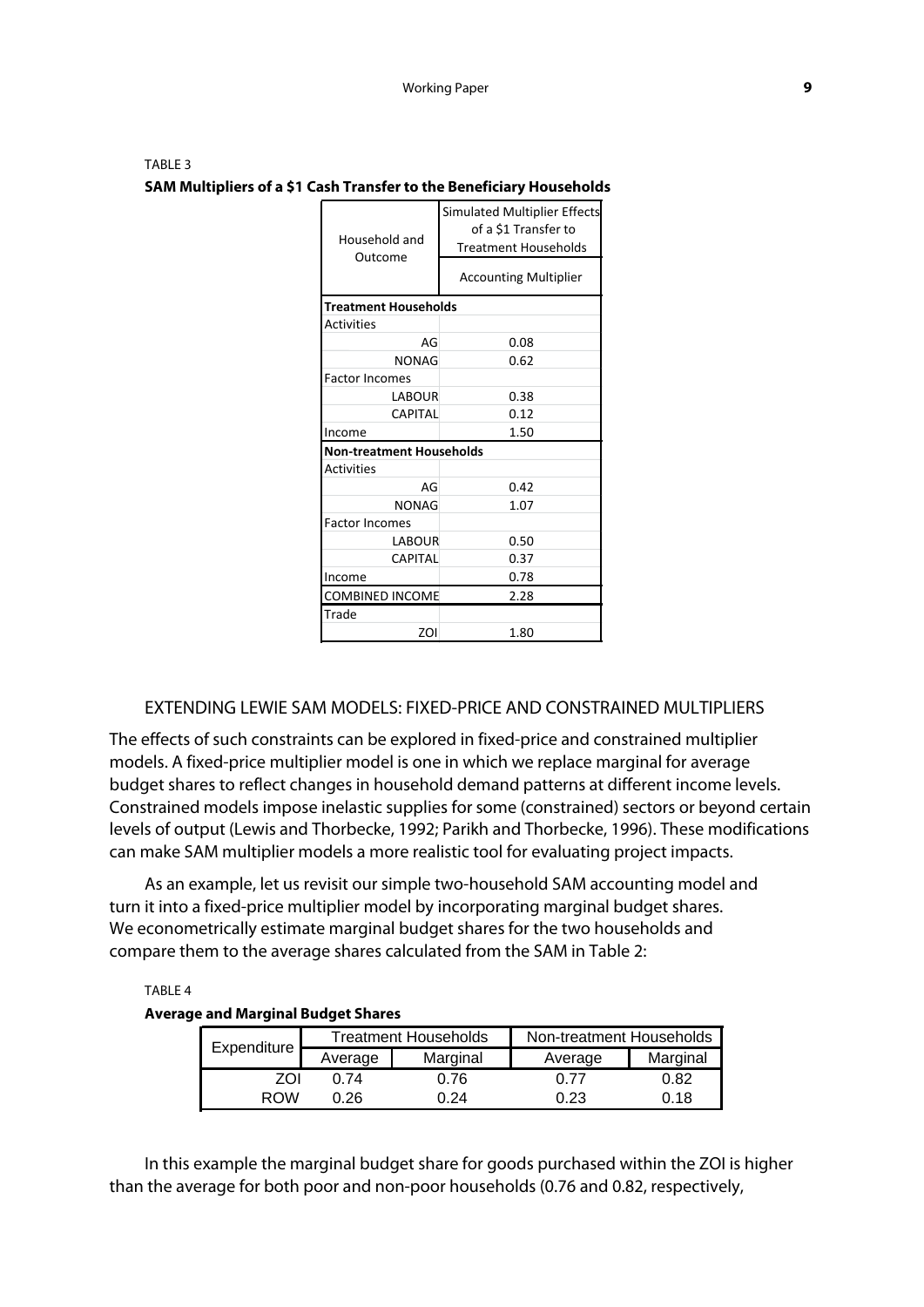compared with average budget shares of 0.74 and 0.77, respectively). Intuitively, it seems clear that these modifications will increase linkages within the ZOI and thus the multiplier. Making the replacement in the unconstrained SAM multiplier model, we obtain a new fixed-price coefficient matrix  $(A_{f_p})$  and new SAM multiplier  $(M_{f_p})$ :

$$
dy_{fp} = (I - A_{fp})^{-1} dx = M_{fp} dx
$$

We do indeed obtain slightly higher production and income multipliers from the cash transfer in the fixed-price multiplier model (Table 5). The income multiplier rises from 1.50 to 1.55 for poor households and from 0.78 to 0.85 for non-poor households (see Table 5).

An inelastic supply response might reflect liquidity or other constraints preventing households from increasing their agricultural output in response to increases in demand. It also might reflect high transaction costs, which in effect prevent market signals from reaching the household. The methodology to incorporate inelastic supply responses into an SAM multiplier model appears in Lewis and Thorbecke (1992). Suppose some accounts are unconstrained, and let  $y_{nc}$  denote a vector of incomes in these unconstrained accounts, while others are constrained, such that the value of their total income is fixed. We let  $y_c$  represent the vector of (fixed) incomes in these constrained accounts. An account, in this case, might be a production activity with fixed output, or it might be a fixed factor (e.g. capital) or even a ZOI market constraint preventing trade between the households. Final demand (in our model, the ROW demand for output and payments from the ROW into the households) is fixed at  $x_{nc}$  for the unconstrained sectors. In contrast, the only way that constrained sectors can respond to increases in local demand is by diverting goods or services from the ROW to the local market; thus, for these sectors, the final or ROW demand,  $x_c$  is endogenous. The multiplier model becomes partitioned between unconstrained and constrained accounts, such that:

$$
\frac{dy_{nc}}{dx_c} = M_m d \left[ \frac{x_{nc}}{y_c} \right]
$$

Where the constrained multiplier matrix,  $M_m$ , is given by:

$$
M_m = \begin{bmatrix} (I - C_{nc}) & 0 \\ -R & -I \end{bmatrix}^{-1} \begin{bmatrix} I & Q \\ 0 & -(I - C_c) \end{bmatrix}
$$

 $C_{nc}$ , R, Q and  $C_c$  are all sub-matrices of the coefficient matrix  $A_{fp}$ :  $C_{nc}$  corresponds to the intersection of unconstrained rows and columns; R to the intersection of supply-constrained rows with unconstrained columns; Q to the intersection of unconstrained rows with constrained columns; and  $C_c$  to the intersection of constrained rows and columns.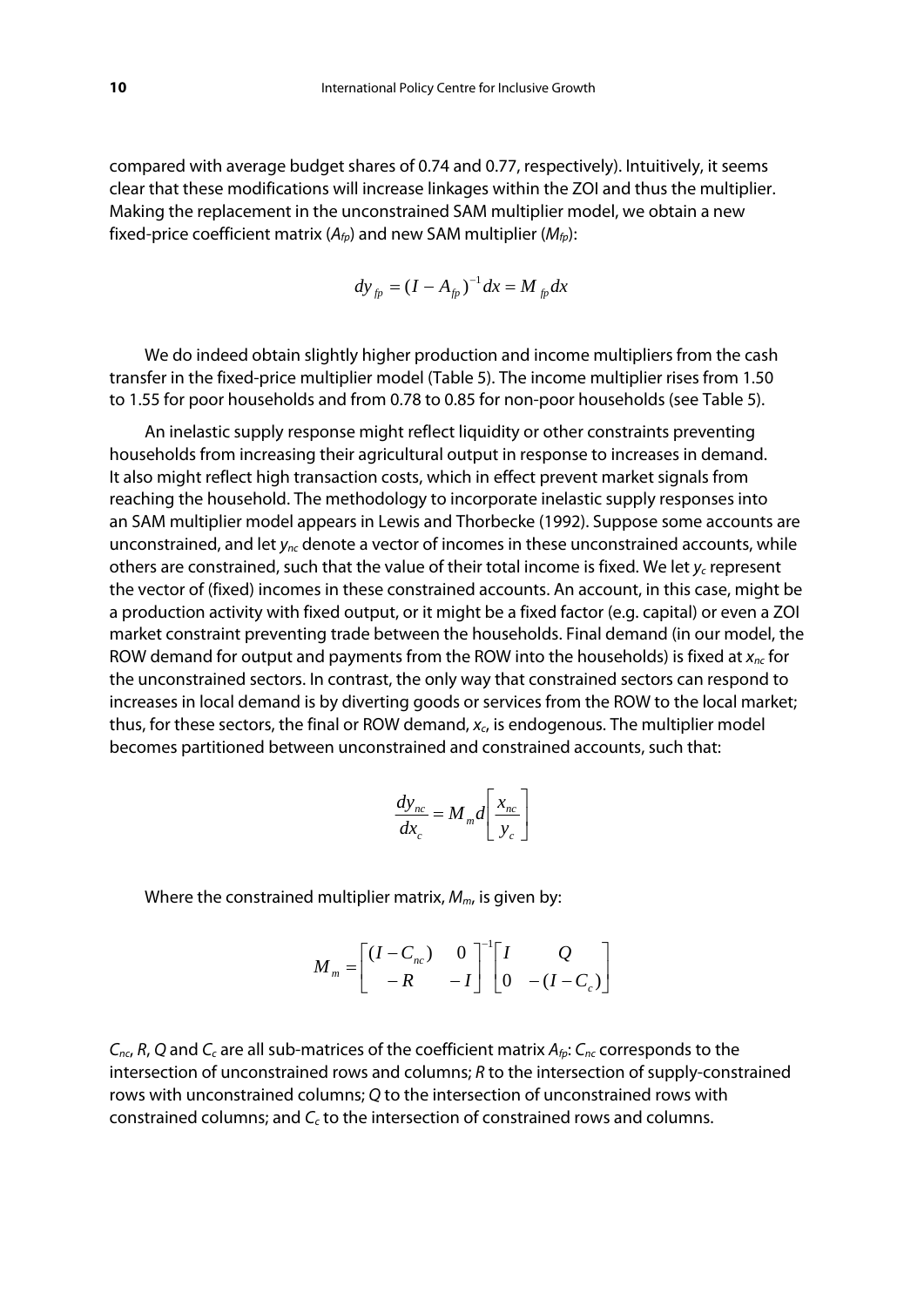| TABLE 5                                                |
|--------------------------------------------------------|
| <b>Accounting and Fixed Price Multipliers Compared</b> |

| Household and                   | Simulated Multiplier Effects of a \$1<br><b>Transfer to Treatment Households</b> |                    |  |  |  |  |
|---------------------------------|----------------------------------------------------------------------------------|--------------------|--|--|--|--|
| Outcome                         | Accounting                                                                       | <b>Fixed Price</b> |  |  |  |  |
|                                 | Multiplier                                                                       | Multiplier         |  |  |  |  |
| <b>Treatment Households</b>     |                                                                                  |                    |  |  |  |  |
| <b>Activities</b>               |                                                                                  |                    |  |  |  |  |
| AG                              | 0.08                                                                             | 0.08               |  |  |  |  |
| <b>NONAG</b>                    | 0.62                                                                             | 0.68               |  |  |  |  |
| <b>Factor Incomes</b>           |                                                                                  |                    |  |  |  |  |
| <b>LABOUR</b>                   | 0.38                                                                             | 0.42               |  |  |  |  |
| <b>CAPITAL</b>                  | 0.12                                                                             | 0.13               |  |  |  |  |
| Income                          | 1.50                                                                             | 1.55               |  |  |  |  |
| <b>Non-treatment Households</b> |                                                                                  |                    |  |  |  |  |
| <b>Activities</b>               |                                                                                  |                    |  |  |  |  |
| AG                              | 0.42                                                                             | 0.46               |  |  |  |  |
| <b>NONAG</b>                    | 1.07                                                                             | 1.17               |  |  |  |  |
| <b>Factor Incomes</b>           |                                                                                  |                    |  |  |  |  |
| <b>LABOUR</b>                   | 0.50                                                                             | 0.55               |  |  |  |  |
| <b>CAPITAL</b>                  | 0.37                                                                             | 0.40               |  |  |  |  |
| Income                          | 0.78                                                                             | 0.85               |  |  |  |  |
| <b>COMBINED INCOME</b>          | 2.28                                                                             | 2.40               |  |  |  |  |
| Trade                           |                                                                                  |                    |  |  |  |  |
| ZOI                             | 1.80                                                                             | 1.98               |  |  |  |  |

Although the matrix representation of  $M_m$  is slightly cumbersome, in our GAMS multiplier programme it is simple to impose the constraint that the agricultural supply is inelastic: we simply fix total income (output value) and free up final (ROW) demand for the constrained sector(s) while leaving all other accounts unchanged.

We can use the constrained model to see how inelastic agricultural supplies affect the income multipliers from our cash transfer. Table 6 reveals that the combined household income multiplier drops from 2.40 to 2.33 when the treated household group's agricultural supply is perfectly inelastic, and to 1.85 when both households have inelastic agricultural supplies. Naturally, the largest income effect is in the household facing the supply constraint. Nevertheless, a cross-household effect is also evident. For example, a constrained beneficiary group's agricultural supply reduces the non-treated group's income multiplier from 0.85 to 0.83. The beneficiary group's income multiplier drops from 1.50 to 1.39 when the non-poor supply constraint is imposed on the model.

If there is concern that an economy faces serious capital or technological constraints, we should incorporate these into our simulation models. We should also consider including a component in the project to address these constraints. An example might be micro-credit for capital investments in the non-beneficiary households, so that their production can expand as demand increases and contribute to local income multipliers.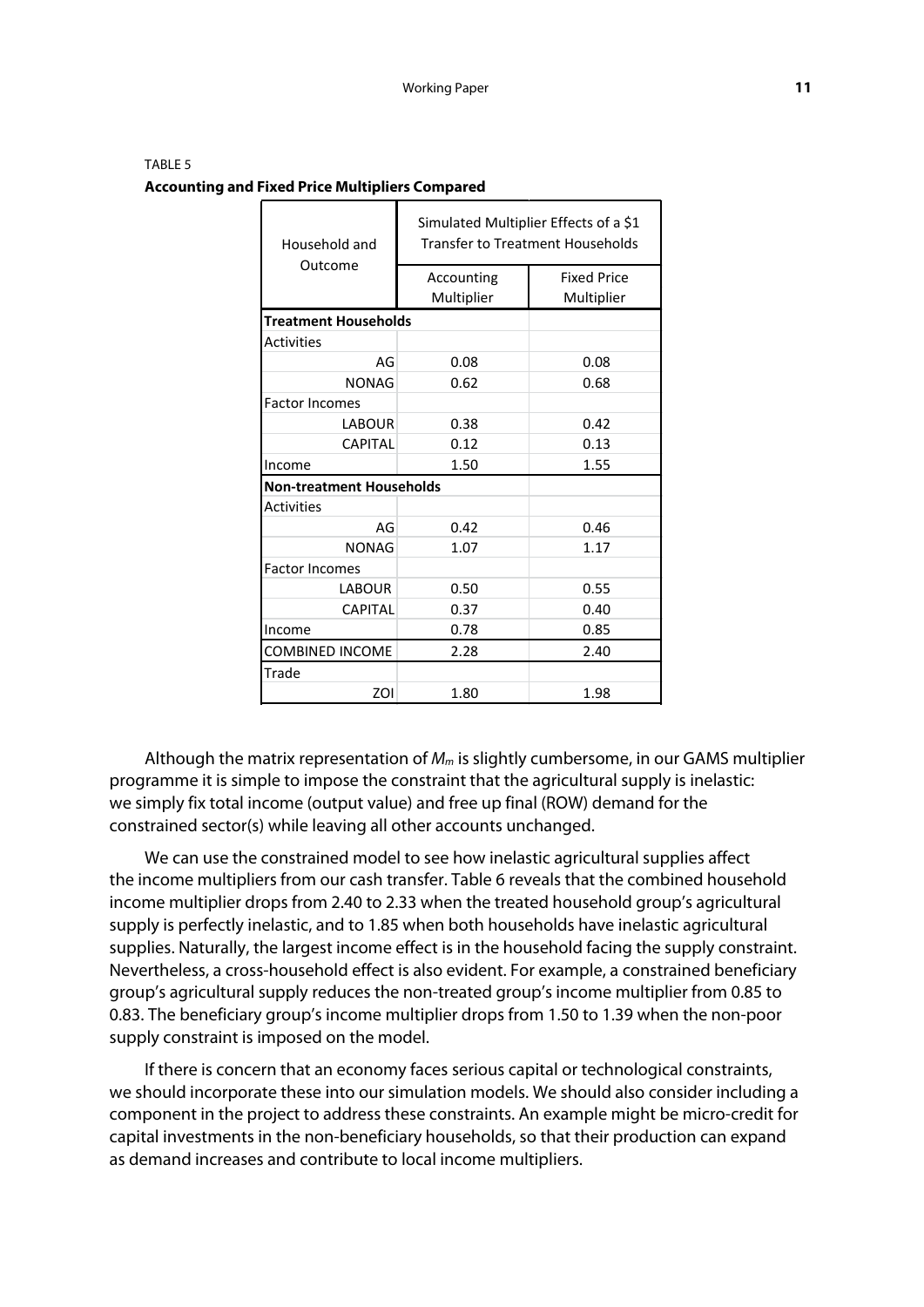An attractive feature of constrained multiplier models is that they can be used to simulate the effect of loosening the constraints. Because supply is fixed in the constrained sector(s), it is possible to increase the supply in the constrained sector and use the model to estimate the multiplier effect on the ZOI economy. This is easily accomplished in our simulation models. One could imagine various simulations in which constrained supplies are loosened together with the income transfer.

Table 7 compares multipliers from the cash transfer with and without a \$1 loosening of the beneficiary household's agricultural supply constraint. When the agricultural supply constraint is loosened, income increases by 2.07 instead of 1.50 in the beneficiary group and by 1.14 instead of 0.83 in the non-beneficiary group. The transfer creates a multiplier effect in the ZOI economy, and loosening the beneficiary group's agricultural supply constraint increases this multiplier. The combined income gain is now 3.21, compared with 2.33 when the constraint is unchanged. Unfortunately, unlike the cash transfer, the cost of the intervention to loosen the agricultural supply constraint is not known. More information is needed to perform a cost–benefit analysis or compare the efficiency of the two programmes at raising household incomes.

#### TABLE 6

#### **Unconstrained and Constrained Fixed Price Multipliers Compared**

| Household and<br>Outcome  | Base Income | Simulated Effect of a \$1 Income Transfer to<br>the Poor Household, Fixed-price Multipliers |             |           |  |  |  |
|---------------------------|-------------|---------------------------------------------------------------------------------------------|-------------|-----------|--|--|--|
|                           |             | Unconstrained                                                                               | Constrained |           |  |  |  |
|                           |             |                                                                                             | Poor Ag     | Both Ag   |  |  |  |
| <b>Poor Household</b>     |             |                                                                                             |             |           |  |  |  |
| <b>Activities</b>         |             |                                                                                             |             |           |  |  |  |
| AG                        | 81.21       | 0.08                                                                                        | <b>NA</b>   | <b>NA</b> |  |  |  |
| <b>NONAG</b>              | 149.9       | 0.68                                                                                        | 0.66        | 0.51      |  |  |  |
| <b>Factor Incomes</b>     |             |                                                                                             |             |           |  |  |  |
| <b>LABOUR</b>             | 106.1       | 0.42                                                                                        | 0.39        | 0.30      |  |  |  |
| <b>CAPITAL</b>            | 36.92       | 0.13                                                                                        | 0.12        | 0.09      |  |  |  |
| Income                    | 143.02      | 1.55                                                                                        | 1.50        | 1.39      |  |  |  |
| <b>Non-poor Household</b> |             |                                                                                             |             |           |  |  |  |
| <b>Activities</b>         |             |                                                                                             |             |           |  |  |  |
| AG                        | 111.73      | 0.46                                                                                        | 0.45        | <b>NA</b> |  |  |  |
| <b>NONAG</b>              | 247.12      | 1.17                                                                                        | 1.14        | 0.89      |  |  |  |
| <b>Factor Incomes</b>     |             |                                                                                             |             |           |  |  |  |
| <b>LABOUR</b>             | 117.98      | 0.55                                                                                        | 0.53        | 0.35      |  |  |  |
| <b>CAPITAL</b>            | 90.91       | 0.40                                                                                        | 0.39        | 0.17      |  |  |  |
| Income                    | 187.44      | 0.85                                                                                        | 0.83        | 0.46      |  |  |  |
| <b>COMBINED INCOME</b>    | 330.46      | 2.40                                                                                        | 2.33        | 1.85      |  |  |  |
| Trade                     |             |                                                                                             |             |           |  |  |  |
| ZOI                       | 283.85      | 1.98                                                                                        | 1.92        | 1.50      |  |  |  |
| <b>ROW</b>                | 205         | <b>NA</b>                                                                                   | $-0.07$     | $-0.34$   |  |  |  |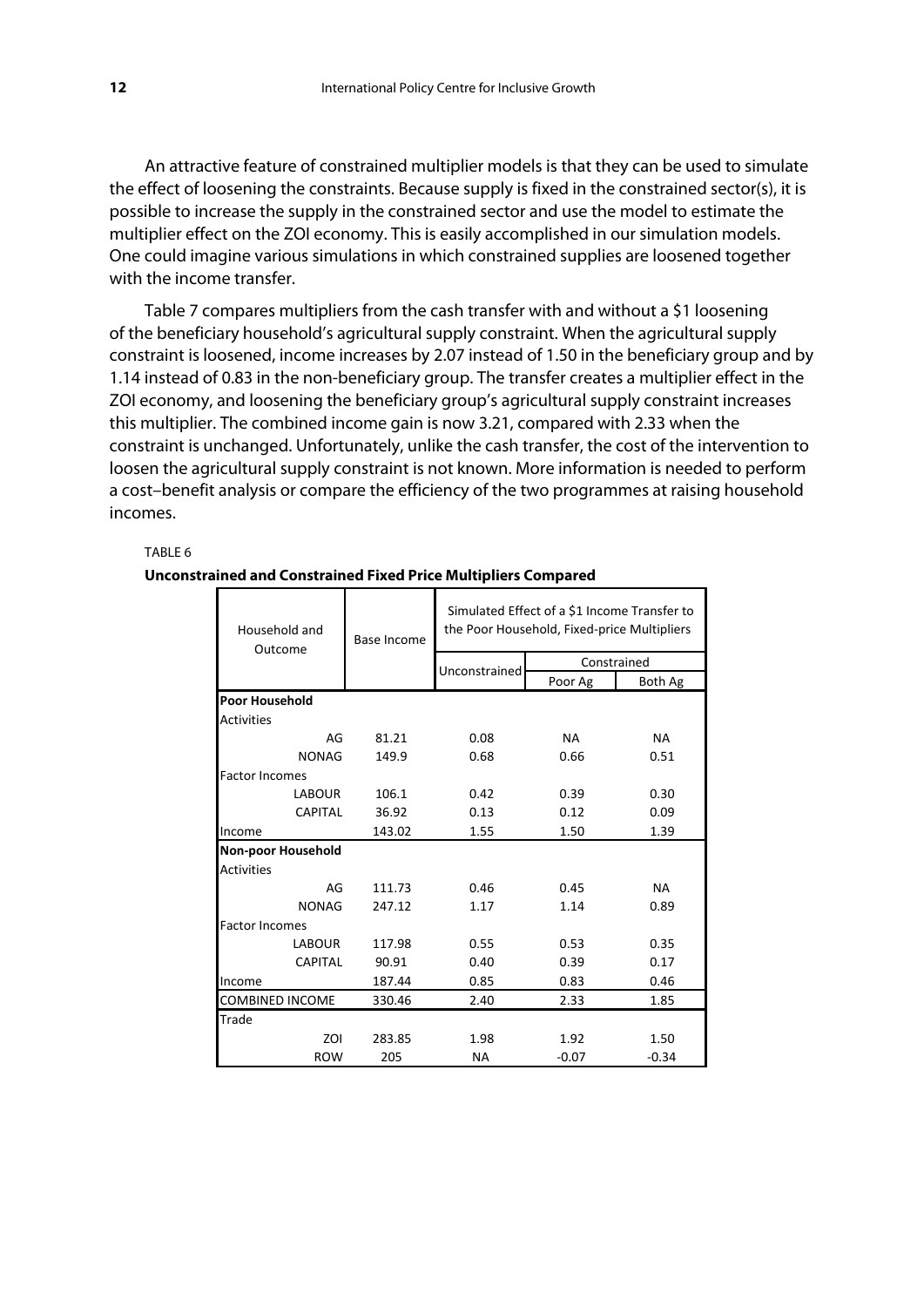TABLE 7

### **Multiplier Effects of a \$1 Cash Transfer to Beneficiary Households with and Without Loosening These Household's Agricultural Production Constraint**

|                           |             | Simulated Multiplier Effects of                                                         |                                                                                 |  |  |
|---------------------------|-------------|-----------------------------------------------------------------------------------------|---------------------------------------------------------------------------------|--|--|
|                           |             |                                                                                         | a \$1 Transfer to Poor                                                          |  |  |
| Household and<br>Outcome  | Base Income | Leaving the<br>Poor<br>Household's<br>Agricultural<br>Supply<br>Constraint<br>Unchanged | Loosening the<br>Poor-<br>Household<br>Agricultural<br>Production<br>Constraint |  |  |
| <b>Poor Household</b>     |             |                                                                                         |                                                                                 |  |  |
| <b>Activities</b>         |             |                                                                                         |                                                                                 |  |  |
| AG                        | 80          | <b>NA</b>                                                                               | 1.00                                                                            |  |  |
| <b>NONAG</b>              | 149.6       | 0.66                                                                                    | 0.90                                                                            |  |  |
| <b>Factor Incomes</b>     |             |                                                                                         |                                                                                 |  |  |
| <b>LABOUR</b>             | 105.6       | 0.39                                                                                    | 0.78                                                                            |  |  |
| <b>CAPITAL</b>            | 36.71       | 0.12                                                                                    | 0.29                                                                            |  |  |
| Income                    | 142.34      | 1.50                                                                                    | 2.07                                                                            |  |  |
| <b>Non-poor Household</b> |             |                                                                                         |                                                                                 |  |  |
| <b>Activities</b>         |             |                                                                                         |                                                                                 |  |  |
| AG                        | 111.53      | 0.45                                                                                    | 0.61                                                                            |  |  |
| <b>NONAG</b>              | 246.6       | 1.14                                                                                    | 1.56                                                                            |  |  |
| <b>Factor Incomes</b>     |             |                                                                                         |                                                                                 |  |  |
| <b>LABOUR</b>             | 117.74      | 0.53                                                                                    | 0.73                                                                            |  |  |
| <b>CAPITAL</b>            | 90.74       | 0.39                                                                                    | 0.54                                                                            |  |  |
| Income                    | 187.07      | 0.83                                                                                    | 1.14                                                                            |  |  |
| <b>COMBINED INCOME</b>    | 329.41      | 2.33                                                                                    | 3.21                                                                            |  |  |
| <b>Trade</b>              |             |                                                                                         |                                                                                 |  |  |
| ZOI                       | 282.98      | 1.92                                                                                    | 2.63                                                                            |  |  |
| <b>ROW</b>                | 205         | $-0.07$                                                                                 | 0.78                                                                            |  |  |

### **PRICES**

In a ZOI economy with nonlinearities, resource constraints and locally endogenous prices that transmit impacts among households, a more general model may be needed to evaluate the impacts of the cash transfer programme. If endogenous prices play an important role in transmitting project impacts or if prices are a focus of our evaluation, they need to be included in our evaluation model. For example, we may be interested in exploring changes in wage rates or food prices as a result of a cash transfer programme. These price changes are not inevitable. In an economy with high levels of unemployment, a stimulus programme such as cash transfers may increase the local demand for labour without exerting upward pressure on wages. In an economy with access to food from regional markets, higher demand for food might not push up local food prices.

Nevertheless, in ZOI economies that are largely self-sufficient in food, in which there are high costs of transacting in outside markets or in which there are resource (e.g. labour)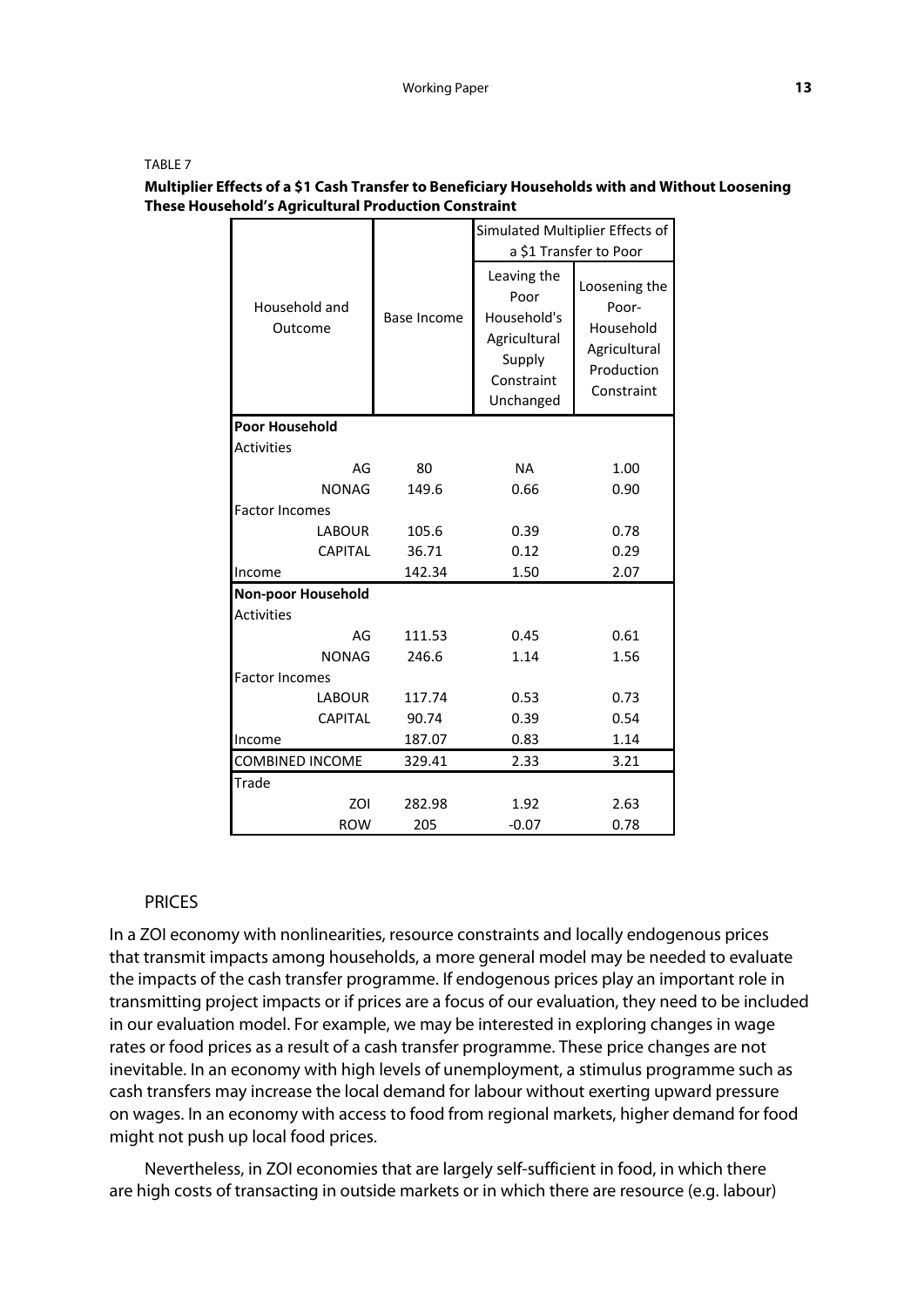constraints, our models should be constructed to reflect these characteristics of the economy. Typically, some goods (services, labour, land, often food, and sometimes other items) are non-tradable, with prices determined in local markets, while others (e.g. non-farm goods sold in local stores, most purchased agricultural inputs) are tradable. Cash crops such as coffee clearly are tradable. Livestock is likely to be, given the difficulty of transporting animals, as are perishable food crops, unless villages are closely integrated with outside markets, buying and selling at exogenous prices. Wages typically vary across villages, reflecting transaction costs that limit arbitrage in labour markets. They are likely to play a critical role in transmitting project impacts to labour-supplying households.

Imported goods and factors may be imperfect substitutes for local ones. Goods that are obviously tradable have a non-tradable component. For example, the purchase of a bar of soap in a local grocery will have a tradable (wholesale price plus some transport costs) and a nontradable (grocery mark-up plus some local transport costs) component. Others are tradable but not perfect substitutes; an example is imported and locally produced corn for tortillas in Mexico. One might imagine an aggregation function that combines imperfectly substitutable imported and local corn to produce tortillas. Even if locals prefer their own corn, they might be willing to mix in imported corn if the price is right. One way to model this is via a constant elasticity of substitution (CES) aggregation function. In any GE model, households may shift from consumption of non-tradable to tradable goods as relative prices change. One way to respond to rising non-tradables prices is to purchase from stores (retail), for which a high share of the output price is the fixed price of intermediate goods (for example, soft drinks) purchased from suppliers outside the local economy.

Price effects are absent from SAM multiplier models, constrained or unconstrained. Incorporating them into our analysis generally requires moving from a LEWIE SAM multiplier model to a GE modelling approach in which prices for locally non-tradable goods are determined by the interaction of supply and demand within the ZOI. Filipski and Taylor (2012) use this approach. The ability to analyse impacts of cash transfers and other interventions on local prices is a particular advantage of simulation models.

It is useful to keep it in mind the role of prices and the local supply response while thinking about the market assumptions underlying simulation models. If ZOI 'imports' and local goods are complements but supply is so elastic within the ZOI that changes in demand are instantaneously matched by changes in local supplies, prices will not rise as demand increases (consistent with an SAM multiplier model), but otherwise they may. Supply elasticities clearly shape impacts in the ZOI and the way in which we should model them.

### BEHAVIOUR

A premise of some cash transfer programmes is to change household behaviour. An example is a change in expenditures favouring food, schooling or children's health. Experimental methods can be used to test whether programmes succeed in shifting household preferences (for example, see Kenya CT-OVC Evaluation Team (2012), which shows that the programme indeed succeeded in shifting household preferences). If so, LEWIE model parameters will change. This is true for SAM multiplier models (constrained or unconstrained) as well as for more general models.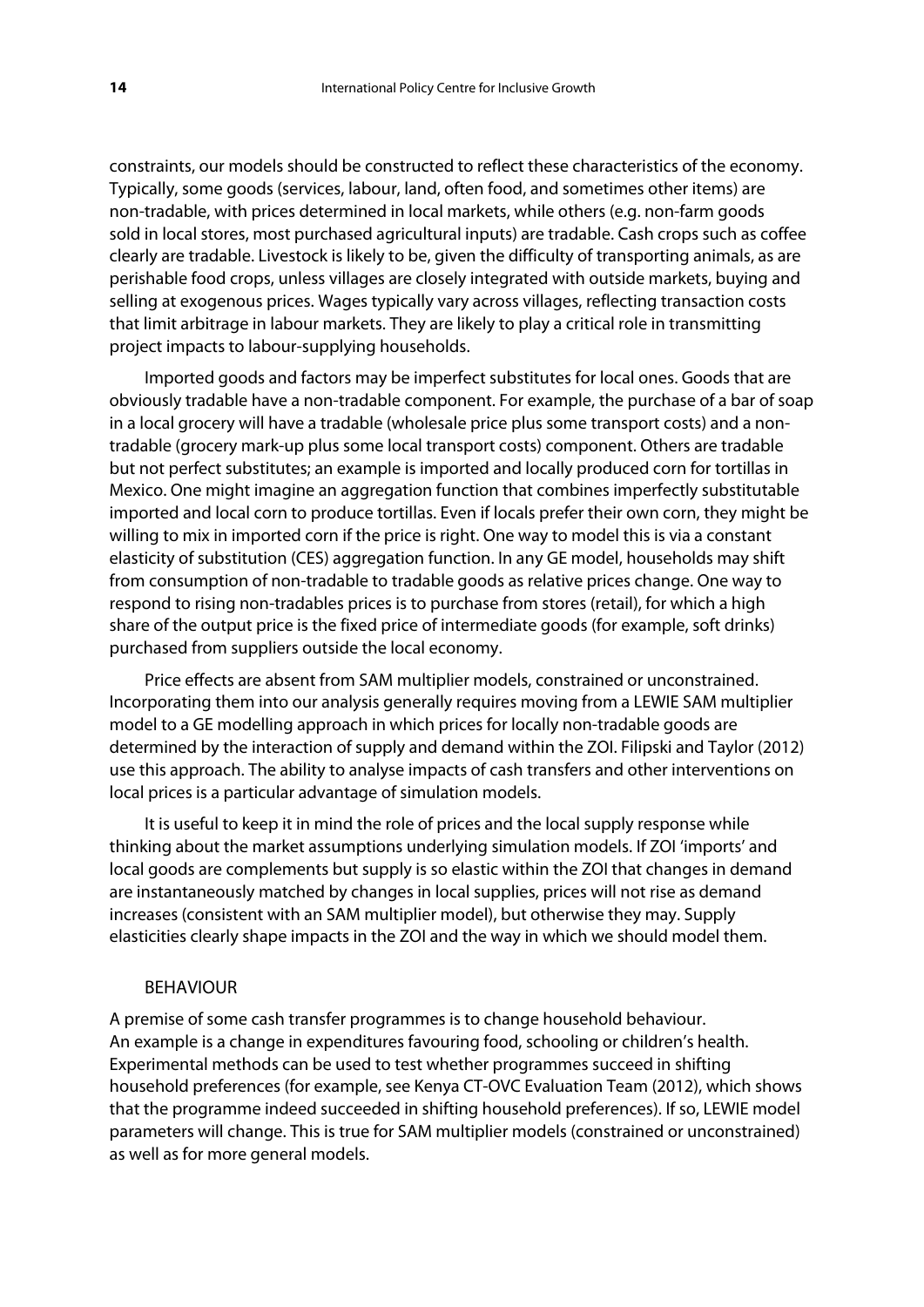In a LEWIE SAM multiplier model, new shares can be substituted for old ones using the method of Lewis and Thorbecke (1992) and Parikh and Thorbecke (1996) described earlier. In more general LEWIE models, parameters can be econometrically updated using the findings from the experimental analysis. Substituting parameters in these ways makes it possible to model the local economy-wide impacts of changes in behaviour. In theory, it is possible that spillovers within the local economy influence the parameters of non-treated households for example, by transmitting new information or norms (nutritious eating, children's education and health etc.). In practice, this may be unlikely, at least in the short term (although, data permitting, the hypothesis that the behaviour of the non-treated households changes as a result of the programme could be tested experimentally with the same methods used to test changes in behaviour of treated households). Once a LEWIE model exists, updating model parameters is straightforward and does not require any changes in the model code.

# **3 DATA REQUIREMENTS FOR CONSTRUCTING HOUSEHOLD SAMS**

Under certain conditions no information other than what is in a ZOI SAM is required to calibrate LEWIE models (see, for example, Filipski and Taylor (2012)). Flexibility is a virtue of simulation models; the model may be as detailed and complex as needed to evaluate programme impacts of interest. For example, beneficiaries might not be integrated with local markets prior to the intervention, but the programme, by providing them with cash benefits, might affect their market participation. Jonasson et al. (2011) model market participation in their evaluation of agricultural policies in six less-developed countries; however, to date, market participation has not been addressed explicitly in a project impact evaluation simulation model.<sup>9</sup> A related question concerns the potential effects on migration: migrant remittances are private transfers to households from the rest of the world, yet cash transfers may loosen liquidity constraints on migration or possibly crowd out remittances. Migration and remittances can be explicitly modelled as in Taylor and Dyer (2009), and these two papers' modelling approaches can be integrated to simulate the impacts of cash transfers on migration and remittances.

Before dashing off and estimating a more constrained non-linear LEWIE GE model, it is worth asking whether some variant of the multiplier model might be useful in focusing attention on the constraints that prevent transfers from unleashing a development dynamic, as well as to design complementary policies to loosen these constraints. We will revisit LEWIE GE analysis after reviewing the data requirements for constructing household SAMs.

This section is a guide to the nuts and bolts of: (1) designing household SAMs and identifying the data needed to construct them; and (2) designing surveys to fill information gaps.

## DESIGNING LEWIE SAMS AND IDENTIFYING DATA NEEDS

The first step in constructing a simulation impact model is to define household groups and sketch out the structure of the SAMs to be created for them. This is a prerequisite for determining data needs and designing baseline surveys—or, more accurately, modifying experimental baseline surveys to meet the needs of GE modelling.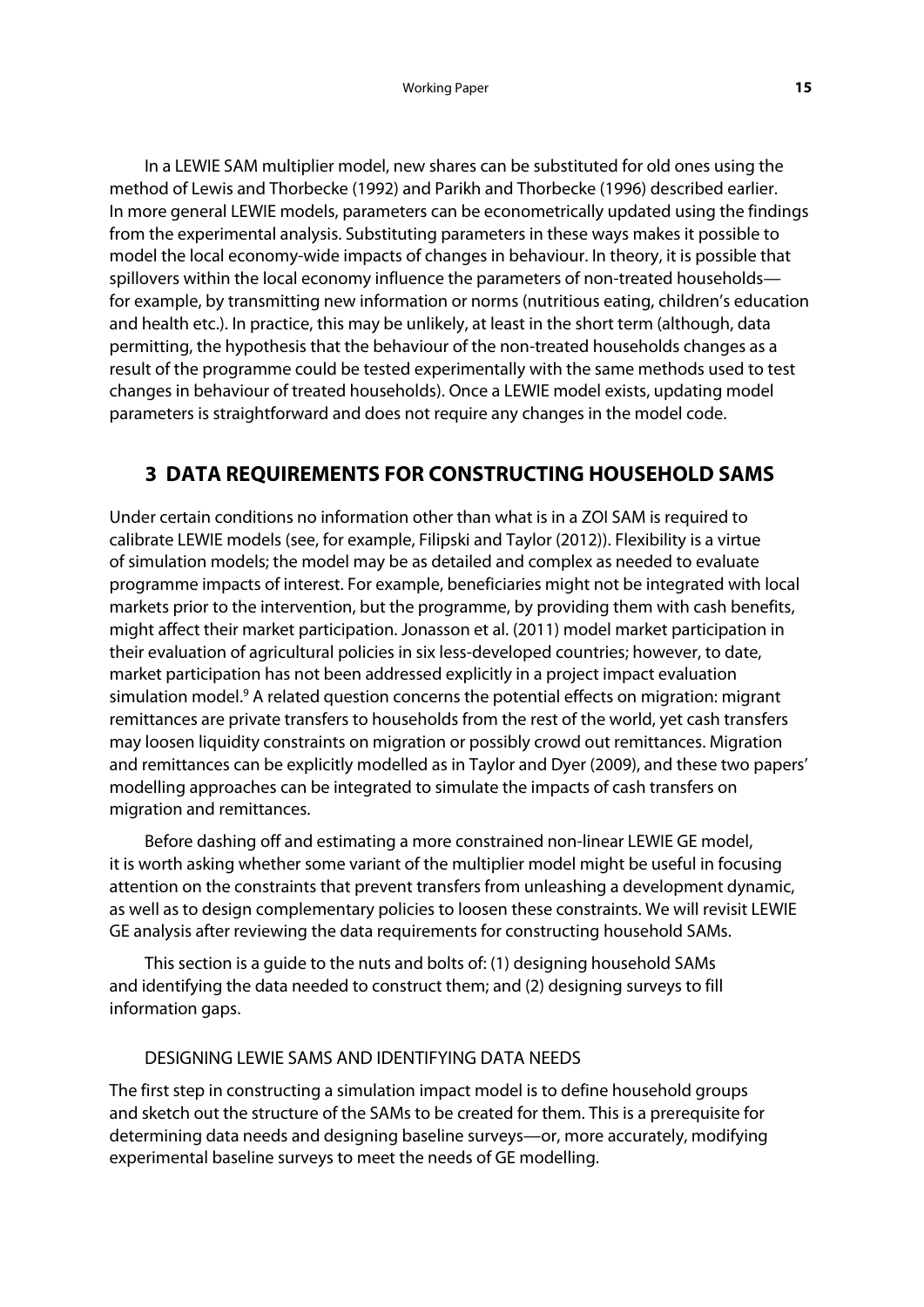The structure of the SAMs, and thus the data requirements for the model, depend on what one wants to simulate, the economy in which to simulate it, and the outcomes of interest. All of these must be reflected in the LEWIE SAM. If the SAM does not reflect the structure of the economy in question, or if the economy is ill defined geographically or conceptually, simulations using the model will not be reliable, like a flight simulator programmed for the wrong aircraft. There must be a point of entry in the model for the intervention to be simulated, and this needs to be reflected in the SAMs. For example, the simulation of a cash transfer to poor households with high dependency ratios requires having an SAM for these households and an account in the SAM through which the transfer is channelled to the beneficiary group. If the project to be simulated concerns stimulating human capital investments, then labour factors in the SAMs should be disaggregated by educational categories, and investment accounts should be disaggregated to highlight human capital. If it involves raising incomes of poor, female-headed households, then we will need a separate SAM or disaggregation of a larger SAM to highlight this group. If one of the outcomes we wish to simulate is the project's impact on crop productivity on marginal lands, land factor accounts in the SAM will have to be disaggregated by quality.

There may be an interest in outcomes other than those depicted in the SAMs. For example, we might want to know how a cash transfer programme is likely to affect calorie consumption. Nutritional impacts are likely to be influenced by GE linkages between treated and non-treated households. Quantifying them requires translating changes in food demands into calories. Provided that there is a sufficiently detailed food-demand disaggregation in the household SAMs, this can be accomplished using calorie-conversion coefficients from country nutrition authorities or the World Health Organization.10

The structure of the SAM, in turn, guides the data collection. For our simulation impact analysis, the major goal of data collection is to fill in the cells of each SAM for each household group.

Figure 1 provides a broad-brush illustration of a typical micro-SAM for a household group in the impact evaluation model. The entries in this general SAM framework and their interpretation are completely analogous to those in the illustrative SAMs in Section 2. For a given household group, the activity accounts reveal where output goes (rows) and all intermediate and factor inputs (columns). These are all disaggregated by location, most importantly whether inside or outside the ZOI. The factor accounts collect wages and rents (rows) and channel them into the household, rest of the ZOI, or world outside the ZOI (columns). There is a single household account in an elemental household SAM. It collects income from all sources as well as borrowing or dis-savings (row) and channels it into demand for goods and services produced by the household, obtained elsewhere in the ZOI, or purchased outside the ZOI; it also allocates income to savings (column). The capital accounts gather up savings (row) and allocate it to formal or informal credit or risk-sharing inside or outside the ZOI (column).

The ZOI account is the critical link among our household SAMs. We include a ZOI account in each household SAM. However, when we combine the elemental household SAMs into a meta-SAM for the ZOI, we aggregate the ZOI accounts into a shared account in the meta-SAM. In our simulations, it serves to transmit impacts through the ZOI. The account for the rest of the world (outside the ZOI) collects expenditures on goods and services made outside the ZOI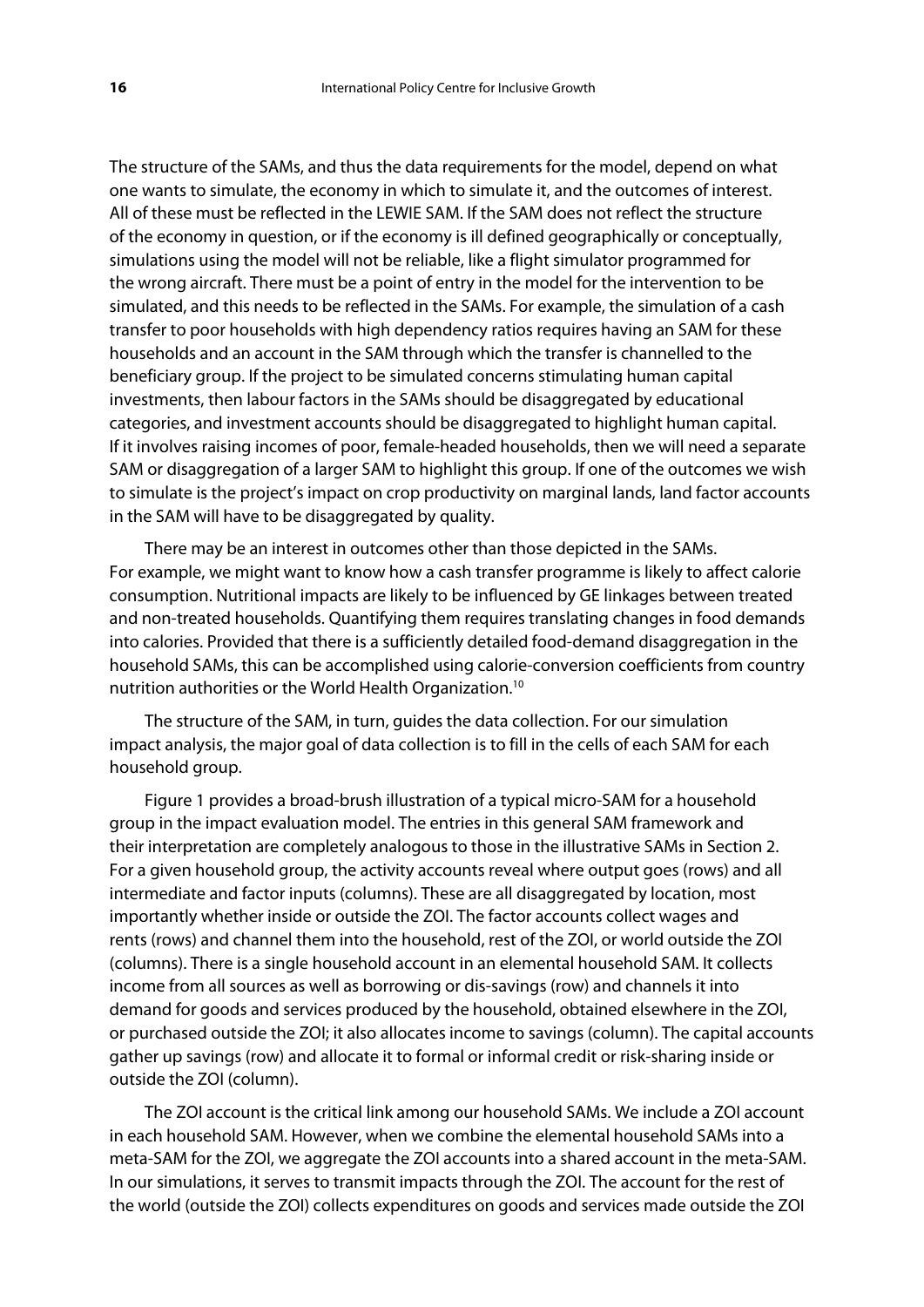(row) and channels them into the rest of the world (column). Purchases outside the project area are lumped together as 'imports' from the rest of the country outside the project area or the rest of the world. It is an exogenous account which captures leakages from, and exogenous injections into, the ZOI economy.

The SAMs also include a government account. It gathers taxes from inside the ZOI and transfers from outside the ZOI (row) and allocates these to the government demand for goods and services and public transfers. To facilitate our simulations of programme effects, it is usually helpful to disaggregate this account into sub-accounts representing the project being evaluated and other government activities.

As in the simpler SAMs in the last section, all accounts must balance: total income (rows) must equal total expenditures (column). The exceptions are the ZOI and rest-of-world accounts, because the household group is not required to achieve a trade balance separately with each of these. The sums of the two accounts' row and column totals must balance, however.

It should be clear from this description that all accounts except the rest of the world outside the ZOI and government are endogenous to the ZOI. The capital account is exogenous only if the ZOI is integrated with outside capital markets. The classification of accounts between endogenous and exogenous is central to model closure.

The correspondence between the activity accounts and the household expenditure categories is critical: for every category of household expenditures on locally supplied goods and services, there must be a corresponding sector in the activity accounts. If the households pay direct taxes, these are allocated by the household columns to the government row. If households receive government transfers, they appear as a payment by the government (column) to the household (row). Migrant remittances are transfers received by the household (row) from the rest of the world in which the family migrant works (column). The latter may be the rest of the country, in the case of internal migration, or rest of world, in the case of international migration.

## DEFINING THE ZOI

Two main considerations guide the definition of the ZOI. The first is the evaluation itself: over how large an area do we wish to document the impacts of an intervention? This is the ZOI for purposes of the evaluation. If a policy goal is to achieve specific outcomes (e.g. income and employment growth) within villages or village clusters, it may be appropriate to designate the village or cluster as the ZOI for our evaluation. On the other hand, if the intervention covers multiple villages within a district or region, the district or region might be a more ideal choice.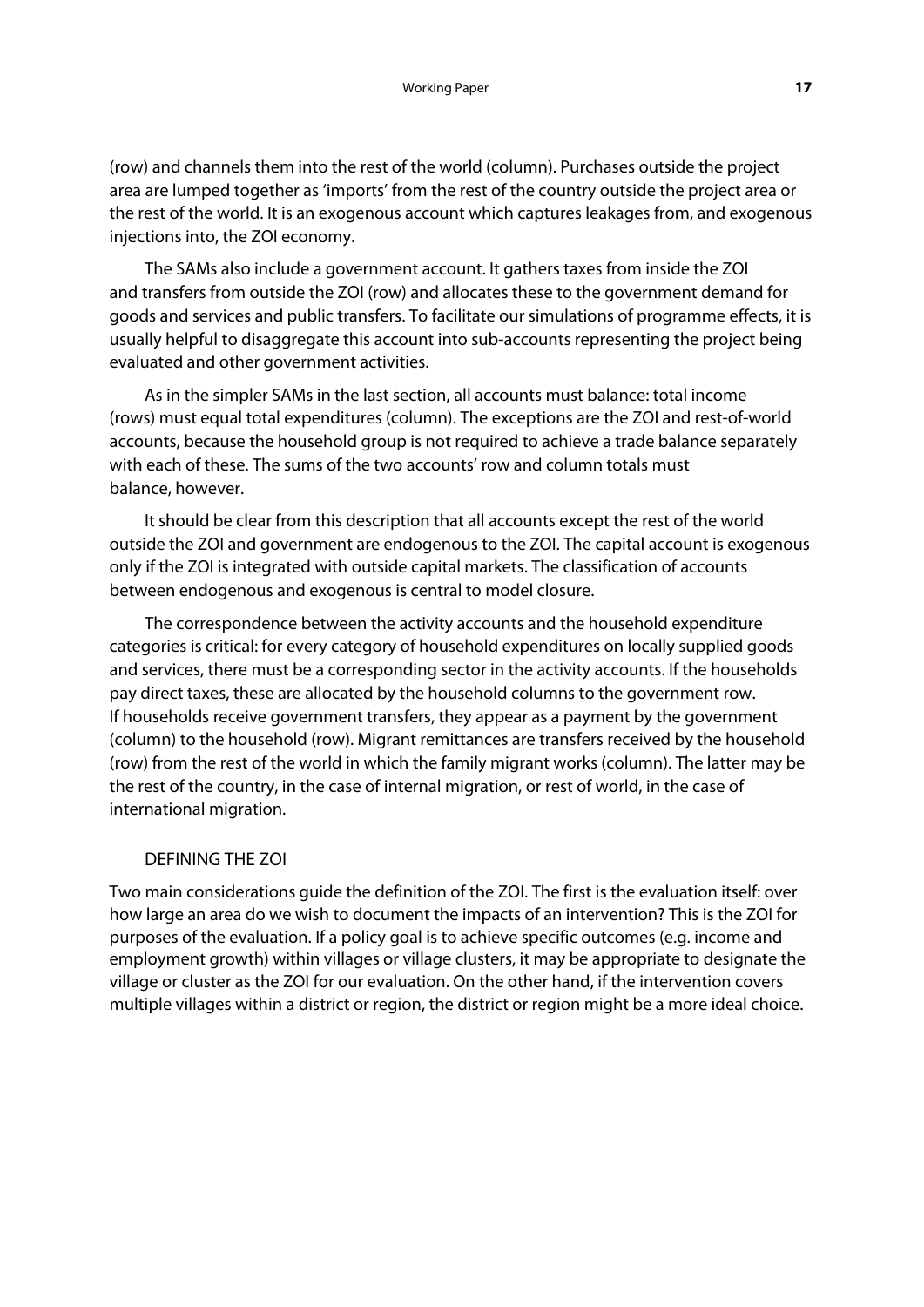| <b>Incomes</b>             | <b>Expenditures</b>                  |                                          |                                      |                                        |                                           |                          |                            |                                   |  |  |
|----------------------------|--------------------------------------|------------------------------------------|--------------------------------------|----------------------------------------|-------------------------------------------|--------------------------|----------------------------|-----------------------------------|--|--|
|                            | $\mathbf{1}$                         | $\overline{2}$                           | 3                                    | $\overline{\mathbf{4}}$                | 5                                         | 6                        | $\overline{7}$             | <b>TOTAL</b>                      |  |  |
|                            | <b>ACTIVITIES</b>                    | <b>COMMODITIES</b>                       | <b>FACTORS</b>                       | <b>INSTITUTIONS</b>                    | <b>CAPITAL</b>                            | <b>Rest of ZOI</b>       | <b>Rest of World</b>       |                                   |  |  |
| 1. ACTIVITIES              |                                      | Supply of Commodities                    |                                      |                                        |                                           |                          |                            |                                   |  |  |
| <b>Staples</b><br>Other Ag |                                      | to Own Production                        |                                      |                                        |                                           | (i) Sales Inside the ZOI | (i') Sales Outside the ZOI | (e) Total Production              |  |  |
| Livestock                  |                                      | Activities and                           |                                      |                                        |                                           |                          |                            | Value                             |  |  |
| <b>Services</b>            |                                      | Consumption                              |                                      |                                        |                                           |                          |                            |                                   |  |  |
| 2. COMMODITIES             |                                      |                                          |                                      |                                        |                                           |                          |                            |                                   |  |  |
|                            | Staples (a) Home-produced            |                                          |                                      |                                        |                                           |                          |                            |                                   |  |  |
|                            | Other Ag Intermediate Inputs (Input- |                                          |                                      | (g) Own Consumption                    | (h) Implicit Investment or                |                          |                            | <b>Total Value of Home</b>        |  |  |
| Livestock                  | Output Matrix)                       |                                          |                                      |                                        | Storage                                   |                          |                            | Production                        |  |  |
| <b>Services</b>            |                                      |                                          |                                      |                                        |                                           |                          |                            |                                   |  |  |
| 3. FACTORS                 |                                      |                                          |                                      |                                        |                                           |                          |                            |                                   |  |  |
| Family                     |                                      |                                          |                                      |                                        |                                           |                          |                            |                                   |  |  |
| <b>Hired Labor</b>         | (b) Value-Added from<br>Production   |                                          |                                      |                                        |                                           |                          | (o) Wages, rental income   | <b>Total Factor Receipts</b>      |  |  |
| Land                       |                                      |                                          |                                      |                                        |                                           |                          |                            |                                   |  |  |
| Capital                    |                                      |                                          |                                      |                                        |                                           |                          |                            |                                   |  |  |
| <b>4. INSTITUTIONS</b>     |                                      |                                          |                                      |                                        |                                           |                          |                            |                                   |  |  |
| <b>Households</b>          |                                      |                                          | (f) Household Value-<br>Added Income | (i) Public and private<br>transfers    |                                           |                          | (k) Migrant remittances    | <b>Total Household Income</b>     |  |  |
| Government                 | (c) Indirect Taxes                   |                                          |                                      |                                        |                                           |                          |                            |                                   |  |  |
| 5. CAPITAL                 |                                      |                                          |                                      | (I) Savings (incl.<br>investments)     |                                           |                          |                            | <b>Total Savings</b>              |  |  |
| 6. Rest of ZOI             | (d) Purchased inputs by              |                                          |                                      |                                        | (n) Investment good                       |                          |                            |                                   |  |  |
| 7. Rest of World           | place purchased                      |                                          |                                      | (m) Market Consumption                 | purchases, formal and<br>informal savings |                          |                            | <b>Total Market Purchases</b>     |  |  |
| <b>TOTAL</b>               | (e) Total Production<br>Expendtures  | <b>Total Value of Home</b><br>Production | <b>Total Factor Payments</b>         | <b>Total Household</b><br>Expenditures | <b>Total Investments</b>                  |                          | <b>Total Market Sales</b>  | Total Incomes and<br>Expenditures |  |  |

#### FIGURE 1

#### **General Structure of a Typical Household SAM**

The second consideration has to do with the linkages that transmit the intervention's impacts through the economy. To some extent, multiplier effects depend on the size of the ZOI. Like the ripples in a pond, the influences of transfers and other interventions continue on through the economy, eventually making their way into regional and national urban centres and even abroad (through imports). How widely we wish to cast our net may depend not only on our ZOI but also on the strength of linkages. The larger the area over which we carry out our analysis (e.g. defining the ZOI as a village cluster rather than single village) and the stronger the linkages within this area as opposed to between it and the rest of the economy, the more indirect impacts our analysis will capture. Even if our main interest is income growth within villages, if strong linkages transmit impacts from one village to another within a cluster, limiting the evaluation to a single village may miss important feedback effects that shape project impacts.

These considerations have led to the creation of policy evaluation models for villages, village-town economies, districts, regions and even whole rural economies. (Some of these are featured in Taylor and Filipski, 2012 (forthcoming) and in Taylor, 2011.) A current project (at IFPRI) is evaluating the impacts of new irrigation projects by defining the ZOI as the districts touched by the projects and embedding these within a national model, to test for potential feedback between rural and urban areas and across districts.

In many cases, high transaction costs result in strong linkages in and around project areas. Most expenditures occur close to home, many of the goods and factors purchased are local non-tradables, and one does not have to cast the net too far to capture significant impacts missed by conventional experiments.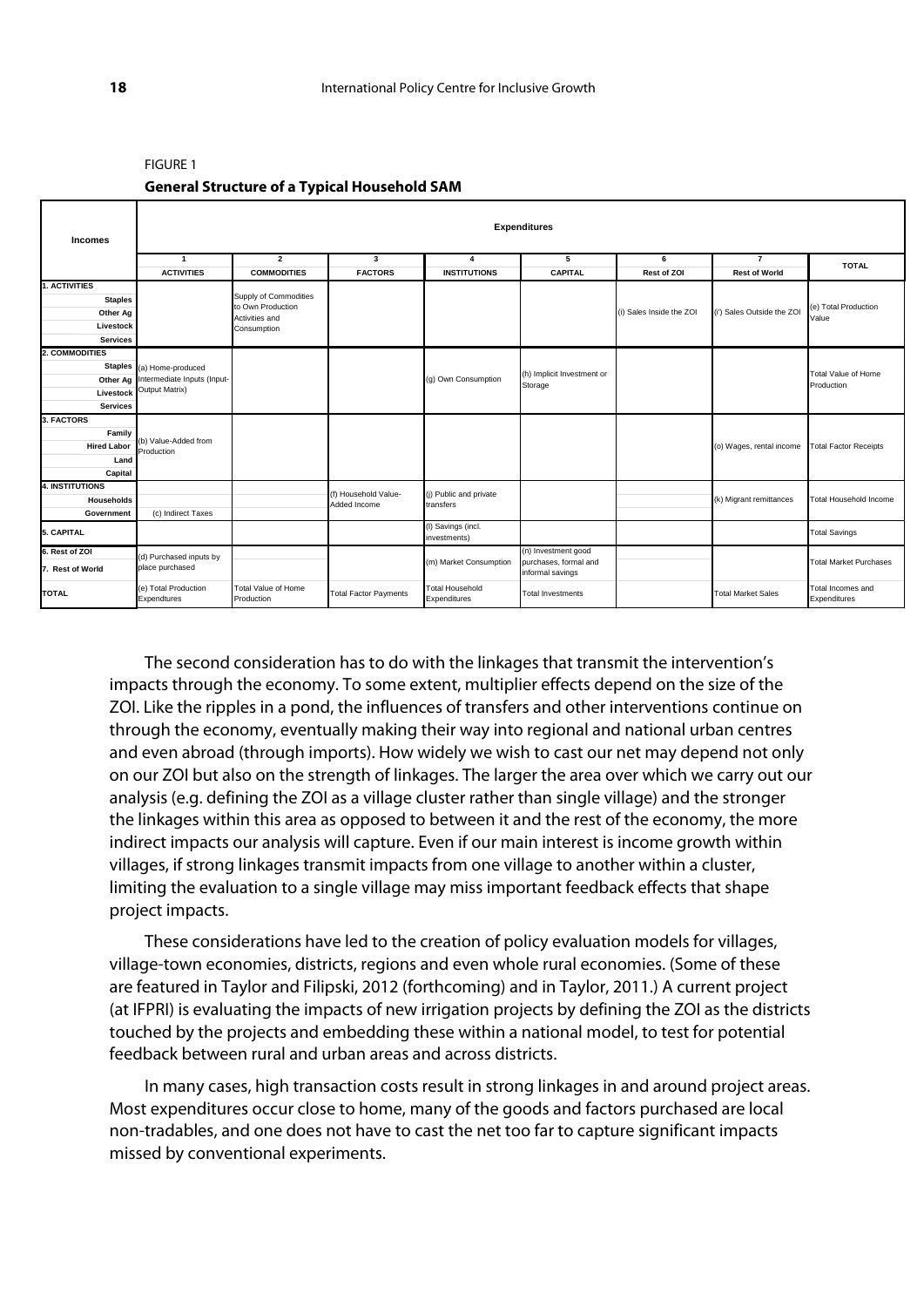To illustrate, for the Zambia business survey (Appendix A), we constructed the master list from which businesses were randomly selected for the survey by considering a business to be within the ZOI of a sample village if it was inside the village or regularly (at least around once a month) made transactions with households in the sample village. These transactions can involve sales to households, purchases from households or employment of individuals that are members of households within the sample village. To identify which businesses belong on this list, a supervisor or experienced enumerator talked with village contacts. The population of businesses sampled was divided into three categories (retail, services and manufacturing), and then the sample was stratified to make sure that it included at least one business from each category.

### MODIFYING BASELINE SURVEYS FOR SIMULATION IMPACT EVALUATION

All experiments require baseline surveys of treatment and control groups. Both consist of eligible households located at the treated or control sites. To capture the indirect effects of programmes on non-beneficiary groups, experimentally or using simulation methods, we also need information about ineligible groups.

Broadly speaking, there are four critical household groups for which we need to construct SAMs and, thus, for which we need data from both baseline and follow-up surveys: beneficiary households (eligible households in the treated villages); the control group: eligible households in the non-treated or control villages; ineligible households in the treated villages; and ineligible households in the control villages.

If the baseline surveys are based on Living Standard Measurement Surveys (LSMS), much of the data needed for simulation impact evaluation will already be gathered. We simply have to make sure that no cell of the SAM is overlooked. The most important single modification required to construct elemental SAMs is to obtain information about where transactions take place and, in particular, the tradable and non-tradable component of purchases. Few economic models make the distinction between tradables and non-tradables, and those that do usually invest little effort into determining which is which. For example, de Janvry et al. (1991) and Taylor and Adelman (2006) perform 'what if' simulations on the implications of non-tradable food and labour on autarkic households and villages, respectively. Neither, however, attempts to determine whether food (or particular food items) is, indeed, non-tradable.

These are difficult questions to get at, but they are critical if we wish to capture the local GE effects of projects. Local informants can be valuable in classifying goods into tradable and non-tradable groups. It is not hard to figure out whether local farmers are supplying national markets or simply local demand. Surveys of retail businesses can provide information on the origins of goods sold in stores as well as mark-ups. Adding the 'where/with whom?' question to business and household surveys provides additional important information. In addition to knowing the values of everything the household purchased and sold, we need to know where the exchange took place and/or with whom. This information can be recorded by entering a location/transactor code next to each sale or purchase. A typical list of locations might include: households within the village; households in a neighbouring village; a trader who buys and sells locally; a trader who also buys and sells in other parts of the country; in a town within the ZOI; or outside the ZOI. This information is crucial to know where to allocate each expenditure or source of income in the SAMs. Where transactions take place and with whom shape GE impacts.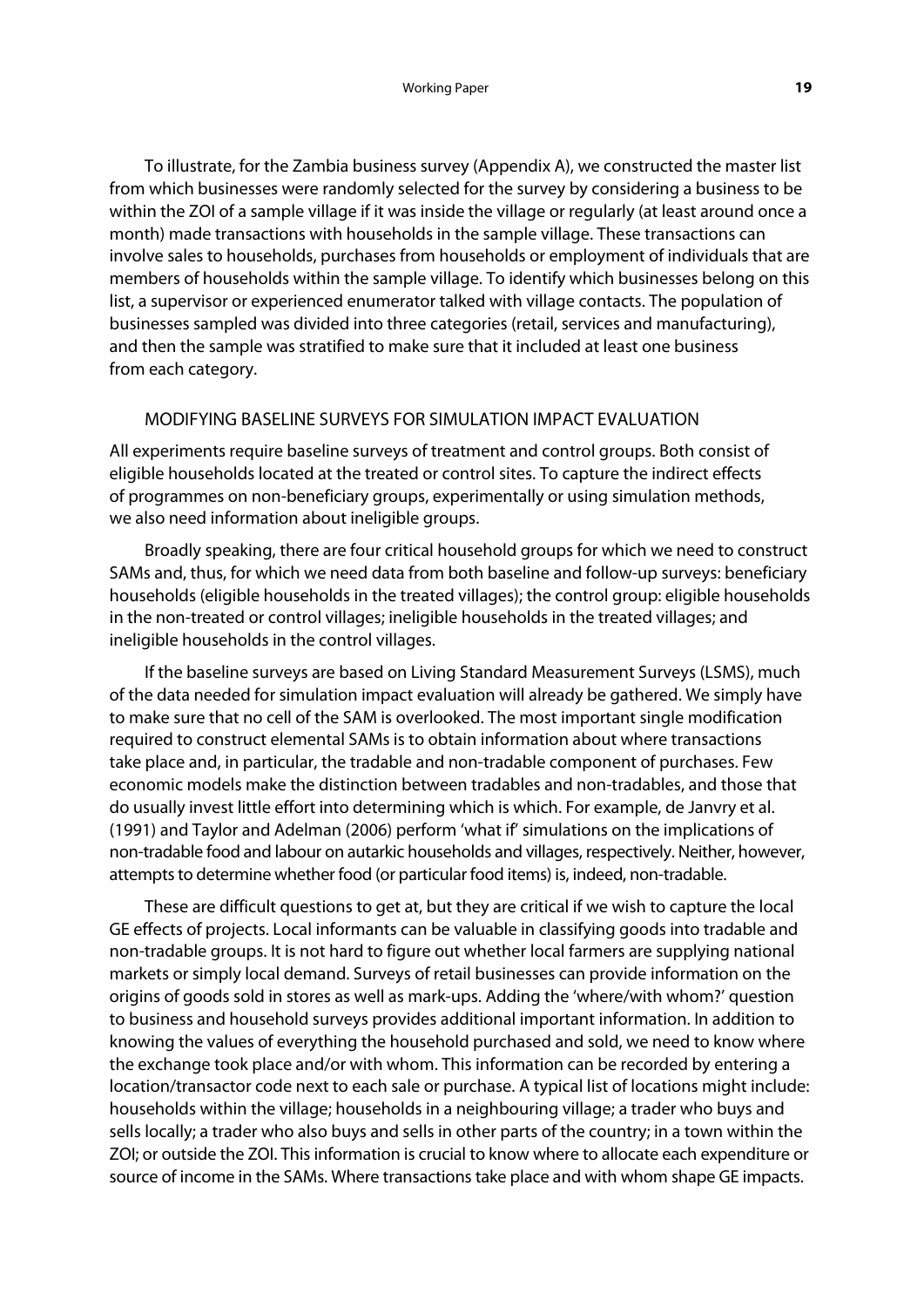The second critical addition is a survey of businesses. Households spend their income on goods and services provided by businesses, which in turn play a crucial role in transmitting impacts within economies. Typically, at least in rural areas, most businesses are associated with households and thus at risk of being picked up by baseline household surveys, particularly if these surveys include non-eligible households in treated villages. Nevertheless, households may also spend income in non-household businesses in the treated and neighbouring locales. Non-household businesses may differ from household firms in terms of the goods and services they provide, production technologies (e.g. labour intensity) and linkages with the rest of the economy. As a result, if these businesses are excluded, our models may not provide an accurate representation of the programme's GE effects. A separate business survey is required if we wish to reflect these businesses in our model.

The ideal, naturally, is to have household and business data for all study villages, including programme and non-programme locations within the ZOI. In practice, just as one must make statistical inferences from a sample of agents, surveying all villages in the ZOI often is unrealistic. When many villages are involved, surveys can be carried out in a subset of (randomly chosen) beneficiary and control villages, and within each village, from random samples of both eligible and ineligible households. In theory, if all villages were identical, we would only need to collect data on a single study village. In practice, however, villages, like the agents within them, are heterogeneous, and the larger the sample of locales included in the study, the more accurately we can model project impacts.

The critical data that we need from these surveys are summarised in Table 8. They include:

### DATA ON BENEFICIARY AND NON-BENEFICIARY HOUSEHOLDS

The household data needed to construct an SAM include income from supplying labour or capital to production activities inside and outside the project area (including home production), other sources of income, and the shares of income or expenditures spent on individual goods and services. In economies characterised by a high level of in-kind exchanges (e.g. bartering of goods or labour exchanges), these exchanges are typically valued at local market prices and can be integrated into like accounts or else included as separate accounts in the SAM. In the second case, the model could be used to evaluate the intervention's impacts on both market and non-market activity, although we are not aware of any study that does this to date.

Most baseline surveys collect wage income by type of work for each household member; if so, only the location code has to be added to the survey. Agricultural and non-agricultural production modules are also usually a part of baseline surveys. However, where output is sold and where inputs are purchased is not. Location codes need to be added for each sale and purchase, including payments of wages ('Where do the workers you hired live?') and rent paid for land and other types of capital ('Where does the person to whom you paid rent live?'). If the household received rent, it is important to record where the payer resides. If family labour in household production activities is not covered, it needs to be added to the survey.

Construction of household SAMs requires having values of total supplies and demands of the goods and services bought and sold by each household group. The entries in the SAMs are value flows. Quantities generally are not critical except when needed to compute values or when market transactions do not take place (subsistence production and family inputs,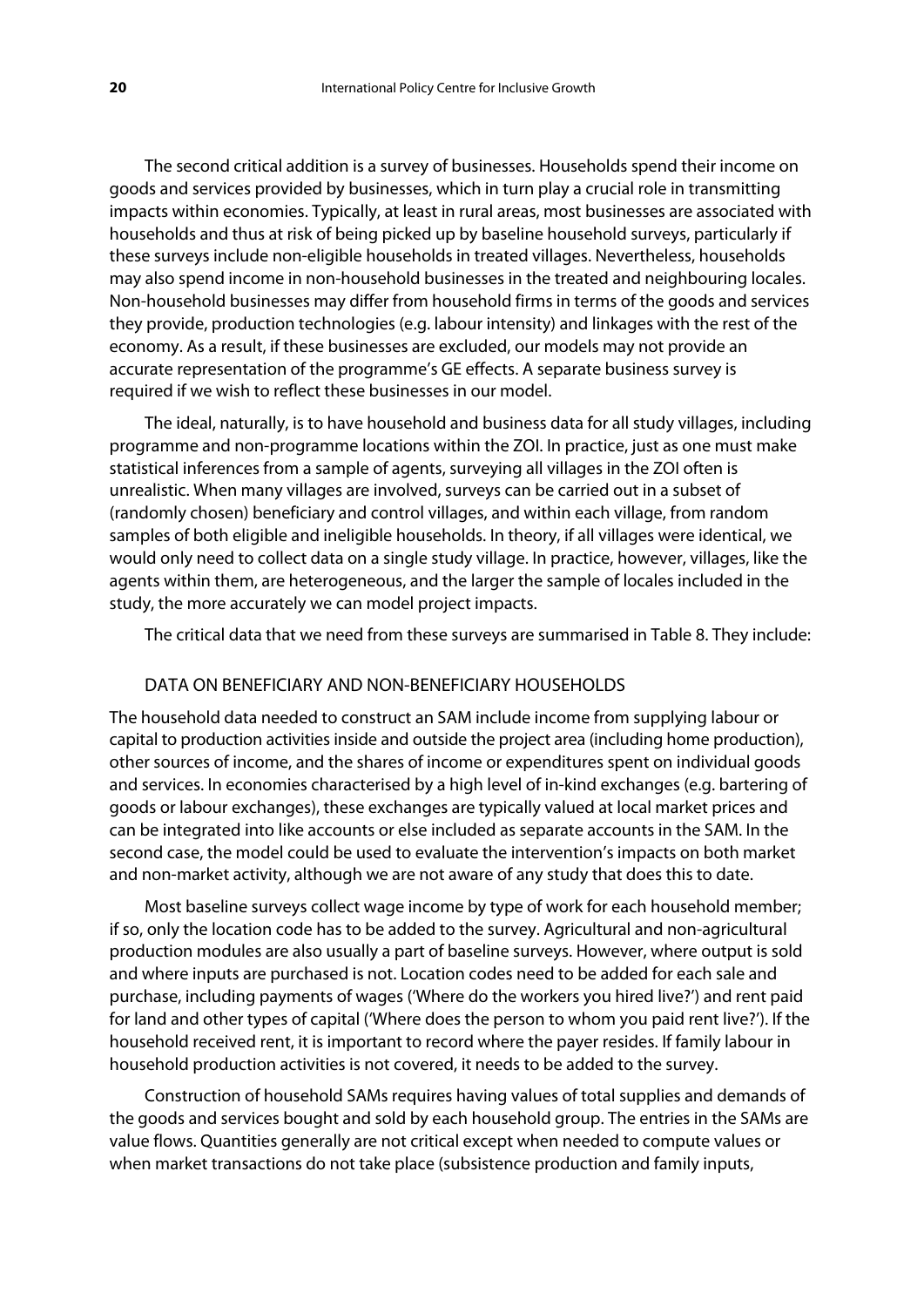including labour, land, animal traction and other capital). When we do not observe prices, quantities may be needed to estimate values.

Baseline household surveys also include information on consumption expenditures, investments and savings. We need to know where these expenditures took place. Savings might be in banks (usually not part of the local economy) or informal (in which case they may be a source of capital to others in the local economy). Risk-sharing institutions may help circulate income within the local economy. It is likely that household payments and receipts related to risk sharing and informal credit are already included in the baseline survey, but sometimes they are not. Periodic markets are often an important source of consumption goods and/or an outlet for home-produced goods; if so, they should have their own location code and be included in the business survey.

TABLE 8

|                           | Survey Data Needed to Construct Household SAMs <sup>11</sup>                                                                                                                                                                                                                                                      |
|---------------------------|-------------------------------------------------------------------------------------------------------------------------------------------------------------------------------------------------------------------------------------------------------------------------------------------------------------------|
| <b>SAM</b><br><b>Cell</b> | <b>Data Needed to Fill Cell</b>                                                                                                                                                                                                                                                                                   |
| $(a-e)$                   | What economic activities (production, retail, services etc.) did your household<br>or your business do in the last 12 months?                                                                                                                                                                                     |
| (e)                       | How much did you or your business produce, whether you sold it or not, and<br>what is it worth? $(Q, \xi)$ .                                                                                                                                                                                                      |
| $(a, g-i)$                | What did you do with what you produced? (Q used as inputs for your other production<br>activities (e.g. corn fed to animals)); home consumption (Q); sold to buyer in the<br>ZOI $(Q, \xi)$ , sold to buyer outside ZOI $(Q, \xi)$ ).                                                                             |
| (b)                       | What labour and capital did you use for this economic activity?                                                                                                                                                                                                                                                   |
|                           | Your own labour (Q=days); hired labour (Q, \$, where purchased (WP; from inside or<br>outside ZOI)); your own land (Q=hs); other people's land (hs, \$ paid, WP); your own<br>capital (Q: e.g. tractor or oxen-days); other people's capital (Q, \$, WP).                                                         |
| (d)                       | What inputs did you buy to produce it? (Q, \$ and WP; e.g. amount of fertiliser,<br>cost, bought outside the ZOI).                                                                                                                                                                                                |
| (c)                       | What taxes did you pay to do this activity? (\$, to government agency inside<br>our outside the ZOI?).                                                                                                                                                                                                            |
|                           | (f, j, k, o) How much income did your household receive in: wages (\$, WP: working inside or<br>outside the ZOI); rents (\$, WP); transfers from other households (\$, WP); migrant<br>remittances (\$, WP); transfers from government (WP: government inside or outside ZOI);<br>NGOs or other sources (\$, WP). |
| (m)                       | How much did you spend on consumption (\$, spent inside or outside the ZOI; this requires<br>an expenditure-recall module, noting if expenditure was inside or outside the ZOI.                                                                                                                                   |
| (l, n)                    | What investments did you make? (\$, WP of investment goods); savings; requires list of<br>investment expenditures, e.g. housing, productive investments, schooling.                                                                                                                                               |

The minimum household sample sizes required for simulation modelling are not unlike those for experimental impact evaluation, with the exception that we need to sample households in all four groups. Many baseline surveys for experimental studies cover only beneficiary households (eligible households in the treated villages) and the control group: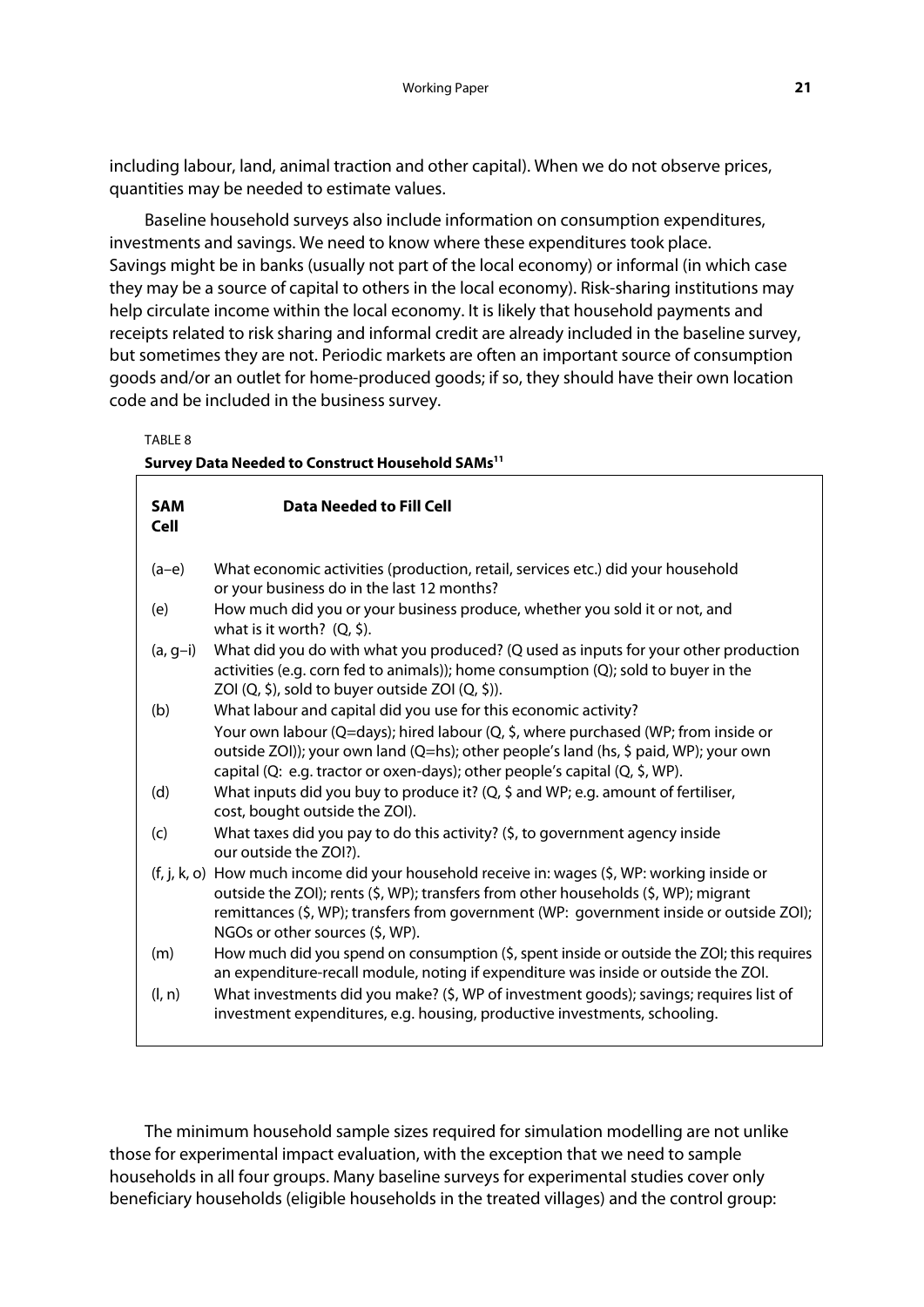eligible households in the non-treated or control villages. Some also include non-beneficiary households at programme sites. Including the latter is critical if we wish to model programme impacts of non-treated households.

### DATA ON BUSINESSES

The surveys of businesses gather the same sort of information as the production modules of household surveys. The critical data needed to fill in the column for each production activity include gross income, the value of intermediate inputs produced inside and outside the ZOI, payments to factors (wages, capital costs and profits), taxes paid, subsidies received and business savings. This information is used to obtain input–output coefficients and value-added shares for each activity. The most difficult information to collect is on profits. However, they can be estimated as the difference between gross sales and expenditures on intermediate inputs and factors. As always, the location codes identify where each input was purchased. For wages, this means asking business owners what part of the wages they paid went to workers who live inside and outside the ZOI. It is also important to ask the residence of the business owner, because that is where profits from the business flow. An example of a business survey (from Zambia) appears in Appendix A.

If the business is seasonal, the data need to be collected for each season, and the number of months in each season must also be recorded. If the owner finds it difficult to calculate annual figures, it might be useful to ask questions such as 'How much did you sell in a typical week during the high season?'. It is also useful, as a check, to ask what share of every dollar of sales went to wages, purchasing inputs, rent etc. It is very important to document businesses' payments for intermediate inputs and factors from within the ZOI, as they generate the principal economic linkages from business activities.

If rotating markets are important, their vendors should be interviewed as part of the business survey. Where these venders are based and where they acquire the goods they sell and labour they hire may play an important role in shaping local GE linkages. Periodic markets could mop up money from households and send it outside the ZOI economy, creating large leakages. Alternatively, they could gather products from one part of the ZOI and sell them in others, they might hire local labour, and their owners might live in the ZOI. If so, they could lower transaction costs for local producers and contribute towards creating income linkages in the ZOI economy.

A brief community survey conducted with community leaders and other informants can be a useful way to construct lists of businesses in the community, learn about periodic markets and other places where households spend their income, and get a sense of how the village fits into the surrounding economy or whether it is largely self-sufficient. A short data collection instrument can be used for this purpose.

When designing surveys, it is usually ideal to ask the locations of purchases and sales in the corresponding modules of the questionnaire. For example, after asking 'How much (crop) did you sell?', follow with 'Where did you sell it?'. In some cases, we must ask these questions as an add-on to an existing survey questionnaire, or time and space constraints might make it difficult to ask where every transaction documented in a survey took place. As a second-best strategy, a matrix can be included at the end of the survey questionnaire to get an idea of where different kinds of transactions take place. An example is included as Appendix I.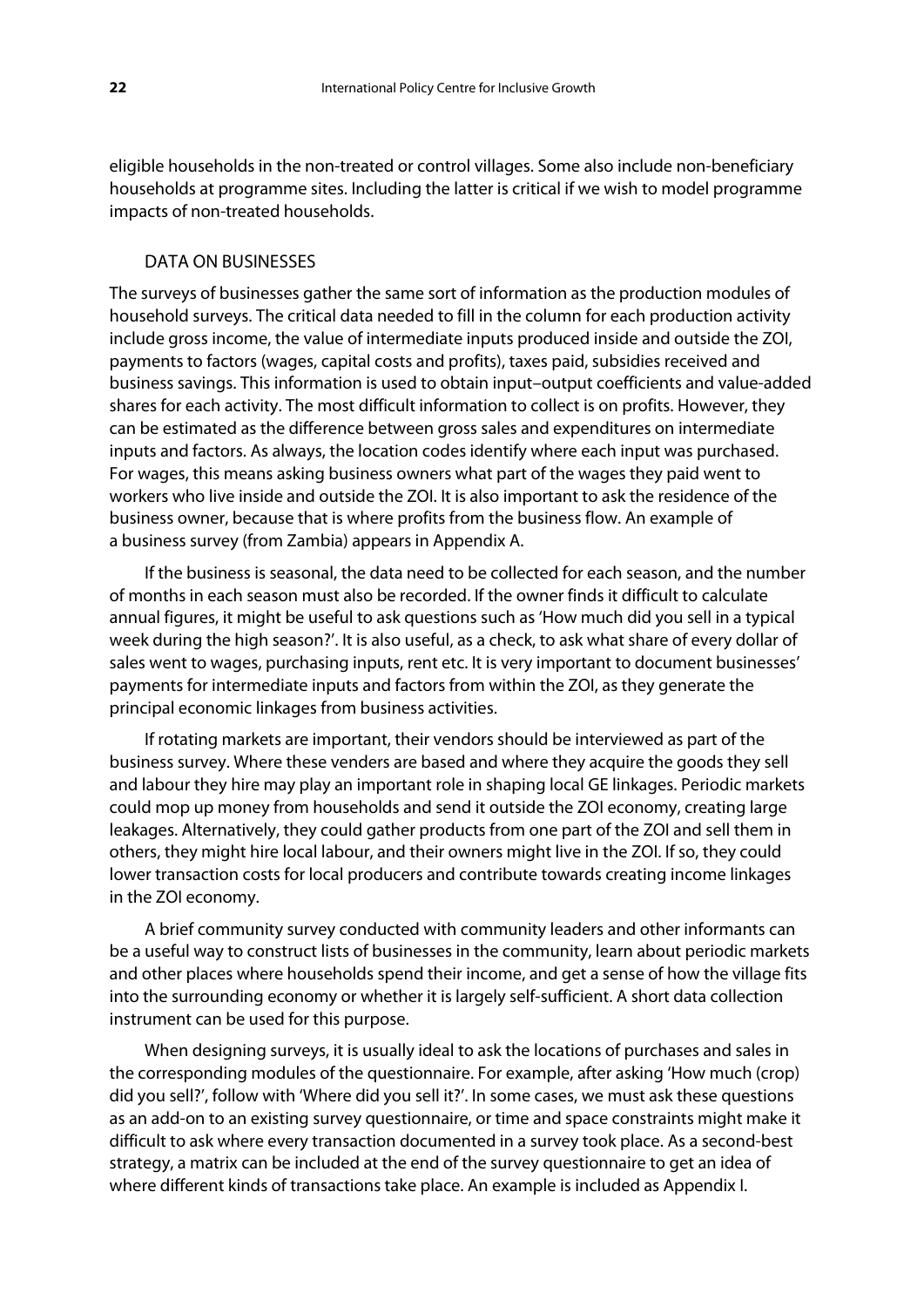The questions in this Appendix are also useful guides for asking the locations of transactions within the appropriate survey modules.

Typically, business surveys are an add-on to household surveys conducted as part of the baseline for experiments. This raises the question of sample size. The standard equation used to determine the optimal sample size for surveys is:

$$
n \ge \left(\frac{z_{\alpha/2}\sigma}{\delta}\right)^2
$$

where z is the value of the t statistic corresponding to the desired confidence interval, σ is the standard deviation of the variable we wish to estimate from the data, and  $\delta$  is the desired level of confidence of our estimate.

Usually, we do not have access to the information needed to determine the optimal sample size for enterprise surveys in project ZOIs. Registers of businesses in rural areas are rare, let alone estimates of standard deviations of variables of interest. One way to get an idea of the sample size needed for our enterprise surveys is to consider the parameters we wish to estimate—for example, labour shares in value added, and how they are distributed. Fortunately, the standard deviation of a share estimate is relatively straightforward:  $\sigma = \sqrt{p(1-p)}$ , where p represents the labour share in value added. Assuming that the true share is 0.35 to 0.6 (the range commonly found in agricultural census and household surveys), for  $\alpha$ =.05 and a margin of error of 3 per cent, we obtain an optimal simple size of between 350 and 369 businesses. If these exceed 5 per cent of the population of businesses in the ZOI, however, they may be too high. The correction by Cochran (1977) can be used to obtain an adjusted sample size  $(n_{ai})$  as follows:

$$
n_{aj} \ge \frac{n}{\left(1 + \frac{n}{N}\right)}
$$

where n is the minimum sample size given by the general formula (248 to 270), and N is the population of businesses in the ZOI. For example, if there are 300 businesses in the ZOI, the minimum sample reduces to 162 to 166. We might expect similar sample sizes to be needed to estimate other parameters, such as average enterprise value added, output value and demands for inputs. Given the heterogeneity of businesses, it is likely that we will want to estimate these parameters for different groups of activities—for example, retail, other services and other production activities. Balancing theory and practicality, and considering that many businesses are connected with households and thus picked up in household surveys, a reasonable target is on the order of 100–120 surveys for each major business type (e.g. retail, other services and other production activities).

Sampling theory dictates having larger samples, the more heterogeneous the population (this explains the appearance of  $\sigma$  in the numerator of the minimum sample size expression). In some cases, there may be unique businesses missed by the randomisation strategy used to sample businesses. For example, one village in the ZOI might contain an influential food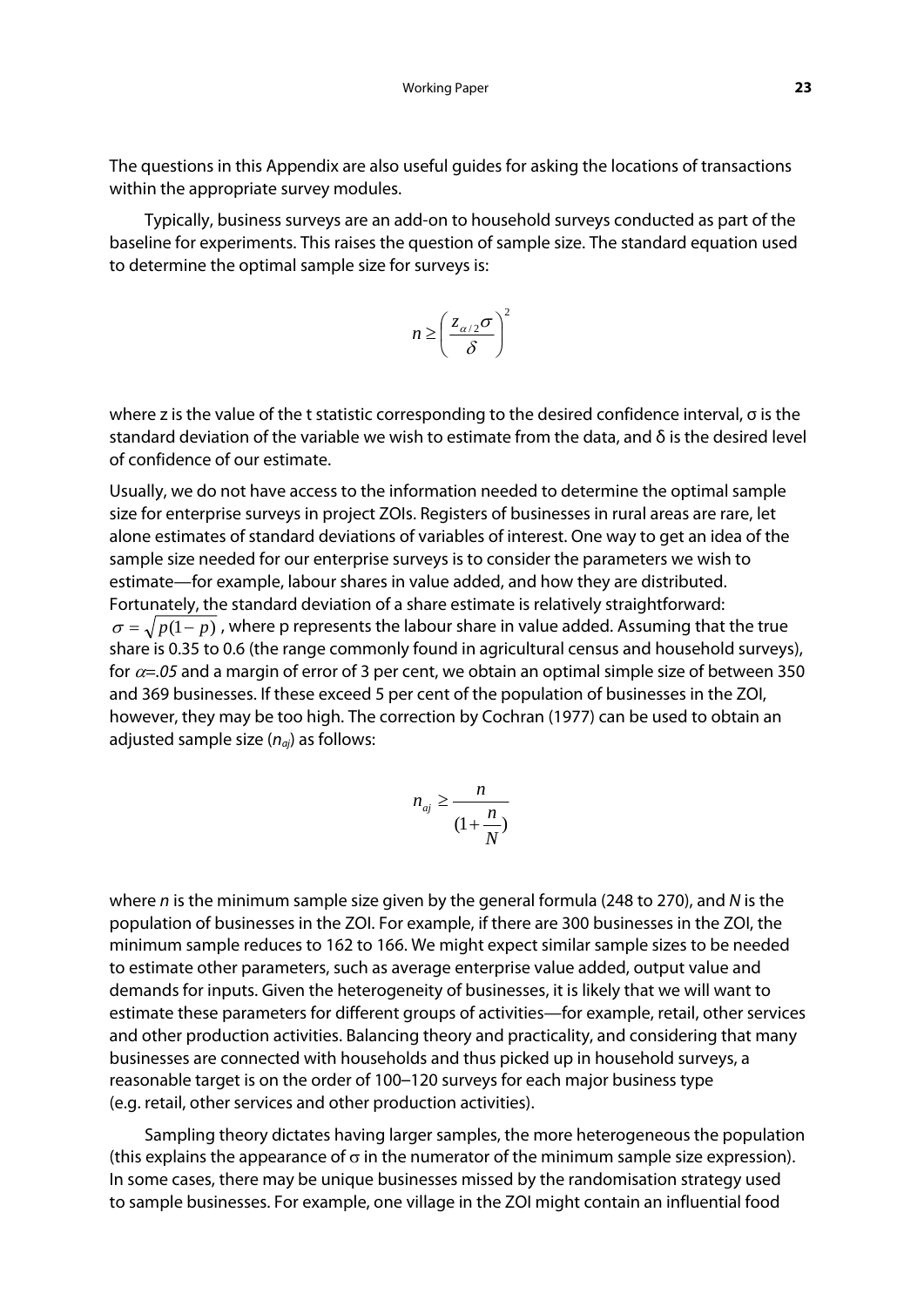processing or furniture factory. Omitting this business from the survey (and SAMs) might introduce bias into the simulation model. A periodic market is another example. Ideally, individual stalls at the market would be included in the population of businesses from which the sample is drawn, but in practice this may not be the case. It is useful, therefore, to do some reconnaissance work prior to carrying out the business survey, to avoid missing potentially important economic actors not picked up by randomised sampling designs.<sup>12</sup>

### OTHER DATA THAT MAY BE NEEDED TO CONSTRUCT SIMULATION MODELS

Projects and policies may have local fiscal impacts that should be captured in simulation models. If so, then it is important to include governments and entities associated with the project in the ZOI SAM. Public agencies may collect fees and allocate their budgets to locally produced goods and services (activities), factors (labour and capital) and outside purchases. Data to construct government accounts are usually available from government agencies. It may also be important to include other economic actors in the model. For example, a temple may be an important endogenous actor receiving contributions from households, hiring labour and purchasing goods, and providing some households with income support (see the Indian village model in Taylor and Adelman, 1996). In this way, it might add to GE linkages in the economy.

Theory guides data collection, and surveys for the experimental evaluation of programme impacts may not provide data on all the economic actors we wish to consider in our simulation models. Hopefully, this will change in the future, but in the meantime other data sources might be useful to fill the void. For example, many impact evaluations do not collect information on ineligible households in either the treatment or control communities. In Malawi and Ghana, Filipski and Taylor (2012) used data from multi-purpose household surveys to construct household groups, based on their eligibility for different types of transfer, and constructed an SAM for each.

### USING SURVEYS AND OTHER DATA TO CONSTRUCT SAMS

Constructing SAMs from the survey data is relatively straightforward and easily accomplished using Excel spreadsheets. If the household and business survey data are organised into a caseby-variables format in a spreadsheet, additional worksheets can be linked to this—one for each SAM—and formulas can be inserted into their cells to aggregate across households in each group, selecting on a group identifier in the data sheet. The cell in a household SAM is filled in by adding up the data corresponding to the cell from all of the survey questionnaires administered to households corresponding to the SAM. For example, the total value of maize production (the maize activity row and column total) for the beneficiary group is the sum of the value of maize production for all surveyed households in this group. When we go from survey data to SAM construction, we insert a formula in each SAM cell that sums up the relevant information from all of the households represented in the SAM.

### BALANCING ACT

The SAM is a double-entry accounting system: every unit of income recorded in the rows must have an equal expenditure associated with it in the corresponding column. In some parts of the SAM, balancing is nearly automatic: the activity accounts (rows) send all of their production into the commodity accounts (columns). A reason for having both is that there may not be a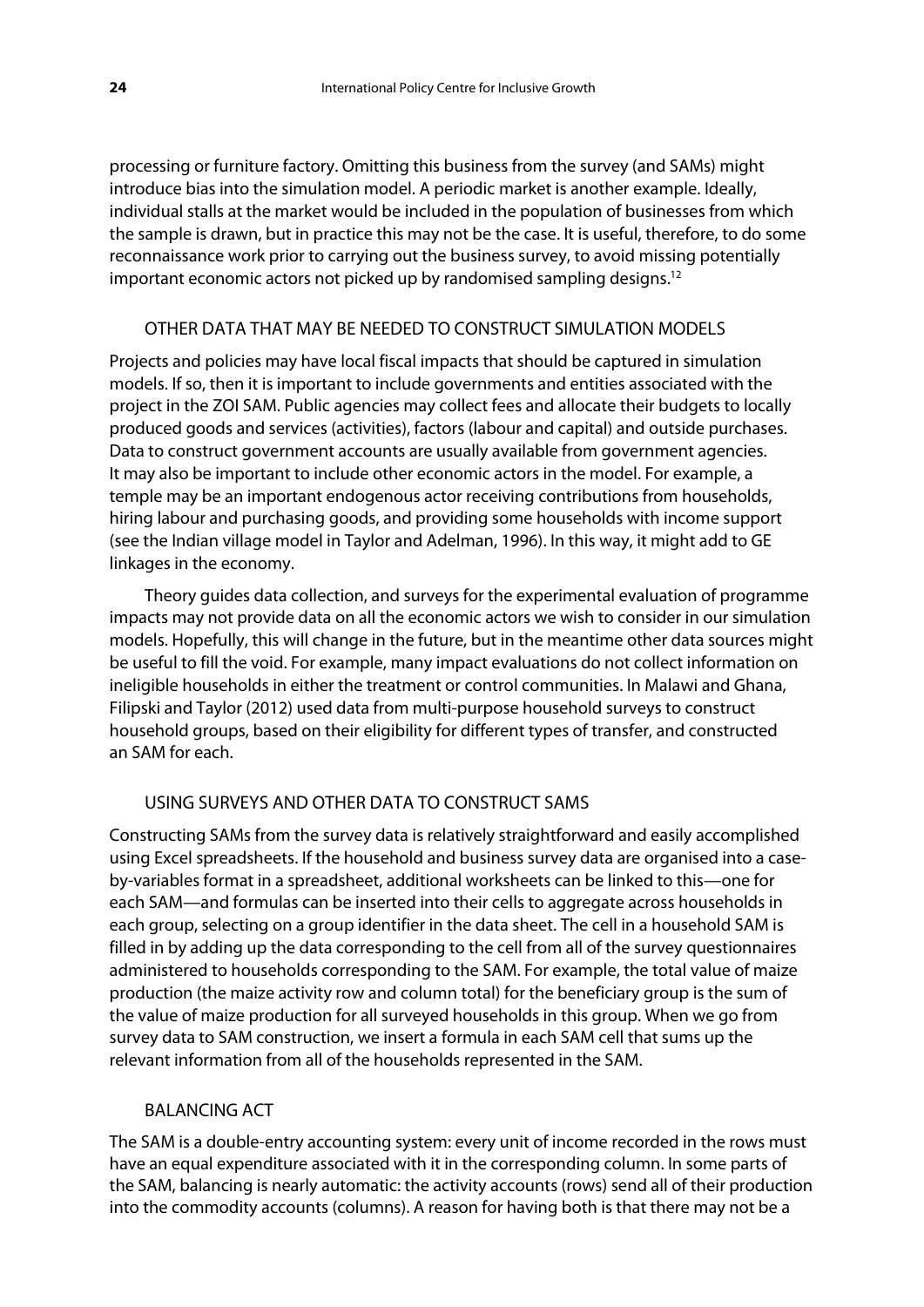one-to-one mapping of activities to commodities. For example, in Mexico, the traditional milpa multi-cropping activity produces three different commodities: maize, beans and squash. Moreover, while small farmers often use ox-and-plough methods to cultivate traditional maize varieties with low yields, large farmers are highly capitalised, grow high-yielding hybrids and have yields sometimes not that different from corn farmers in the USA. The activities are where production functions lurk. In this example, different activities (that is, farms with different technologies reflected in their production functions) produce the same or perhaps different commodities (depending on the elasticity of substitution in consumption between hybrids and traditional varieties). Having a separate SAM for the two farmer groups allows us to explicitly capture differences in technologies used in maize production activities as well as differences in quality or maize commodities. In many applications, there will be a one-to-one matching between activities and commodities, or households may have different production technologies (activities) to produce the same commodities (e.g. rice).

By immediately allocating output from activities to the commodity accounts, we ensure that they are consistent. This leaves us with a balancing act on either side though. On the activity side, total expenditures (the columns) must equal total output value. As we fill in the expenditure column, accounting for intermediate input demands inside and outside the ZOI, wages and rents paid, eventually we are left with a residual, which is the implicit payment to family factors. For some applications it might be appropriate to leave this family factor value added as an aggregate 'family factor' account in the SAM. However, with information on quantities of family inputs (labour, land and other capital), straightforward econometrics can be used to decompose the aggregate family factor into its distinct components. This can be important if our research has a labour or land-use focus, or if a specific fixed family factor (e.g. land, in the absence of an agricultural frontier or local land markets) is likely to limit the agricultural production response to prices and other shocks. Treating the family value added as a residual virtually guarantees that the activity accounts will balance. Immediately allocating commodities to their end uses as intermediate inputs, consumption in the household or rest of the ZOI or 'exports' to markets outside the ZOI ensures that the commodity accounts also balance.

Following the double-entry rule while constructing SAMs should enable us to balance or nearly balance—the other accounts in the matrix. For example, when recording a wage payment from agriculture (row: wage; column: agricultural activity), we add the same amount as a payment from the wage labour factor (column) to the row account corresponding to the origin of the labour (same household group, rest of ZOI, or rest of world outside the ZOI).

The household account is balanced by taking household income from all sources (the household row total) and allocating it across consumption demand for all goods produced by the household (commodity rows), goods obtained in the rest of the ZOI (ZOI row), goods bought outside the ZOI (rest-of-world row), taxes (government row) and savings (capital rows). The most efficient way to do this is to first estimate expenditure shares from the household survey data, then apply these shares to the total income in our SAM. This ensures that the household account will balance.

As we do our household SAM-building, each time account A (column) makes a payment to account B (row), account B is temporarily out of balance, with excess income. Accounting for where this income goes (account B, column) restores balance. As the SAM takes shape, any imbalances tend to get pushed down to the bottom right-hand corner of the matrix—that is, into the exogenous accounts, where final adjustments can be made without having any major impact on the endogenous SAM.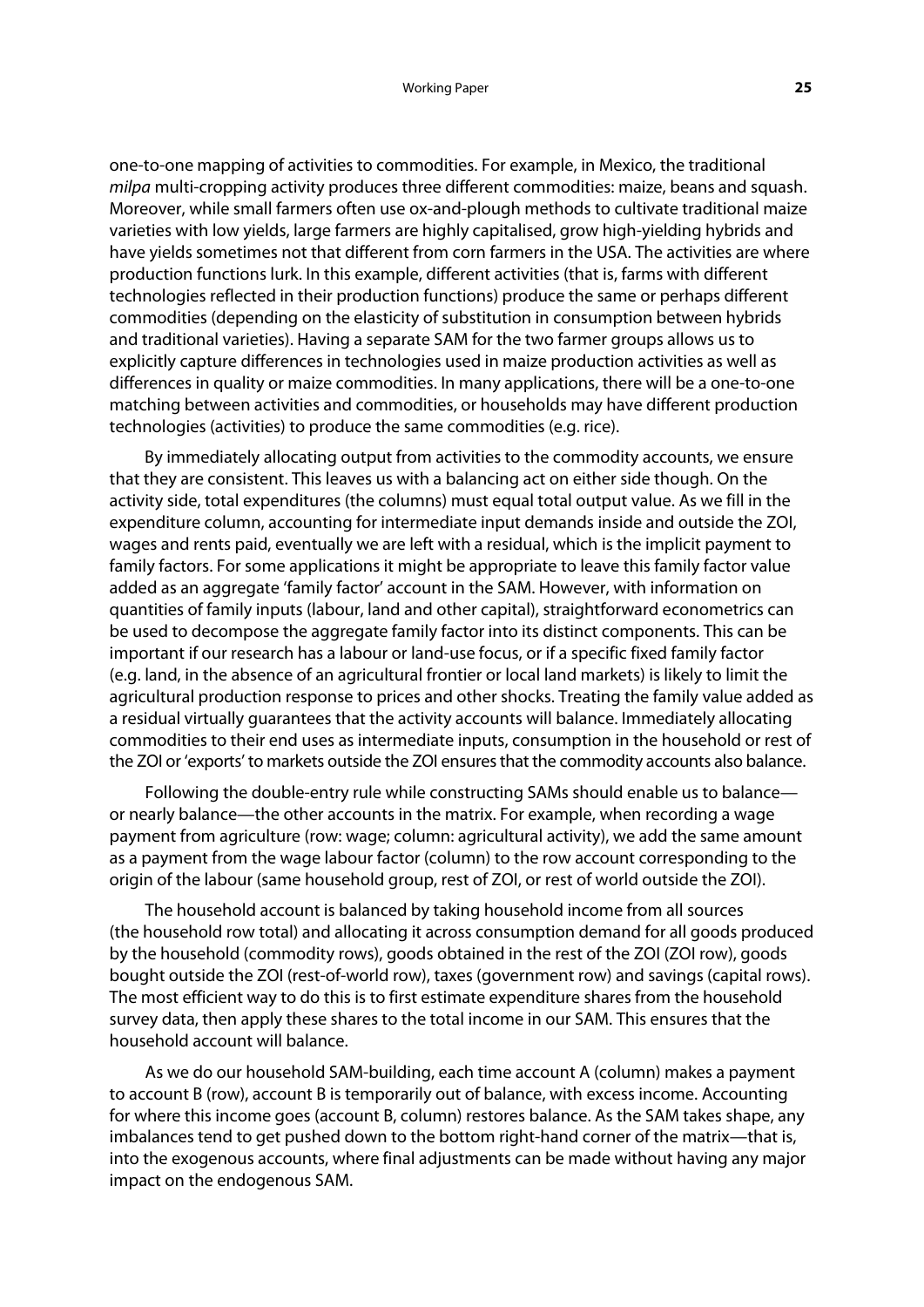The goal of balancing is to use the double-entry accounting rule and, hopefully, good survey data to achieve the greatest balance possible in the SAM's endogenous accounts. Household survey data are inherently imperfect. Whether for experimental or other types of analysis, inevitably there are errors in the reporting and recording of survey data. However, once a relatively large number of households are aggregated into a household SAM, these errors should wash out on average, provided they are random. Errors that remain may create imbalances in the SAM. This could occur if, for example, households do a better job of recalling expenditures than income. Many surveys use questions about recent consumption (e.g. twoweek recall) to construct household expenditures; however, seasonality may cause recent expenditures to diverge from the average, resulting in imbalances between reported income and consumption. In other cases, reported expenditures may be more reliable than reported income. The double-entry nature of SAMs offers a major advantage here, because if data on a consumption (or income) item are missing or deemed unreliable, often data on income (expenditures) can be used to fill in the gap.

When designing surveys, careful thought should be given to the most efficient and natural way to obtain accurate information about incomes and expenditures. Ideally, the structure of the survey should reflect the ways in which respondents think about these things. For example, if farmers cultivate different plots of land differently, it might be more efficient to gather plot-level than crop-level agricultural data. However, this may not be necessary if farmers have few plots, manage these plots similarly or find it natural to think about inputs and outputs on a crop level. The same considerations apply to other modules. For example, people might find it natural to recall their expenditures in terms of place (e.g. in the periodic market, in butcher's shops etc.). Although there are obvious advantages to eliciting recall data on recent purchases in consumption modules, if recent purchases are not likely to reflect typical purchases, any expenditure survey should make an effort to address this problem. For example, a question such as 'How much rice did your household purchase in the past week?' could be followed with 'Is this more or less rice than you purchase in most weeks? How much rice do you purchase in most weeks?'. In some cases, asking more questions (e.g. about plots) not only improves data quality but actually shortens the time needed for a survey, by avoiding side calculations (e.g. summing fertiliser or labour days across plots) and enabling people to report on their activities in the same way they think about them.

When an endogenous account does not balance, we look for missing income or expenditures in the data and record them in the SAM. Our rule of thumb is to get to within 90 per cent of balancing each account (that is, a 10 per cent discrepancy between row and corresponding column totals, at most) before moving on to the final balancing exercise. Usually, with good data, we are able to do considerably better.

The final stage of balancing involves the use of information theoretic tools to spread errors as efficiently as possible through the matrix. We should proceed to this stage only once we are certain that we have done the best we can with the data to balance the matrix 'by hand', and no other data are available to do this. At this point, we have done the best we can do, and the objective is to complete the balancing while inflicting as little damage as possible on the matrix. This does not necessarily mean spreading the errors across the matrix in proportion to the size of each account, because we may have more confidence in the numbers in some accounts than others. For example, if we know the value of government transfers to the households used to construct an SAM, we do not want these to change as a result of the final balancing. If we are confident about the production information obtained in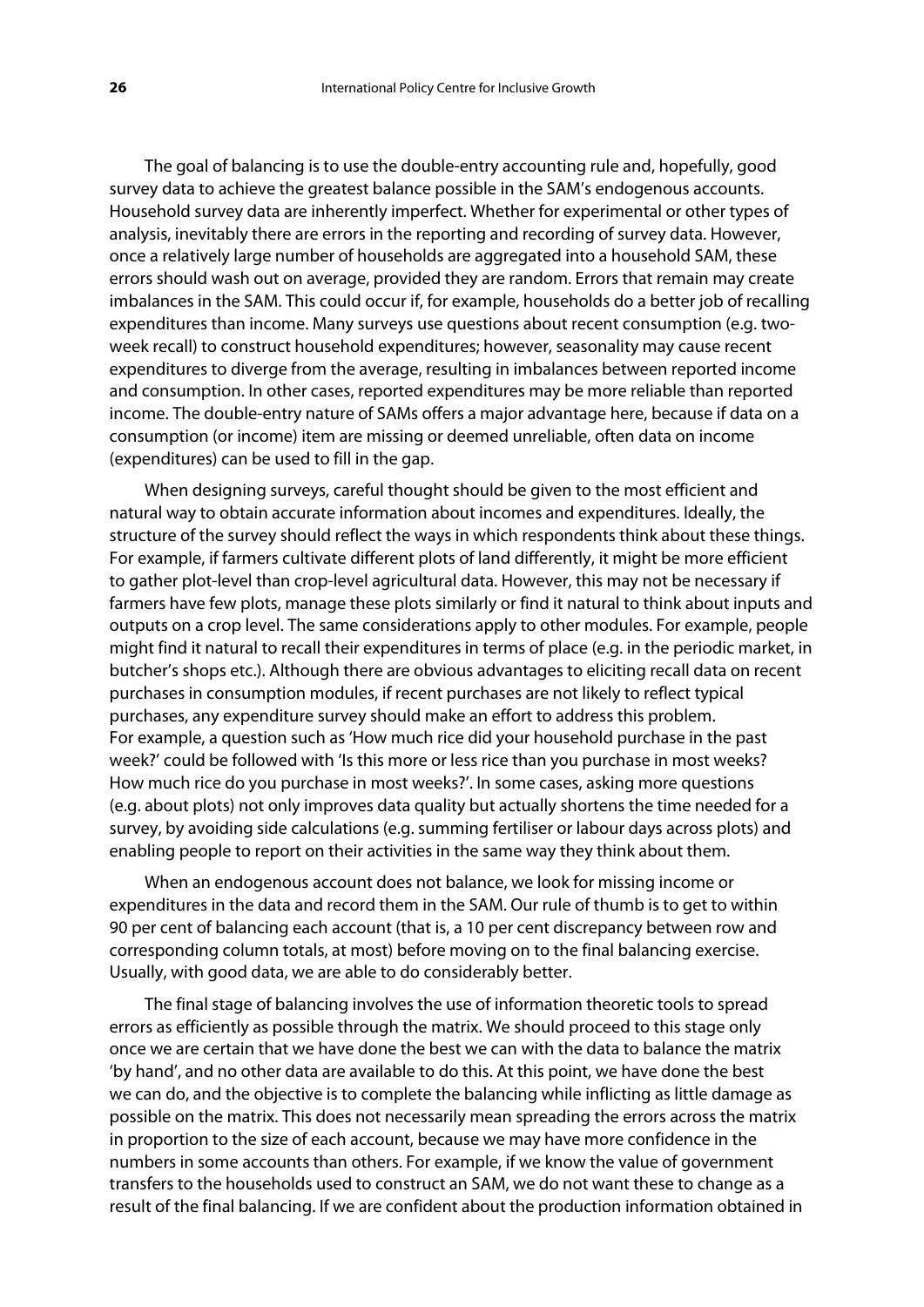the survey but less so about the consumption data (perhaps because a one-week recall of expenditures was multiplied by 52 to estimate annual expenditures), it might be better to let expenditures take more of the hit while fine-tuning the SAM.

Various methods are available to perform the final SAM balancing. The most common one, the RAS algorithm, takes the unbalanced SAM coefficients matrix and adjusts it by iterative multiplying it by the ratio of row (column) to column (row) totals until it converges to a balanced matrix. Robinson et al. (2001) propose a cross-entropy method that permits incorporating additional information into the SAM updating. Under some conditions, it can be more efficient than RAS, in the sense of achieving consistency with smaller adjustments to the SAM cells and/or more accurately estimating the 'true' SAM. (The latter is demonstrated using Monte Carlo simulations.)

# **4 USING SAMS AND EXPERIMENTS TO CALIBRATE EVALUATION MODELS**

Depending on how production and consumption demand are modelled, most or all of the data needed to calibrate LEWIE GE models can be found within the LEWIE SAMs. Once the SAMs are complete, they can be used immediately for multiplier and constrained multiplier evaluations, as described above.

Parameters for other kinds of ZOI GE models can be calculated directly from the data in the SAMs, as described in Taylor and Filipski (2012, Chapter 2). Exponents on factor inputs in Cobb-Douglas production functions are equal to the factor shares in total value added of each activity for each household group. Consumption demands, if modelled using a linear expenditure system without minimum required quantities, as in Deaton and Muellbauer (1980) and Taylor et al. (2005), can also be modelled with data from the SAM. If there are minimum required consumption quantities, defined by basic food requirement as in Pauw and Thurlow (2010), the marginal budget shares in the demand functions need to be econometrically estimated from a semi-log inverse function suggested by King and Byerlee (1978). Alternatively, as in the impact evaluation of transfers in Malawi and Ghana by Filipski and Taylor (2012), both sets of parameters may be estimated econometrically from the household survey data.

Taylor et al. (2005) found the results of experiments using similar models to be robust to the specification of functional forms, including more complex production and expenditure functions with assumed elasticities. This is not surprising, inasmuch as the model is always estimated at the same point given by the survey data, and our experiments will involve marginal changes in exogenous transfers. Despite linearity of individual household-group responses, aggregate outcomes of transfer on local economies are non-linear, shaped by specific household groups' production and demand parameters and, in some cases, endogenous prices. The goal is always to do what the data permit to test the sensitivity of chosen functional forms; nevertheless, the latter are not likely to be as important as the structure of local economies in shaping project linkages.

Experiments may be useful in parameterising impact-evaluation simulation models. For example, low fertiliser use in Africa is often blamed on liquidity constraints. Cashconstrained farmers may underutilise fertiliser even if its marginal product is high, because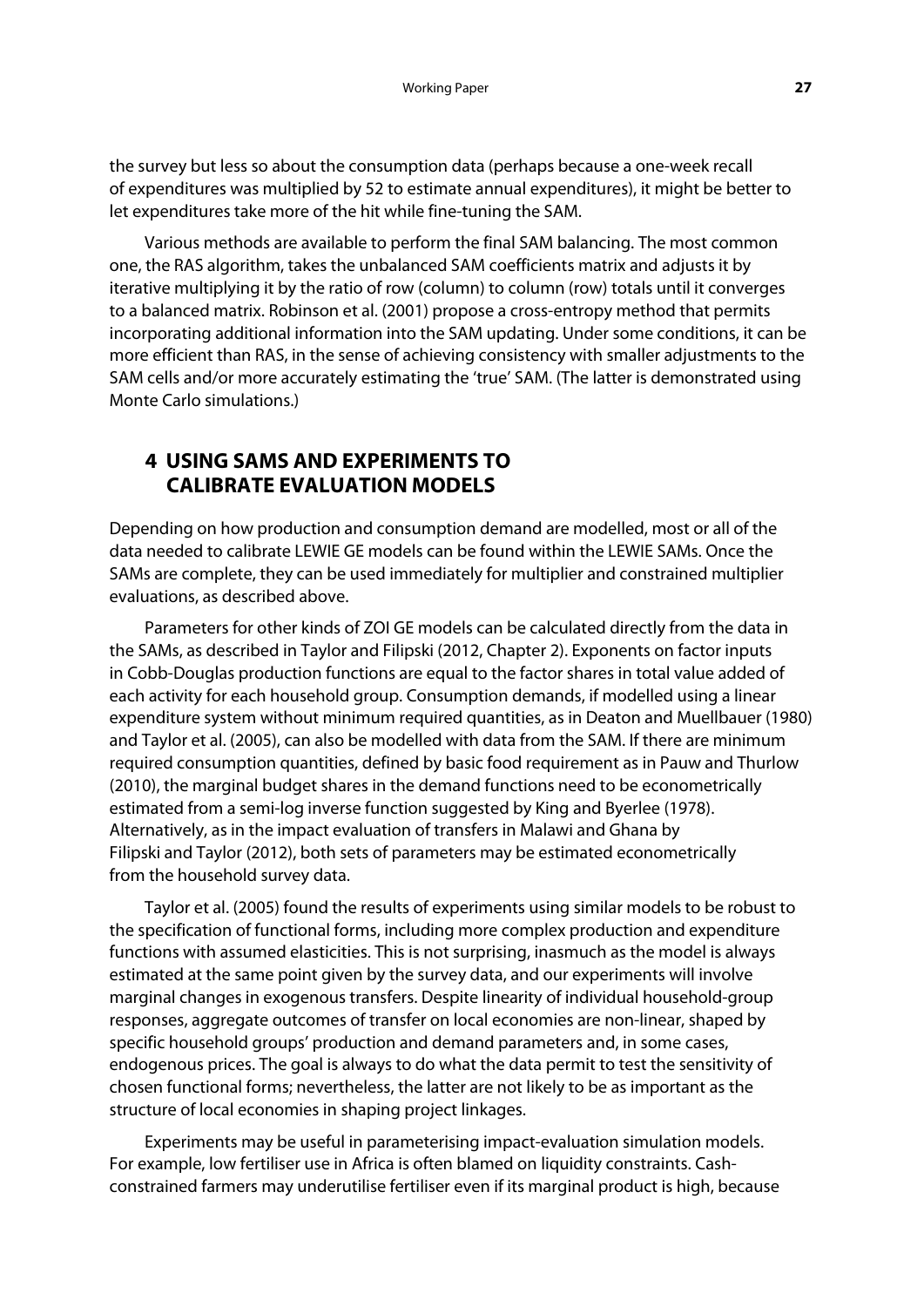cash outlays on inputs precede the harvest. A cash transfer loosens the liquidity constraint. One might assume ex ante (as in Filipski and Taylor, 2012) that the marginal effect of cash transfers on fertiliser purchases is the same as that of income from other sources; however, any potential effect on production will depend on when and how this new income is spent. Experimental data can be used ex post to estimate the effect of the transfer on fertiliser (and other) expenditures, testing the ex ante model's assumptions.

Experimental evidence can be used to validate the impact-simulation model in other ways. For example, it can enable us to compare observed changes in incomes, expenditures or other variables with those predicted by the model. Cash transfers potentially also change model parameters. The impacts of transfers on expenditure patterns, time allocations, technologies and other outcomes are a focus of many experiments. Ex ante, structural parameters by necessity must be estimated, using methods that sometimes require strong assumptions. Ex post, findings from carefully designed experiments might be useful to validate and update parameter estimates.

Ex post SAMs for beneficiary and non-beneficiary groups, constructed from follow-up survey data, can be compared to SAMs constructed using baseline data. Even in the absence of the programme, SAM coefficients may change between the baseline and the follow-up. If this is the case, then calibration on baseline data may not allow us to recover the experimental estimates; however, constructing an SAM for the control group household cluster might give us the counterfactual of interest—i.e. what would the linkages between households through local markets and with the rest of the world have been, if the programme had not been in place? By comparing SAM coefficients of control group clusters before and after the programme, we would pick up the effect of all other time-varying factors not due to the programme. We might then be able to attribute other changes in the coefficients of the matrix to the programme.<sup>13</sup>

Ultimately, the impacts of cash transfer programmes on the local economy might be shaped by impacts on household behaviour reflected in model parameters. Our simulation models can offer insights into how changes in these parameters might influence impacts on the local economy.

# **5 ECONOMETRIC PARAMETERISATION AND VALIDATION OF LEWIE**

When parameters are calculated from SAMs, we do not know how much confidence to place in them. For example, the share of a household group's expenditures on food crops is calculated by taking the group's expenditure on food (household column, food row of the SAM) and dividing it by total expenditures (the household column total). In essence, then, it is calculated from a single data point.

We can improve on this by using econometric methods to estimate production, expenditure and other functions in the LEWIE model. As in any econometric model, significance tests provide a means to establish confidence bounds around the estimated parameters and functions used in our simulation model. In theory, if the structural relationships in the simulation model are properly specified and estimated with confidence, this should lend credence to our simulation results. Assumptions concerning functional form are critical to GE models, but they are equally critical to any econometric estimation exercise. The same methods used to choose among functions in econometric modelling can be used to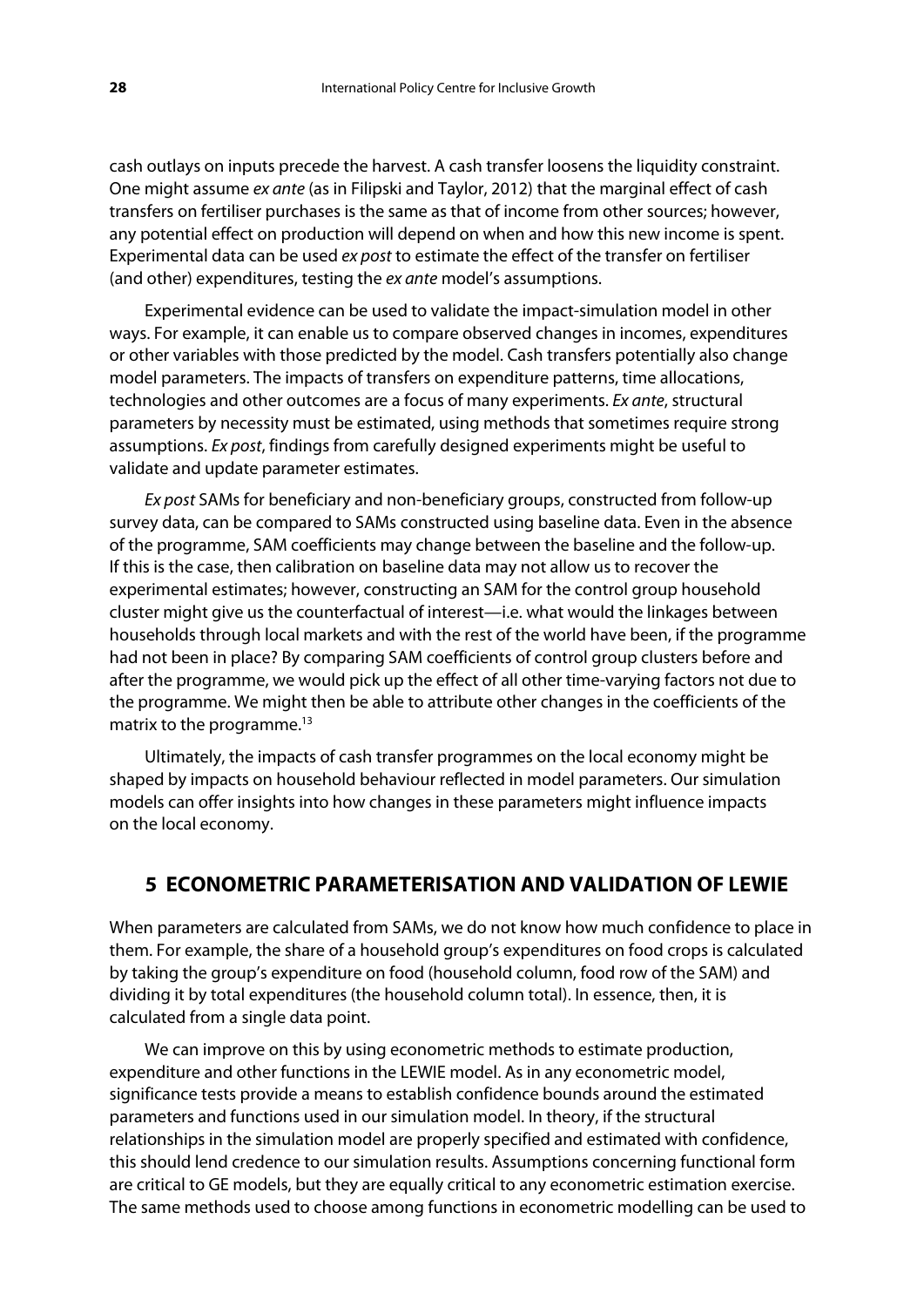decide on functions in a simulation model. The same methods used to verify any econometric model (e.g. out-of-sample tests) are relevant when parameterising simulation models. Econometric estimation of parameters also makes it possible to validate LEWIE simulation findings, as described below.

# CONSTRUCTION OF CONFIDENCE INTERVALS USING MONTE CARLO METHODS

Validation is always a concern in GE modelling. Econometric estimation of model parameters opens up a new and interesting possibility in this regard, because we have estimated parameters as well as their standard errors. This means that we can use Monte Carlo methods to perform significance tests and construct confidence intervals around project impact simulation results, using the following steps:

- 1. Use parameter estimates and starting values for each variable obtained from the micro-data to calibrate a baseline LEWIE model.
- 2. Use this model to simulate the project—for example, a cash transfer to eligible households.
- 3. Now make a random draw from each parameter distribution, assuming it is centred on the estimated parameter with a standard deviation equal to the standard error of the estimate. This results in an entirely new set of model parameters. Using these parameters, calibrate a new baseline LEWIE model, and use this model to simulate the same project again.
- 4. Now repeat Step 3 J (say, 1000) times. This will yield 1000 observed simulation results on each outcome of interest.
- 5. We can construct percentile confidence intervals  $(\hat{Y}^*_{1-\alpha/2}, \hat{Y}^*_{\alpha/2})$  , where  $\hat{Y}^*_p$  is the pth quantile of the simulated values  $(\hat{Y}_1^*, \hat{Y}_2^*,...,\hat{Y}_J^*)$  . For example, for a 95 per cent confidence interval, we find the cut-offs for the highest and lowest 2.5 per cent of simulated values for the outcome of interest. This is similar to the percentile confidence intervals in bootstrapping.

This Monte Carlo procedure allows us to use what we know about the variances of all our parameter estimates simultaneously to perform a comprehensive sensitivity analysis grounded in econometrics. If the model's parameters are estimated imprecisely, this will be reflected in wider confidence bands around our simulation results, whereas precise parameter estimates will tend to give tighter confidence intervals. Structural interactions within the model may magnify or dampen the effects of imprecise parameter estimates on simulation confidence bands. This method is illustrated in Taylor, Thome and Filipski (2012).

# **6 LIMITATIONS AND EXTENSIONS**

Most local GE impact evaluation models to date have focused on linkages among households. The paper by Filipski and Taylor (2012) explores the effect of liquidity constraints within households, echoing the econometric study of the household income-multiplier effects of cash transfers by Sadoulet, de Janvry and Davis (2001). Just as LEWIE nests distinct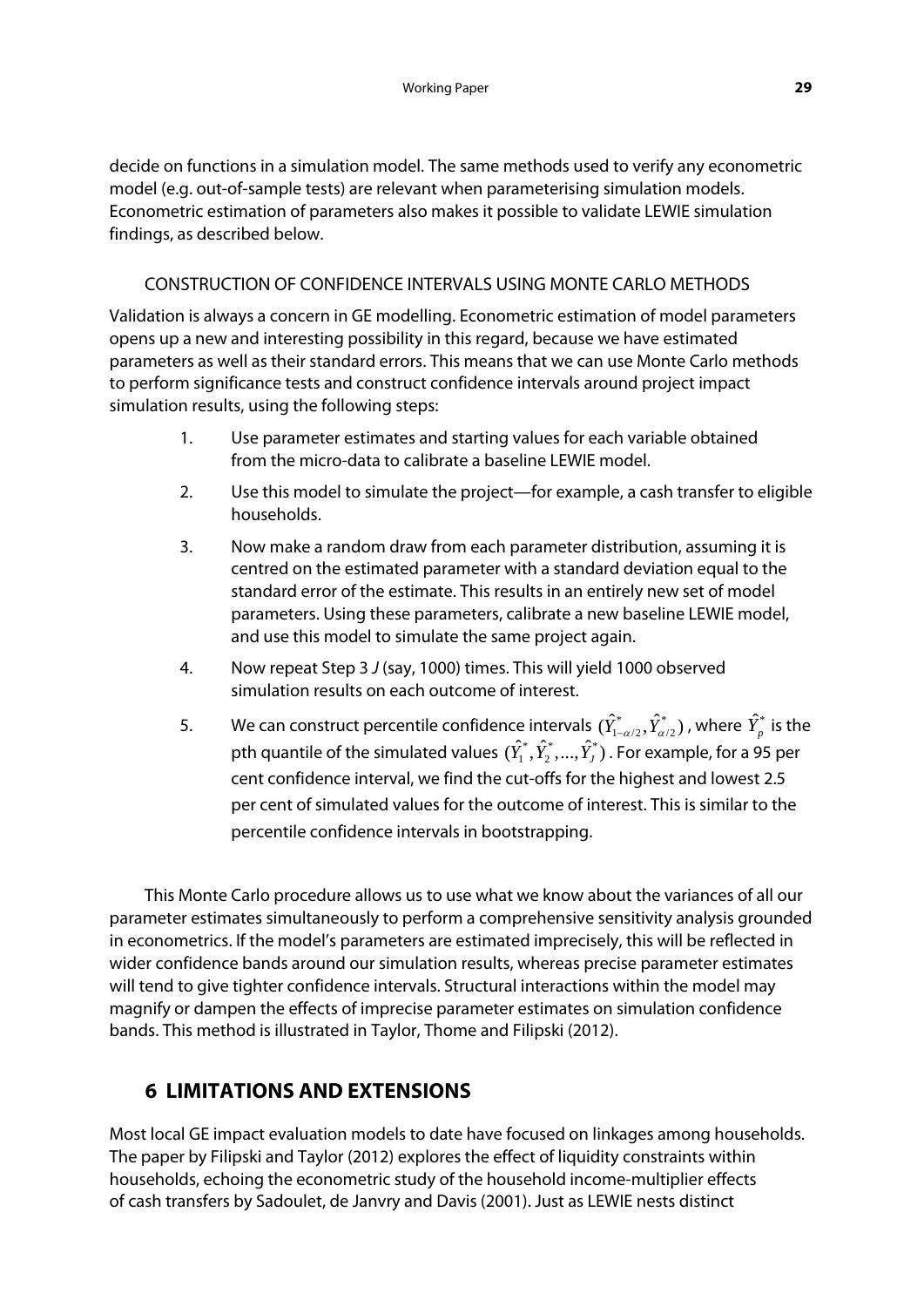household groups within the larger economy of the ZOI, it should be possible to nest individuals within households to get at intra-household impacts of projects. Other research documents how conflict within households can shape project impacts.14 Filipski, Taylor and Msangi (2011) take a step in this direction by including the allocation of time to housework (reproduction activities) in their study of the impacts of CAFTA on welfare in the rural Dominican Republic.

Seasonality is another important question that can arise in impact evaluations, whether experimental or simulation. For example, in Malawi, Chirwa, Dorward and Vigneri (2012) emphasise that prices and wages vary across seasons, reflecting seasonally binding resource constraints. This raises the possibility that a cash transfer loosens a liquidity constraint in one season (say, by enabling households to invest in fertiliser), while tightening constraints in other seasons (say, labour during harvest). Many locales are cut off from outside markets during some seasons. At these times, all goods become non-tradable.

Seasonality can be incorporated into LEWIE by including seasonal accounts in LEWIE SAMs, as in Taylor, Filipski and Lybbert's (2012) study of the impacts of saffron prices in a region of Morocco. To do this, decisions need to be made about how to model seasonality, how many seasons to model, and what data need to be seasonally disaggregated. The Taylor et al. study distinguishes the period of intense labour demand around the saffron harvest from the rest of the year. Dorward and colleagues would call for a similar distinction between preharvest and post-harvest periods in Malawi.

LEWIE is no different from experimental and other impact analysis in that addressing new questions requires access to new data. Incorporating an intra-household focus requires having information on how resources as well as transfers are allocated within households. To address seasonality, data are needed on changes in prices, activities and resources across seasons. For example, the Malawi IHS 2004 and 2011 are year-long surveys, composed of nationally representative surveys carried out every month which are then aggregated together. They pick up seasonality on many indicators, most importantly food prices, food consumption/expenditure and food security. Impact evaluations may employ staggered surveys to get at seasonality. The Mchinji impact evaluation in Malawi included follow-up surveys six and 12 months after the baseline survey; some important seasonal differences are evident in programme impacts. Recall is more difficult to carry out systematically across all the necessary areas of information.

In short, data quality, not modelling technology, is the major constraint on extending impact evaluation in these (and other) directions. These considerations are likely to be important not only for impact analysis but also for programme design and complementary investments; thus, the benefits of addressing them might well outweigh the cost.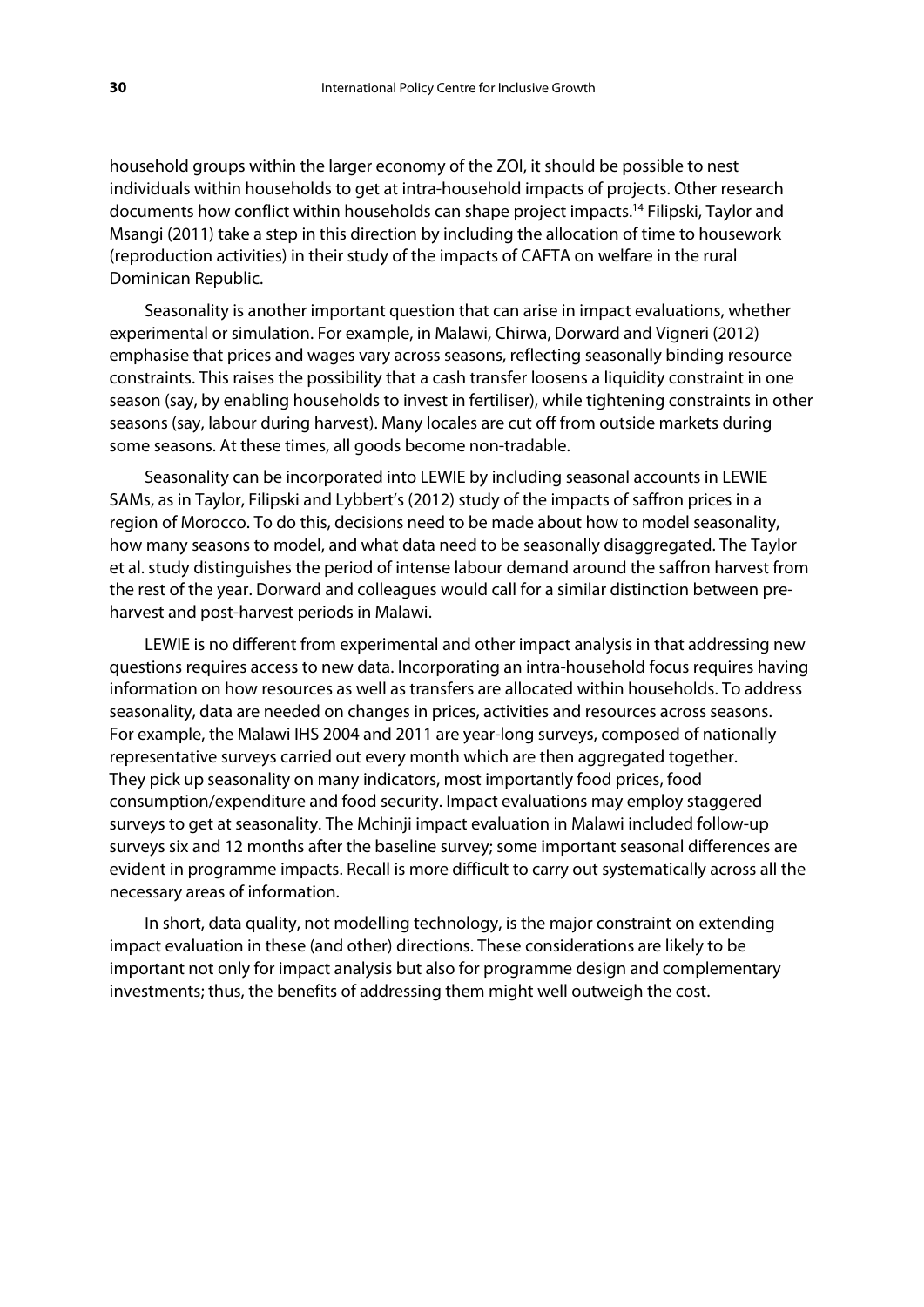# **REFERENCES**

Behrman, J.R. and Deolalikar, A.B. (1987). 'Will Developing Country Nutrition Improve with Income? A Case Study for Rural South India', Journal of Political Economy, 95: 492–507.

Burfisher, M.E. (2011). Introduction to Computable General Equilibrium Models. Cambridge, Cambridge University Press.

Carney, J.A. (1992). 'Peasant Women and Economic Transformation in The Gambia', Development and Change, Vol. 23, No. 2: 67–90.

Chirwa, E., Dorward, A. and Vigneri, M. (2012). 'Seasonality and Poverty: The 2004/05 Malawi Integrated Household Survey' in R. Sabates-Wheeler and S. Devereux (eds), Seasonality, Rural Livelihoods and Development. Oxford, Earthscan.

Cochran, W.G. (1977). Sampling techniques (3rd ed.). New York, John Wiley & Sons.

Davies, S. and Davey, J. (2008). 'A Regional Multiplier Approach to Estimating the Impact of Cash Transfers on the Market: The Case of Cash Transfers in Rural Malawi', Development Policy Review, Vol. 26, No. 1: 91–111.

Deaton, A. and Muellbauer, J. (1980). Economics and consumer behavior. Cambridge, Cambridge University Press.

Dyer, G.A., Boucher, S. and Taylor, J.E. (2006). 'Subsistence response to market shocks', American Journal of Agricultural Economics, Vol. 88, No. 2: 279–291.

Filipski, M. and Taylor, J.E. (2012). 'A Simulation Impact Evaluation of Rural Income Transfers in Malawi and Ghana', Journal of Development Effectiveness, Vol. 4, No. 1: 109–129.

Filipski, M., Taylor, J.E. and Msangi, S. (2011). 'Effects of Free Trade on Women and Immigrants: CAFTA and the Rural Dominican Republic', World Development, Vol. 39, No. 10: 1862–1877 (November).

Holden, S.T., Taylor, J.E. and Hampton, S. (2002). 'Structural Adjustment and Market Imperfections: A Stylized Village Economy-Wide Model with Nonseparable Farm Households' in M. Monasinghe (ed.), The International Library on Critical Writings in Economics: Macroeconomics and the Environment. Cheltenham, UK, and Northampton, MA, USA, Edward Elgar Publishing Ltd.

Jonasson, E., Filipski, M., Brooks, J. and Taylor, J.E. (2012). 'Modeling the Welfare Implications of Agricultural Policies in Developing Countries', Scandinavian Working Papers of Economics No. 2012:11, <http://swopec.hhs.se/lunewp/abs/lunewp2012\_011.htm> (accessed 10 November 2012).

Kenya CT-OVC Evaluation Team (2012). 'Impact of the Kenya CT-OVC on Household Spending', Journal of Development Effectiveness, Vol. 4, No. 1: 9–37.

King, R.P. and Byerlee, D. (1978). 'Factor intensities and locational linkages of rural consumption patterns in Sierra Leone', American Journal of Agricultural Economics, Vol. 60, No. 2: 197–206.

Lewis, B.D. and Thorbecke, E. (1992). 'District-Level Economic Linkages in Kenya: Evidence Based on a Small Regional Social Accounting Matrix', World Development, Vol. 20, No. 6: 881–897.

Maliro, D.D. (2011). 'Comparison of Agricultural Input Subsidies and Social Cash Transfers as Policies for Reducing Vulnerability to Hunger in Malawi', PhD thesis. Norwich, University of East Anglia.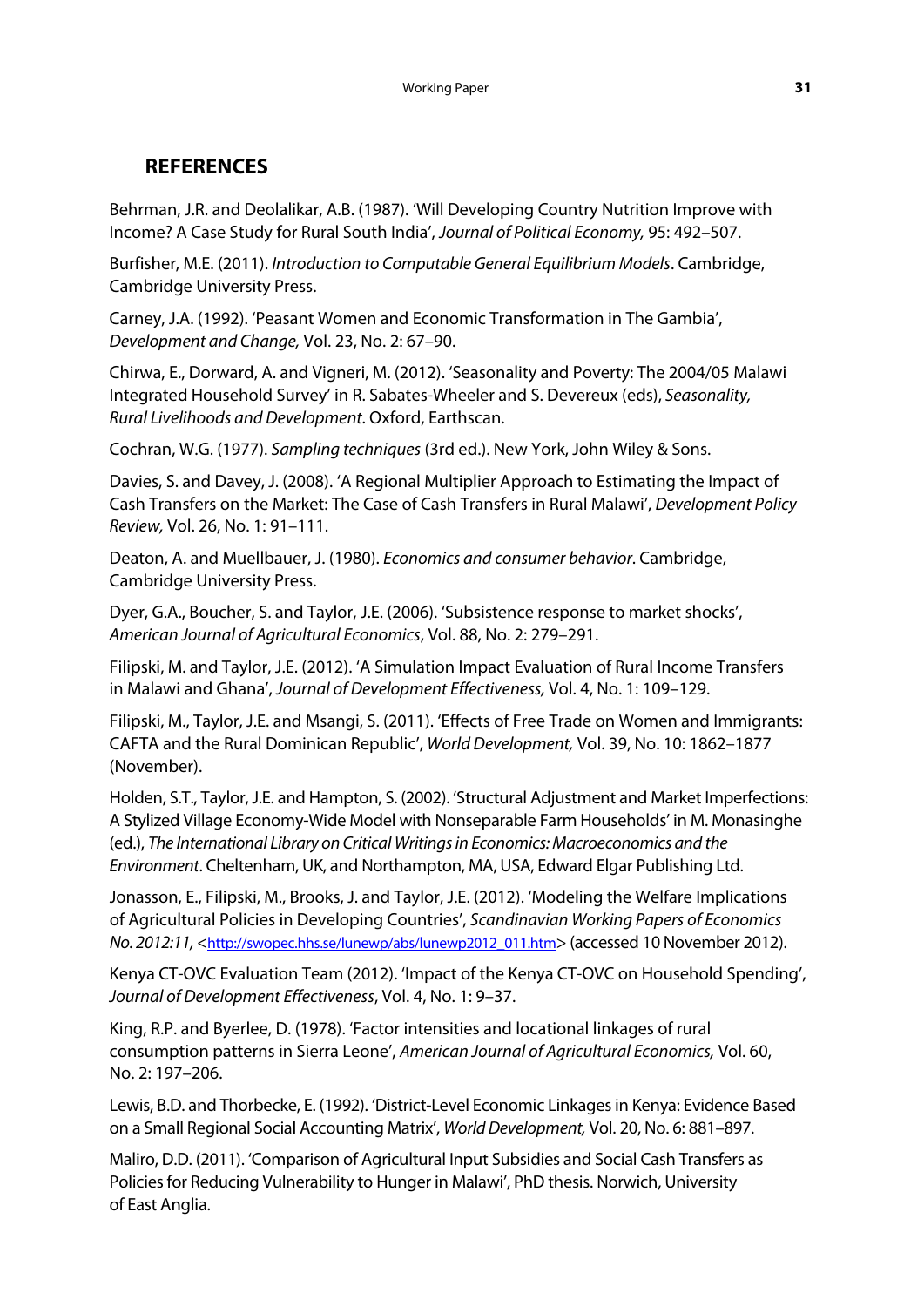Miguel, E. and Kremer, M. (2004). 'Worms: Identifying Impacts on Education and Health in the Presence of Treatment Externalities', Econometrica, Vol. 72, No. 1: 159–217.

Parikh, A. and Thorbecke, E. (1996). 'Impact of rural industrialization on village life and economy: A social accounting matrix approach', Economic Development and Cultural Change, Vol. 44, No. 2, January.

Pauw, K. and Thurlow, J. (2010). 'Agricultural growth, poverty, and nutrition in Tanzania', IFPRI Discussion Paper, 947. Washington, DC, International Food Policy Research Institute.

Robinson, S., Cattanew, A. and El-Said, M. (2001). 'Updating and Estimating a Social Accounting Matrix Using Cross Entropy Methods', Economic Systems Research, No. 13: 47–64.

Sadoulet, E., de Janvry, A. and Davis, B. 'Cash Transfer Programs with Income Multipliers: PROCAMPO in Mexico', World Development, Vol. 29, No. 6: 1043–1056.

Singh, I.J., Squire, L. and Strauss, J. (eds) (1986). Agricultural Household Models – Extensions, Applications and Policy. Baltimore, MD, The Johns Hopkins University Press.

Taylor, J.E. (2010). 'Technical Guidelines for Evaluating the Impacts of Tourism Using Simulation Methods', Impact-Evaluation Guidelines Technical Notes, No. IDB-TN-229. Washington, DC, Inter-American Development Bank,

<http://idbdocs.iadb.org/wsdocs/getdocument.aspx?docnum=35572878>

(accessed 19 November 2012.

Taylor, J.E. and Adelman, I. (1996, reprinted in 2005). Village Economies: The Design, Estimation, and Use of Villagewide Economic Models. Cambridge, Cambridge University Press.

Taylor, J.E. and Dyer, G. (2009). 'Migration and the Sending Economy: A Disaggregated Rural Economywide Analysis', Journal of Development Studies, Vol. 45, No. 6: 966–989.

Taylor, J.E. and Filipski, M. (2012). 'Beyond Experiments: Simulation Methods for Impact Evaluation'. Unpublished manuscript under construction.

Taylor, J.E., Dyer, G. and Yúnez-Naude, A. (2005). 'Disaggregated Rural Economy-wide Models for Policy Analysis', World Development, Vol. 33, No. 10: 1671–1688.

Taylor, J.E., Filipski, M. and Lybbert, T. (2012, in progress) 'Saffron'.

Taylor, J.E., Thome, K. and Filipski, M. (2012). Evaluating Local General Equilibrium Impacts of Lesotho's Child Grants Program. Paper prepared for the United Nations Food and Agriculture Organization, UNICEF/ESARO and The World Bank.

Ye, X. and Taylor, J.E. (1995). 'Income Growth and Nutrient Intake in a Prosperous Rural Area of Northern China', Economic Development and Cultural Change, Vol. 43, No. 4: 805–820.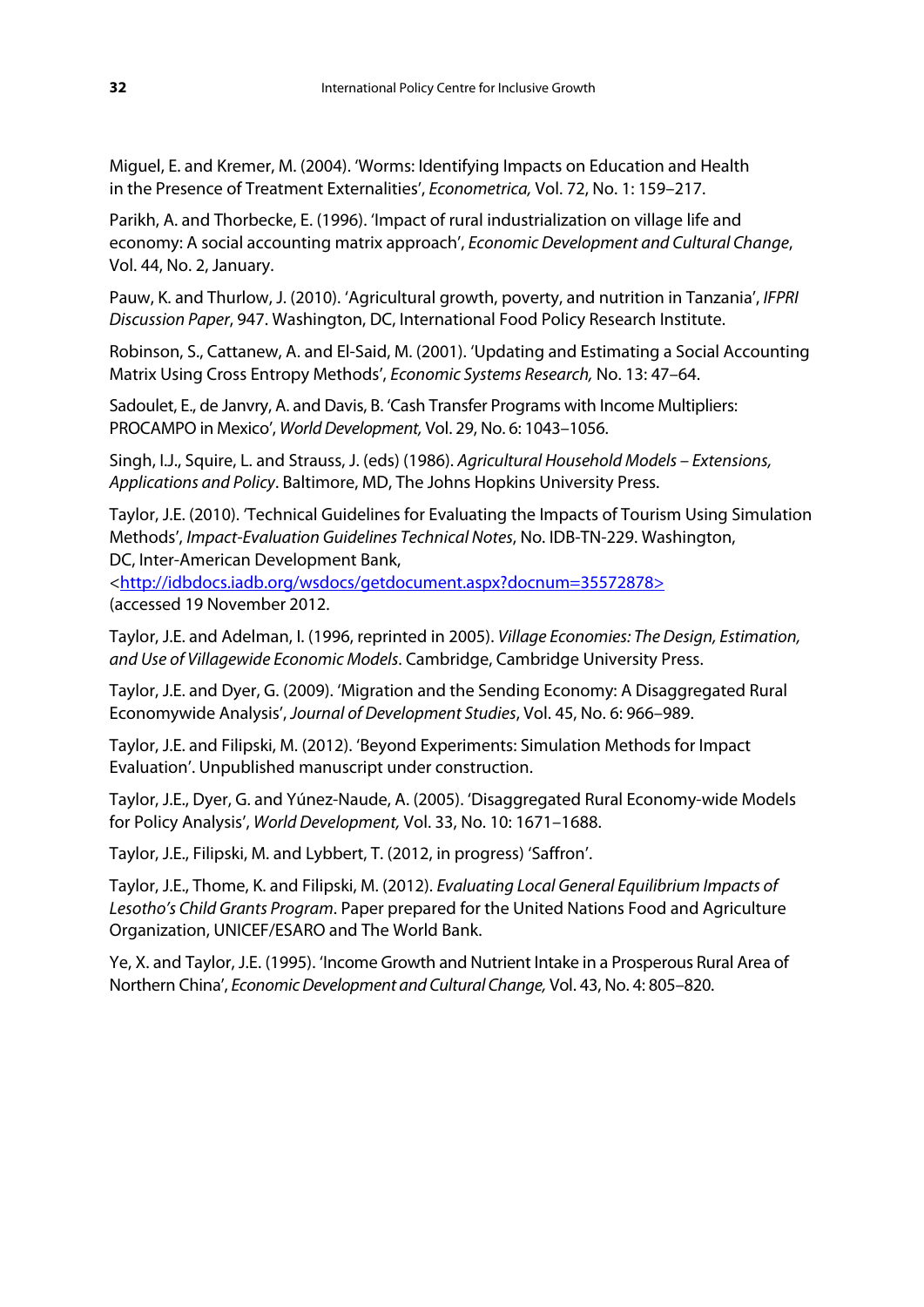# **NOTES**

1. For example, see Edward Miguel and Michael Kremer's (2004) study of an experiment to raise school attendance by treating Kenyan children for worms.

2. There may be other difficulties with scaling up- for example, the effectiveness of targeting and other administrative and cost problems tend to arise (e.g. Maliro, 2011). We have not explored these yet in LEWIE models, but with the right information, the models could be used to evaluate the local economy-wide implications of these scaling-up inefficiencies —for example, by reallocating transfers from eligible to ineligible households.

3. If there is significant heterogeneity among the beneficiary households, an SAM could be constructed for each beneficiary group.

4. Note that the SAM is perfectly balanced: each row sum (total receipts or income) equals its corresponding column sum (total expenditures). The exception is the two rest-of-world accounts, the sums of which must balance. (The household, like any economy, is not required to maintain a trade balance with each rest-of-world account only an aggregate trade balance.)

5. This last number is obtained from Table 1b by subtracting non-beneficiary households' consumption demand from ZOI markets (135) from their supply of agricultural and non-agricultural goods to these markets (35+125=160), or alternatively, from Table 1a by subtracting the consumption demand in the ZOI (100) from the output supply to the ZOI (75).

6. See Holden, Taylor and Hampton (2002).

7. Each column of the Ma matrix gives the multiplier effect of a \$1 exogenous change in the column-account's income on the row-account's income. The exogenous change could be a change in final demand for production activities, exogenous (e.g. government) employment for a factor or (as in our example) a direct income transfer for a household.

8. See Taylor and Adelman (1996).

9. A number of studies include subsistence and/or labour-constrained households, which by definition are outside the market for the subsistence good or labour. However, the market-participation decision is not explicitly modelled.

10. Examples using nutrient-conversion coefficients in econometric food-demand models include Behrman and Deolalikar (1987) and Ye and Taylor (1995).

11. Q – quantity; \$ – value or price needed to calculate value; WP, where purchased (i.e. inside or outside ZOI). SAM cells correspond to the Social Accounting Matrix that follows.

12. This represents a type of stratification approach that makes statistical sense when a population consists of a large number of relatively homogeneous businesses but a very small number of influential businesses unlikely to be drawn in a randomised sample and expanding the sample size to substantially increase the probability of inclusion is not economically feasible.

13. Thanks to Habiba Djebbari for pointing this out.

14. For example, see Judith A. Carney (1992).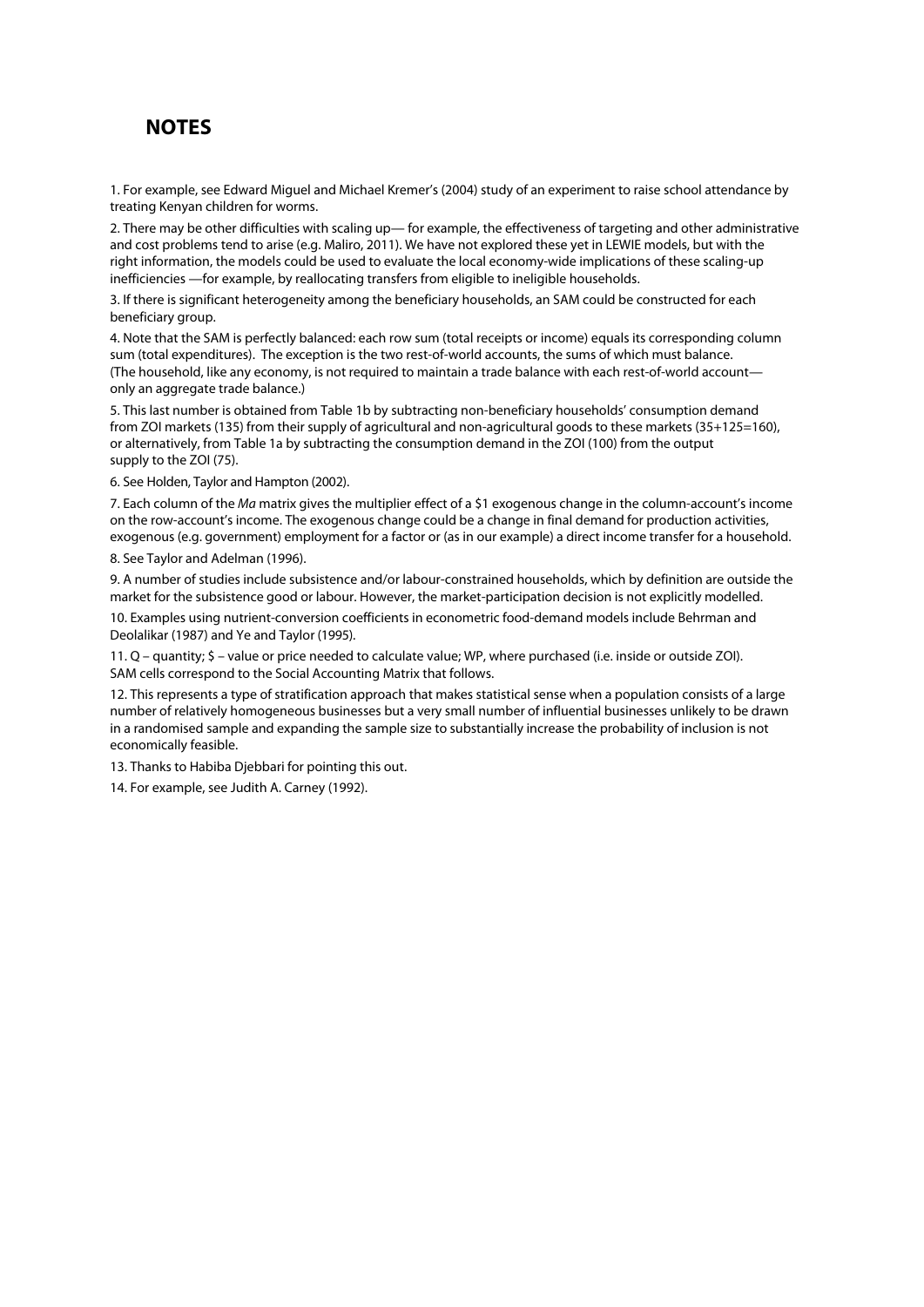# **Appendix A. Zambia Business Survey Questionnaire**



**CLUSTER ID** 

**SN** SN

REPUBLIC OF ZAMBIA

MINISTRY OF COMMUNITY DEVELOPMENT, MOTHER AND CHILD HEALTH

# **CGP Business Enterprise Questionnaire 2012**

|                | ♦ FOR THE SUPERVISOR:                                                                                                              |                           |  |  |  |  |  |  |
|----------------|------------------------------------------------------------------------------------------------------------------------------------|---------------------------|--|--|--|--|--|--|
| Q.1            | District Name and code                                                                                                             |                           |  |  |  |  |  |  |
| Q <sub>2</sub> | Constituency name and code                                                                                                         |                           |  |  |  |  |  |  |
| Q.3            | Ward name and code                                                                                                                 |                           |  |  |  |  |  |  |
| Q.4            | ACC name and code                                                                                                                  |                           |  |  |  |  |  |  |
| Q.5            | CWAC name and code                                                                                                                 |                           |  |  |  |  |  |  |
| Q.6            | Name of the village where the business was selected                                                                                |                           |  |  |  |  |  |  |
| Q.9            | Does the owner of the business live in the village given in Q.6?                                                                   | $Yes = 01$<br>$No = 02$   |  |  |  |  |  |  |
| Q.12           | Type of business<br>If multiple indicate the one for which the person was selected and that<br>will be the object of the interview | See business codes below. |  |  |  |  |  |  |

| <b>Business Codes:</b>  |                                          |                                           |  |  |  |  |  |  |  |  |  |
|-------------------------|------------------------------------------|-------------------------------------------|--|--|--|--|--|--|--|--|--|
| Kantemba                | 10. Carpentry                            | 19. Fish selling                          |  |  |  |  |  |  |  |  |  |
| Petty trader            | 11. Metal works(blacksmith, tinsmith)    | 20. Grocery store                         |  |  |  |  |  |  |  |  |  |
| Home brewery<br>3.      | 12. Traditional healer                   | 21. Grass cutting and selling             |  |  |  |  |  |  |  |  |  |
| Public phone<br>4.      | 13. Construction                         | 22. Crafts(basket making, reedmat making) |  |  |  |  |  |  |  |  |  |
| Food preparation<br>5.  | 14. Charcoal burning and selling         | 23. Shoe repair                           |  |  |  |  |  |  |  |  |  |
| Transport service<br>6. | 15. Mechanic                             | 24. Bicycle repair                        |  |  |  |  |  |  |  |  |  |
| 7. Bar/tarven/shabeen   | 16. Agricultural inputs and tools rental | 25. Selling game meat                     |  |  |  |  |  |  |  |  |  |
| 8. Money lender         | 17. Seamstress/tailor/clothes repair     | 26. Other (specify):                      |  |  |  |  |  |  |  |  |  |
| Miller<br>9.            | 18. Hairdresser                          |                                           |  |  |  |  |  |  |  |  |  |

| Q.13 | Date: dd/mm/yyyy |  |  |  | hh/mm | Time at start: |  | hh/mm | Time end: |  | <b>Interviewer ID Code</b> |  |  |
|------|------------------|--|--|--|-------|----------------|--|-------|-----------|--|----------------------------|--|--|
|      |                  |  |  |  |       |                |  |       |           |  |                            |  |  |
|      |                  |  |  |  |       |                |  |       |           |  |                            |  |  |
|      |                  |  |  |  |       |                |  |       |           |  |                            |  |  |

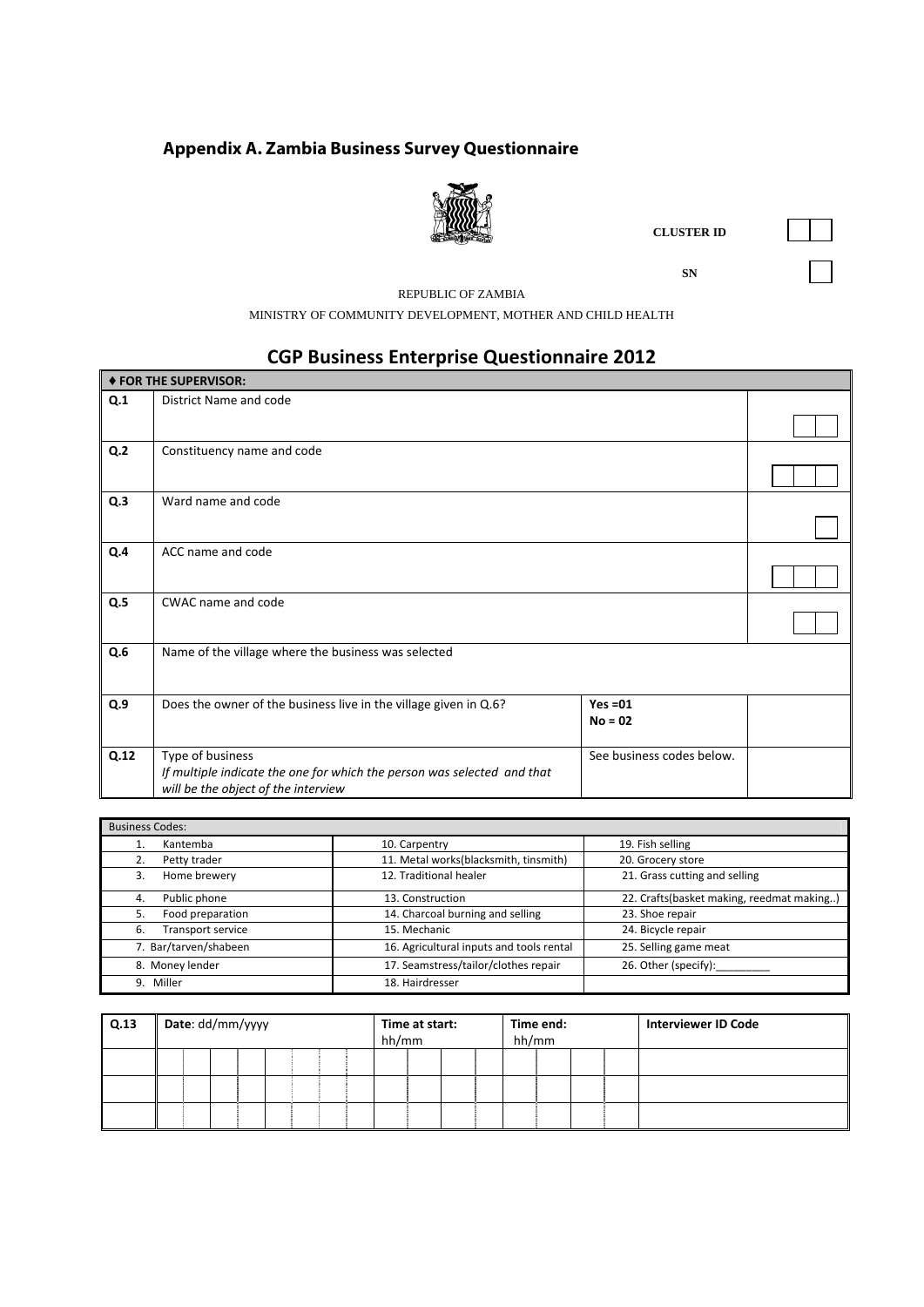Hello. How are you? My name is [ENUMERATOR NAME], and I am working with a team from the Ministry of Community Development, Mother and Child Health in Lusaka. We are conducting a survey of households in this district, and your *household/business was chosen to be interviewed in this community.* 

I would like to ask you some questions about your business of (mention business type for which the person was selected). It is important that throughout the interview you refer to this business only, and not to other businesses that you may also operate. Your business was randomly selected amongst the other businesses of this village. You don't need to be currently receiving the Child grant in order to participate in this study. The information you provide is strictly confidential. Your assistance is critical to this study. We hope that this information will eventually benefit the entire community by allowing us to understand the *challenges that businesses like yours face, and how to mitigate them.*

You do not need to talk to me if you do not want to. And if there is any question you do not want to answer, that will be fine. It is important you understand that the answers you give will in no way affect your status with respect to the Ministry of Community Development, Mother and Child Health. If you have any problems, or if you feel uncomfortable answering any question, you should feel free to stop talking with me at any time. You can speak with people in the District Social Welfare Office *in Town for more details or clarification of this study.*

*Will you please give me some time to speak with you?"*

By signing below, you signify that you agree to participate in the study and that your participation is entirely voluntary.

SIGNATURE

DATE\_\_\_\_\_\_\_\_\_\_\_\_\_\_\_\_\_\_\_\_\_\_\_\_\_\_\_\_\_\_\_\_\_\_\_\_

**Supervisor signature when Questionnaire completed:**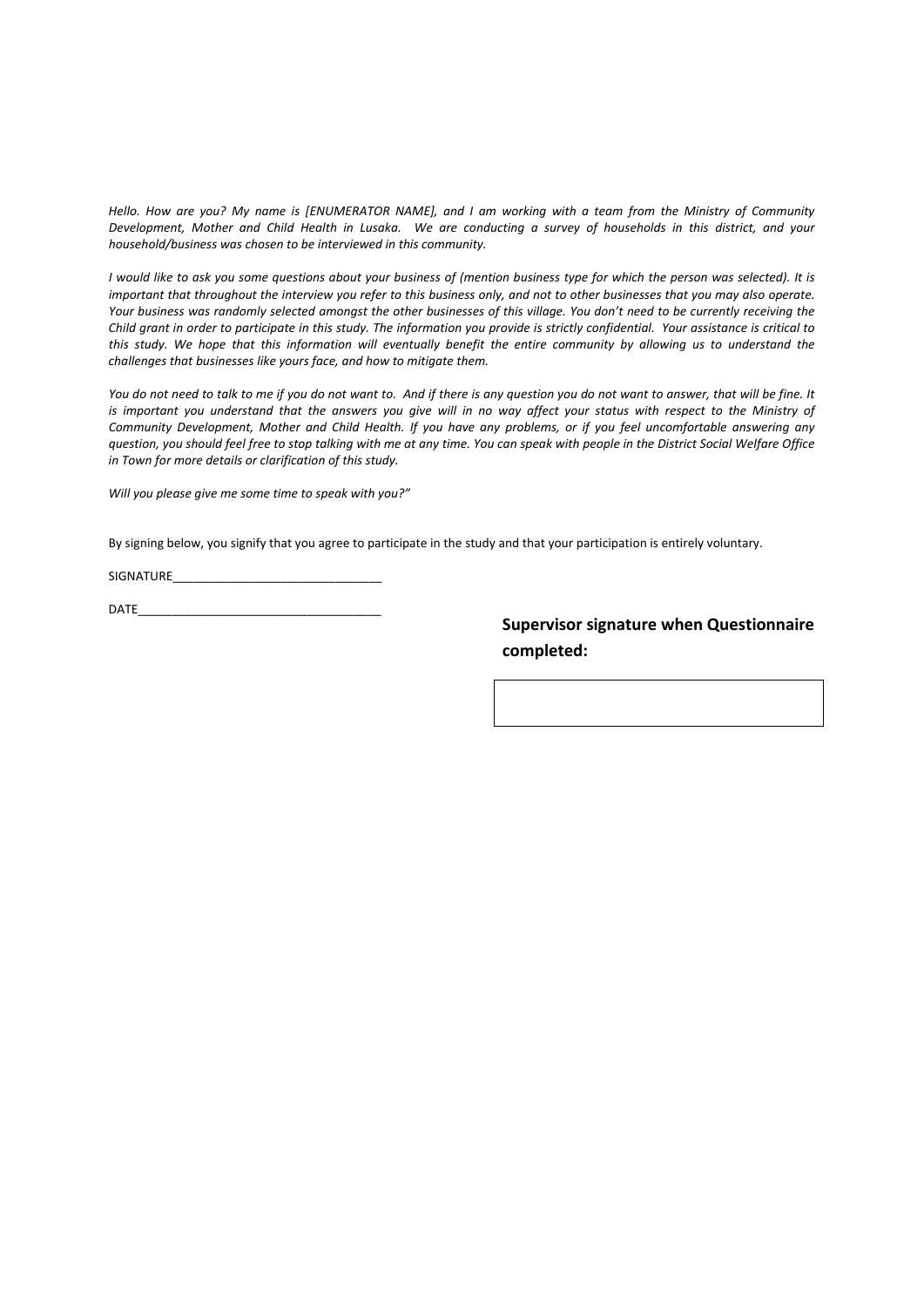| Q.14 | Which goods and services do you sell / provide?      | Mark 01 for the relevant rows |
|------|------------------------------------------------------|-------------------------------|
|      |                                                      | Leave blank otherwise         |
| 1.   | Processed food (eg chips, soft drinks-retail)        |                               |
| 2.   | Unpackaged foodstuffs (meat, grains, eggs)           |                               |
| 3.   | Prepared food                                        |                               |
| 4.   | Fresh fruit, vegetables                              |                               |
| 5.   | Alcohol (home made)                                  |                               |
| 6.   | Alcohol (branded)                                    |                               |
| 7.   | Household goods/personal items                       |                               |
| 8.   | Wood products (chairs, coffins)                      |                               |
| 9.   | Metal products                                       |                               |
| 10.  | Phone cards                                          |                               |
| 11.  | Clothes                                              |                               |
| 12.  | Agricultural inputs                                  |                               |
| 13.  | Phone calls/airtime                                  |                               |
| 14.  | Transport service                                    |                               |
| 15.  | Personal services (traditional healer, repairs, etc) |                               |
| 16.  | <b>Building materials</b>                            |                               |
| 17.  | Shearing and other livestock services                |                               |
| 18.  | Grass cutting and selling                            |                               |
| 19.  | Charcoal burning and selling                         |                               |
| 20.  | Medicine                                             |                               |
| 21.  | Loans/money lending                                  |                               |
| 22.  | Training/informal school                             |                               |
| 23.  | Clothes/sewing                                       |                               |
| 24.  | Hairdressing                                         |                               |
| 77.  | Other? Please specify                                |                               |

| Q.15 | Since when have you been operating this business?                                      |                                          | YYYY          |  |
|------|----------------------------------------------------------------------------------------|------------------------------------------|---------------|--|
| Q.16 | Do you keep any accounting (written records) of your costs and sales?                  |                                          | $01 = Yes$    |  |
|      | ♦ Interviewer: if so, ask to see them for next questions, if possible                  |                                          | $02 = No$     |  |
| Q.17 | What was your total revenue in the last 30 days in ZMK?                                |                                          |               |  |
|      |                                                                                        |                                          |               |  |
|      | (revenue = total sales without detracting costs)                                       |                                          |               |  |
| Q.18 | What was your total revenue in the last 12 months in ZMK?                              |                                          |               |  |
|      |                                                                                        |                                          |               |  |
|      | (revenue = total sales without detracting costs)                                       |                                          |               |  |
| Q.19 | What was your total revenue in the worst month for this business last 12 months in     |                                          |               |  |
|      | <b>ZMK?</b> (revenue = total sales without detracting costs)                           |                                          |               |  |
|      |                                                                                        |                                          |               |  |
| Q.20 | What was your total revenue in the best month for this business last 12 months in ZMK? |                                          |               |  |
|      |                                                                                        |                                          |               |  |
|      | (revenue = total sales without detracting costs)                                       |                                          |               |  |
| Q.21 | How many months have you been in operation in last 12 months?                          |                                          | No. of Months |  |
|      |                                                                                        |                                          |               |  |
| Q.22 | During the last 12 months, did you sell                                                | a) Residents from village in Q6          |               |  |
|      | anything/provide your services to?                                                     |                                          |               |  |
|      |                                                                                        | b) Other businesses in village in Q6     |               |  |
|      | $Yes = 01$                                                                             | c) Intermediaries/middlemen in the       |               |  |
|      | $No = 02$                                                                              | village                                  |               |  |
|      |                                                                                        | d) Roving Markets                        |               |  |
|      |                                                                                        | e) Public/gov institutions in village in |               |  |
|      |                                                                                        | Q <sub>6</sub>                           |               |  |
|      |                                                                                        | f) To neighboring villages               |               |  |
|      |                                                                                        | g) Other Parts of Zambia                 |               |  |
|      |                                                                                        | h) Abroad (Exports)                      |               |  |
| Q.23 | About what percentage of your total sales of the                                       | a) Residents from village in Q6          |               |  |
|      | last 12 months were to each of these (i.e. those                                       | b) Other businesses in village in Q6     |               |  |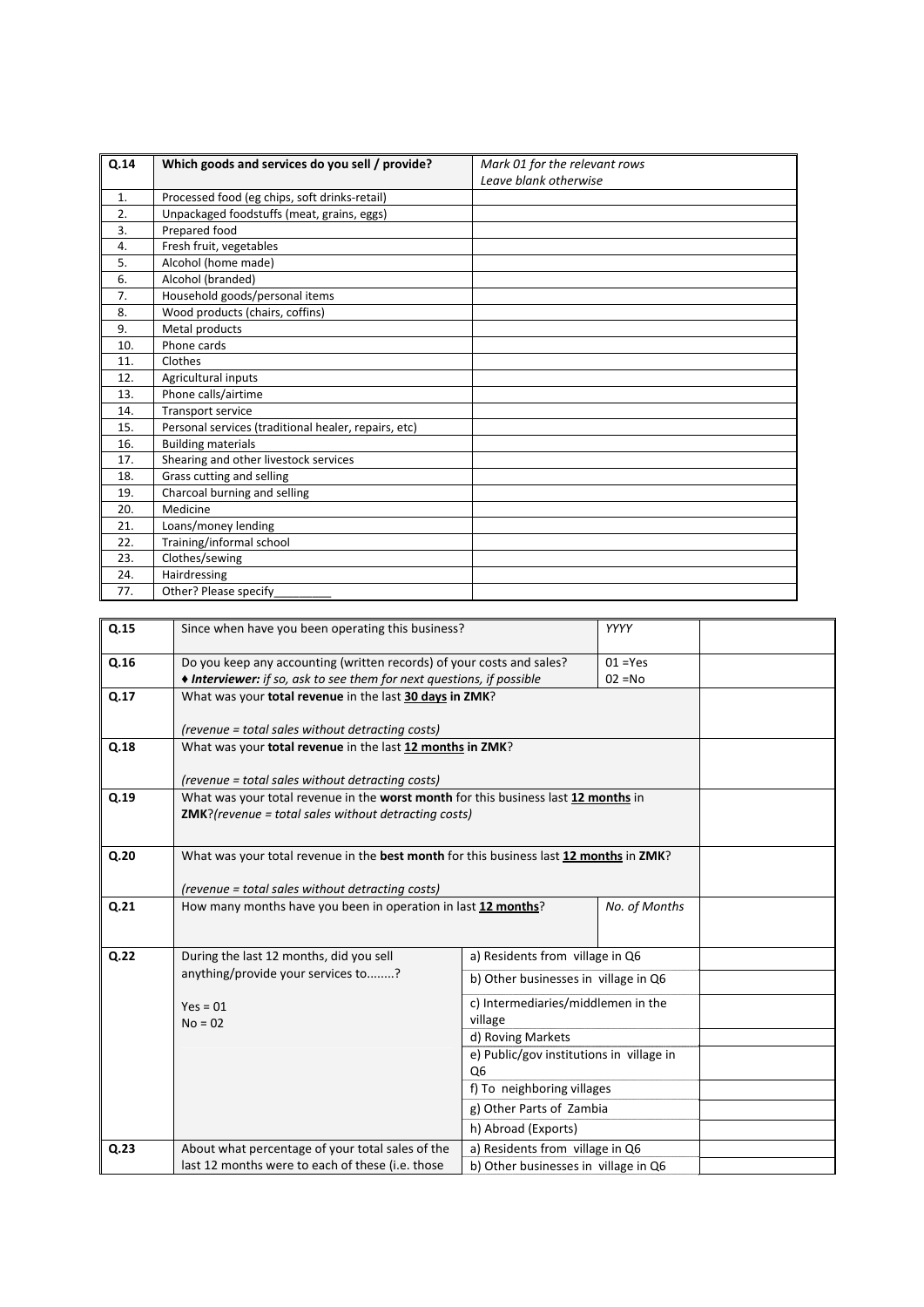|      | mentioned above)?                                                     | c) Intermediaries/middlemen in the<br>village |                    |  |
|------|-----------------------------------------------------------------------|-----------------------------------------------|--------------------|--|
|      | (Rows should sum to 100%. If respondent cannot                        | d) Roving Markets                             |                    |  |
|      | estimate, use stones or mention 'half', 'quarter')                    | e) Public/gov institutions in village in      |                    |  |
|      |                                                                       | Q <sub>6</sub>                                |                    |  |
|      |                                                                       | f) To neighboring villages                    |                    |  |
|      |                                                                       | g) Other Parts of Zambia                      |                    |  |
|      |                                                                       | h) Abroad (Exports)                           |                    |  |
| Q.24 | How many of your household members helped with this business in the   |                                               | a) Adult males     |  |
|      | last 12 months? Whom? How many?                                       |                                               | b) Adult           |  |
|      | (write numbers and include respondent/owner)                          |                                               | females            |  |
|      | (Enter '0' if none)                                                   |                                               | c) Girls under     |  |
|      |                                                                       |                                               | 15                 |  |
|      | ♦ Interviewer: Probe for number of adult males, adult females and     |                                               | d) Boys under      |  |
|      | children under 15 years                                               |                                               | 15                 |  |
| Q.25 | For how many weeks did [] work in the business in the last 12 months? |                                               | a) Adult males     |  |
|      |                                                                       |                                               | b) Adult           |  |
|      | Interviewer: include respondent                                       |                                               | females            |  |
|      |                                                                       |                                               | c) Girls under     |  |
|      | (Enter '0' if none)                                                   |                                               | 15                 |  |
|      |                                                                       |                                               | d) Boys under      |  |
|      |                                                                       |                                               | 15                 |  |
| Q.26 | For how many hours a week, on average, did [] work?                   |                                               | a) Adult males     |  |
|      |                                                                       |                                               | b) Adult           |  |
|      | Interviewer: include respondent                                       |                                               | females            |  |
|      | (Enter '0' if none)                                                   |                                               | c) Girls under     |  |
|      |                                                                       |                                               | 15                 |  |
|      |                                                                       |                                               | d) Boys under      |  |
|      |                                                                       |                                               | 15                 |  |
| Q.27 | Did you hire in any employees in the past 12 months?                  |                                               | $01 = Yes$         |  |
|      |                                                                       |                                               | $02 = No \gg Q.36$ |  |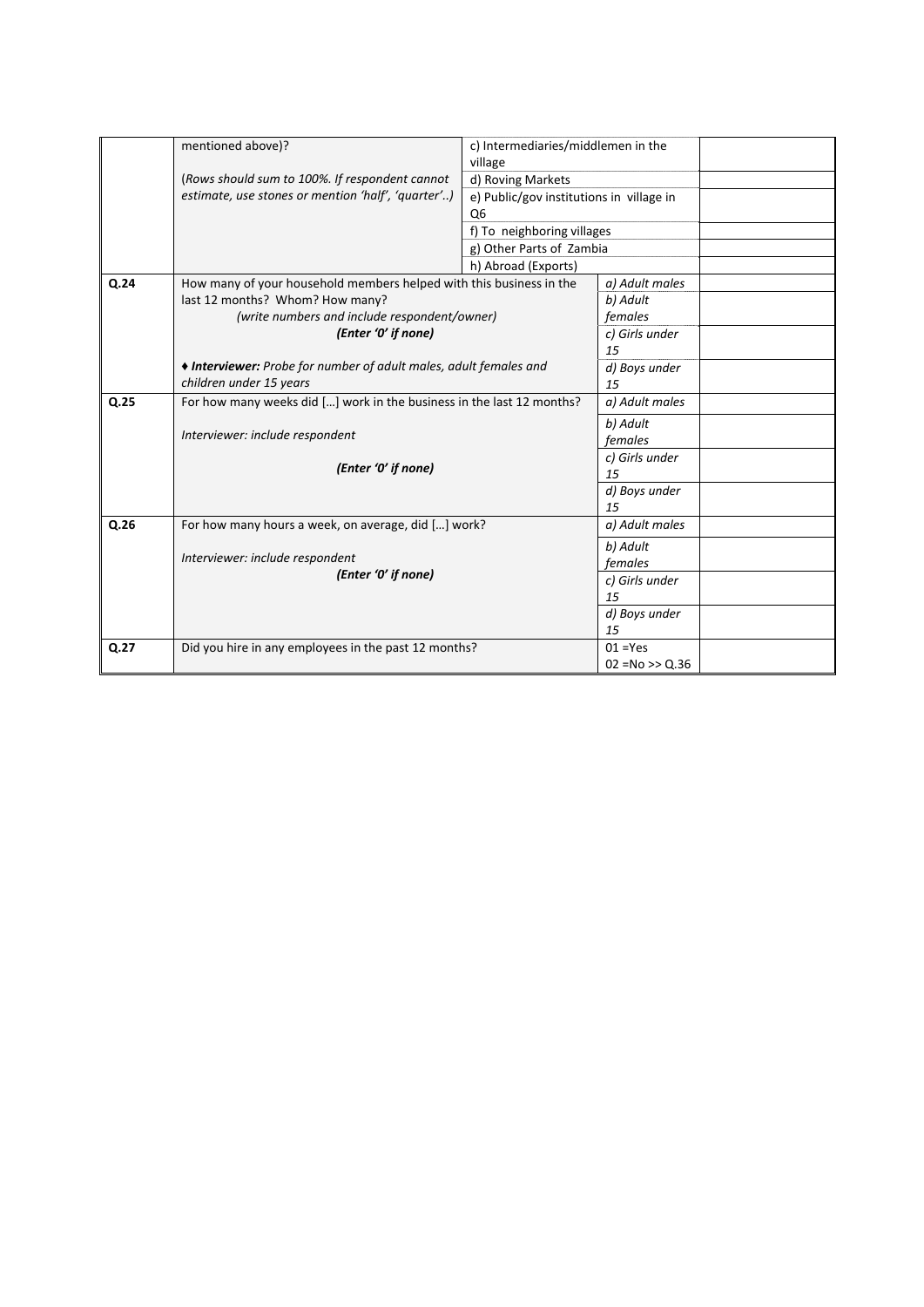| Q.28                                                                                                         | Q.29                                                                    | Q.30                                                                           |                | Q.31                                                                                |      | Q.32                                                                                               |      | Q.33                                                                                                                     | Q.34                                                                                                |      | Q.35                                                                                                                          |      |  |
|--------------------------------------------------------------------------------------------------------------|-------------------------------------------------------------------------|--------------------------------------------------------------------------------|----------------|-------------------------------------------------------------------------------------|------|----------------------------------------------------------------------------------------------------|------|--------------------------------------------------------------------------------------------------------------------------|-----------------------------------------------------------------------------------------------------|------|-------------------------------------------------------------------------------------------------------------------------------|------|--|
| What type of employees<br>did you have in the past<br>12 months?<br>(please list each type<br>that applies)  | How many []<br>did you employ<br>at a time in the<br>past 12<br>months? | How many of<br>live in []?                                                     | your employees | For how many<br>[months or<br>weeks] did you<br>employ [] in the<br>last 12 months? |      | How much did you pay each<br>employee type per week or<br>month?<br>(cash only, not in-kind)in ZMK |      | Did you provide<br>any meals,<br>insurance or other<br>benefits to this<br>type of employee<br>in the last 12<br>months? | For how many<br>[months or<br>weeks] did you<br>provide these<br>benefits in the<br>last 12 months? |      | What was the value of meals,<br>insurance, or other benefits<br>provided to this type of<br>employee each [month or<br>week]? |      |  |
| 01= clerks<br>05 = cook<br>02 = helpers 06 = driver<br>03 = cleaners 77 = other<br>04 = apprentice (specify) | Write number<br>of employees<br>for each                                | 01= in the village<br>mentioned in Q6<br>$02 = in a$<br>neighboring<br>village |                | 01= Month<br>02= Week                                                               |      | (Record the total)<br>01= Month<br>02= Week                                                        |      | $01 = Yes$<br>$02 = No \rightarrow Next$<br><b>Item</b>                                                                  | $01 = M$ onth<br>02= Week                                                                           |      | (Record the total)<br>01= Month<br>$02$ = Week                                                                                |      |  |
|                                                                                                              | category                                                                | 03= elsewhere                                                                  |                | <b>Number</b>                                                                       | Code | <b>Amount</b>                                                                                      | Code |                                                                                                                          | <b>Number</b>                                                                                       | Code | Amount                                                                                                                        | Code |  |
|                                                                                                              |                                                                         | 01                                                                             |                |                                                                                     |      |                                                                                                    |      |                                                                                                                          |                                                                                                     |      |                                                                                                                               |      |  |
|                                                                                                              |                                                                         | 02<br>03                                                                       |                |                                                                                     |      |                                                                                                    |      |                                                                                                                          |                                                                                                     |      |                                                                                                                               |      |  |
|                                                                                                              |                                                                         | 01                                                                             |                |                                                                                     |      |                                                                                                    |      |                                                                                                                          |                                                                                                     |      |                                                                                                                               |      |  |
|                                                                                                              |                                                                         | 02                                                                             |                |                                                                                     |      |                                                                                                    |      |                                                                                                                          |                                                                                                     |      |                                                                                                                               |      |  |
|                                                                                                              |                                                                         | 03                                                                             |                |                                                                                     |      |                                                                                                    |      |                                                                                                                          |                                                                                                     |      |                                                                                                                               |      |  |
|                                                                                                              |                                                                         | 01                                                                             |                |                                                                                     |      |                                                                                                    |      |                                                                                                                          |                                                                                                     |      |                                                                                                                               |      |  |
|                                                                                                              |                                                                         | 02                                                                             |                |                                                                                     |      |                                                                                                    |      |                                                                                                                          |                                                                                                     |      |                                                                                                                               |      |  |
|                                                                                                              |                                                                         | 03                                                                             |                |                                                                                     |      |                                                                                                    |      |                                                                                                                          |                                                                                                     |      |                                                                                                                               |      |  |
|                                                                                                              |                                                                         | 01                                                                             |                |                                                                                     |      |                                                                                                    |      |                                                                                                                          |                                                                                                     |      |                                                                                                                               |      |  |
|                                                                                                              |                                                                         | 02                                                                             |                |                                                                                     |      |                                                                                                    |      |                                                                                                                          |                                                                                                     |      |                                                                                                                               |      |  |
|                                                                                                              |                                                                         | 03                                                                             |                |                                                                                     |      |                                                                                                    |      |                                                                                                                          |                                                                                                     |      |                                                                                                                               |      |  |
|                                                                                                              |                                                                         | $\mathbf{1}$                                                                   |                |                                                                                     |      |                                                                                                    |      |                                                                                                                          |                                                                                                     |      |                                                                                                                               |      |  |
|                                                                                                              |                                                                         | $\overline{2}$                                                                 |                |                                                                                     |      |                                                                                                    |      |                                                                                                                          |                                                                                                     |      |                                                                                                                               |      |  |
|                                                                                                              |                                                                         | $\overline{3}$                                                                 |                |                                                                                     |      |                                                                                                    |      |                                                                                                                          |                                                                                                     |      |                                                                                                                               |      |  |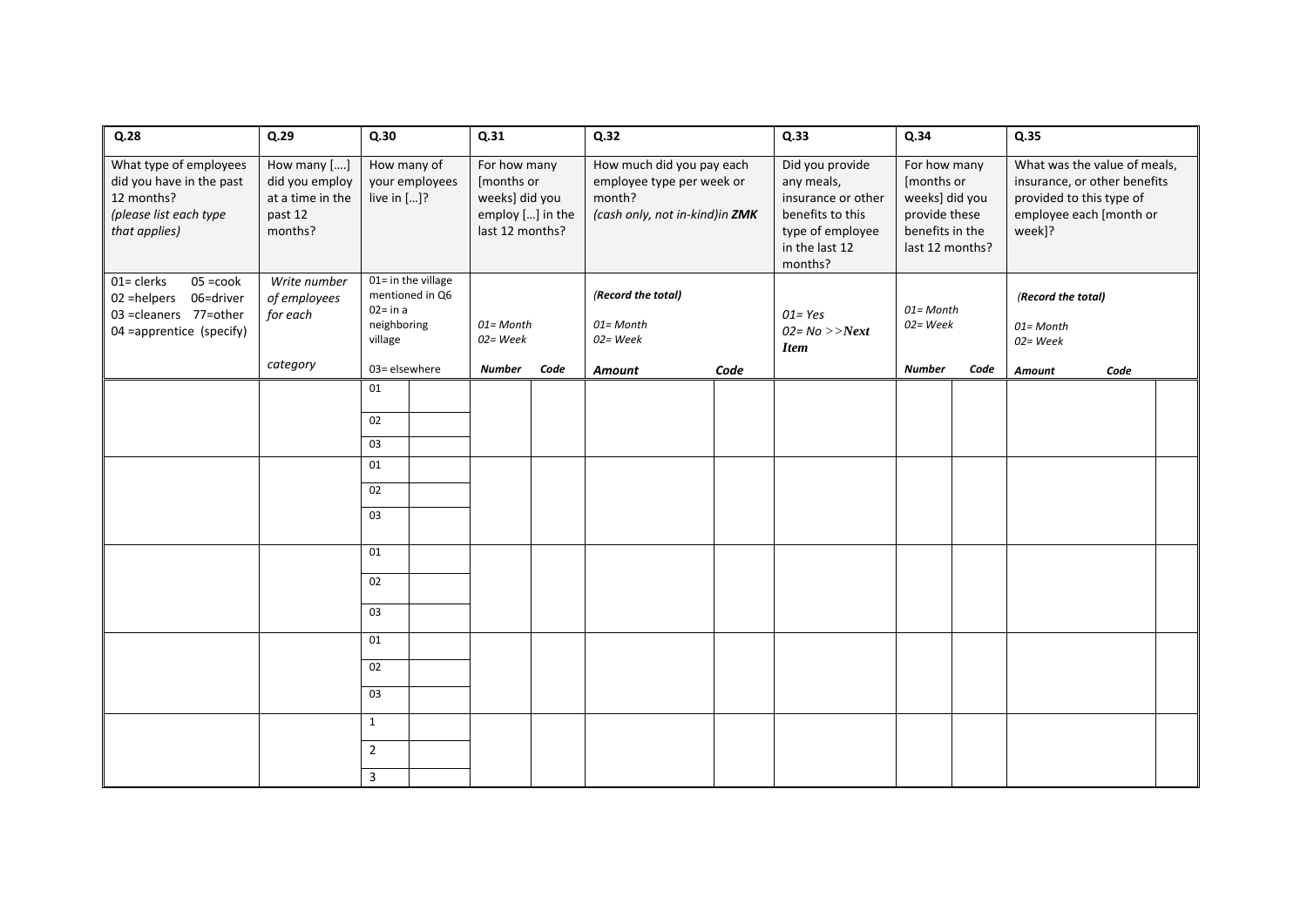| Q.36                     | During the last 12 months did you purchase (with cash only, not obtain in kind) any inputs for this business in the |                      | $01 = Yes$         |                      |                   |                                  |                                  |                                         |  |  |
|--------------------------|---------------------------------------------------------------------------------------------------------------------|----------------------|--------------------|----------------------|-------------------|----------------------------------|----------------------------------|-----------------------------------------|--|--|
| village in Q6?           |                                                                                                                     |                      |                    |                      |                   | 02 = No >> Q. 43                 |                                  |                                         |  |  |
|                          |                                                                                                                     |                      |                    |                      |                   |                                  |                                  |                                         |  |  |
|                          | Q.37                                                                                                                | Q.38                 | Q.39               | Q.40                 | Q.41              |                                  |                                  | Q.42                                    |  |  |
| Only include inputs      | In the last 12                                                                                                      | How many months in   | How many times     | On average how much  |                   |                                  | Of the purchases you made in the | What % of this [_] was                  |  |  |
| purchased from village   | months, did you                                                                                                     | the last 12 months   | each month do you  | do you spend each    |                   | village, did you purchase any [] |                                  | purchased from:                         |  |  |
| in Q6                    | purchase [ <i>_</i> ] for the                                                                                       | did you purchase [_] | purchase [] in the | time you purchase [] | from:             |                                  |                                  | a) Other Household<br>b) Other Business |  |  |
|                          | business in the                                                                                                     | in the village?      | village?           | in the village?      |                   | a) Other Household               |                                  |                                         |  |  |
|                          | village?                                                                                                            | (cash only)          |                    | in ZMK               | b) Other Business |                                  |                                  | c) Intermediary/Middleman               |  |  |
|                          |                                                                                                                     |                      |                    |                      |                   | c) Intermediary/Middleman        |                                  | d) roving market                        |  |  |
|                          |                                                                                                                     |                      |                    |                      | d) roving market  |                                  |                                  | e) public/government                    |  |  |
|                          |                                                                                                                     |                      |                    |                      |                   | e) public/government institution |                                  | institution                             |  |  |
|                          |                                                                                                                     |                      |                    |                      |                   |                                  |                                  | (Use proportional piling)               |  |  |
|                          | $01 = yes$                                                                                                          |                      |                    |                      | $01 = Yes$        |                                  |                                  |                                         |  |  |
|                          | 02= $no \gg$ Next item                                                                                              |                      |                    | Amount               |                   | $02 = No >>$ Next item           |                                  | %                                       |  |  |
| a) Food crops such as    |                                                                                                                     |                      |                    |                      |                   | a)                               |                                  | a)                                      |  |  |
| maize, sorghum,          |                                                                                                                     |                      |                    |                      |                   | b)                               |                                  | b)                                      |  |  |
| wheat, potatoes, fruits, |                                                                                                                     |                      |                    |                      |                   | c)                               |                                  | c)                                      |  |  |
| and vegetables           |                                                                                                                     |                      |                    |                      |                   | d)                               |                                  | d)                                      |  |  |
|                          |                                                                                                                     |                      |                    |                      |                   | e)                               |                                  | e)                                      |  |  |
| b) Meat or other         |                                                                                                                     |                      |                    |                      |                   | a)                               |                                  | a)                                      |  |  |
| animal products          |                                                                                                                     |                      |                    |                      |                   | b)                               |                                  | b)                                      |  |  |
|                          |                                                                                                                     |                      |                    |                      |                   | c)                               |                                  | c)                                      |  |  |
|                          |                                                                                                                     |                      |                    |                      |                   | d)                               |                                  | d)                                      |  |  |
|                          |                                                                                                                     |                      |                    |                      |                   | e)                               |                                  | e)                                      |  |  |
| c) Local crafts          |                                                                                                                     |                      |                    |                      |                   | a)                               |                                  | a)                                      |  |  |
|                          |                                                                                                                     |                      |                    |                      |                   | b)                               |                                  | b)                                      |  |  |
|                          |                                                                                                                     |                      |                    |                      |                   | c)<br>d)                         |                                  | c)<br>d)                                |  |  |
|                          |                                                                                                                     |                      |                    |                      |                   | e)                               |                                  | e)                                      |  |  |
| d) Other goods           |                                                                                                                     |                      |                    |                      |                   | a)                               |                                  | a)                                      |  |  |
| (specify):               |                                                                                                                     |                      |                    |                      |                   | b)                               |                                  | b)                                      |  |  |
|                          |                                                                                                                     |                      |                    |                      |                   | c)                               |                                  | c)                                      |  |  |
|                          |                                                                                                                     |                      |                    |                      |                   | d)                               |                                  | d)                                      |  |  |
|                          |                                                                                                                     |                      |                    |                      |                   | e)                               |                                  | e)                                      |  |  |
| e) Other goods           |                                                                                                                     |                      |                    |                      |                   | a)                               |                                  | a)                                      |  |  |
| (specify):               |                                                                                                                     |                      |                    |                      |                   | b)                               |                                  | b)                                      |  |  |
|                          |                                                                                                                     |                      |                    |                      |                   | c)                               |                                  | c)                                      |  |  |
|                          |                                                                                                                     |                      |                    |                      |                   | d)                               |                                  | d)                                      |  |  |
|                          |                                                                                                                     |                      |                    |                      |                   | e)                               |                                  | e)                                      |  |  |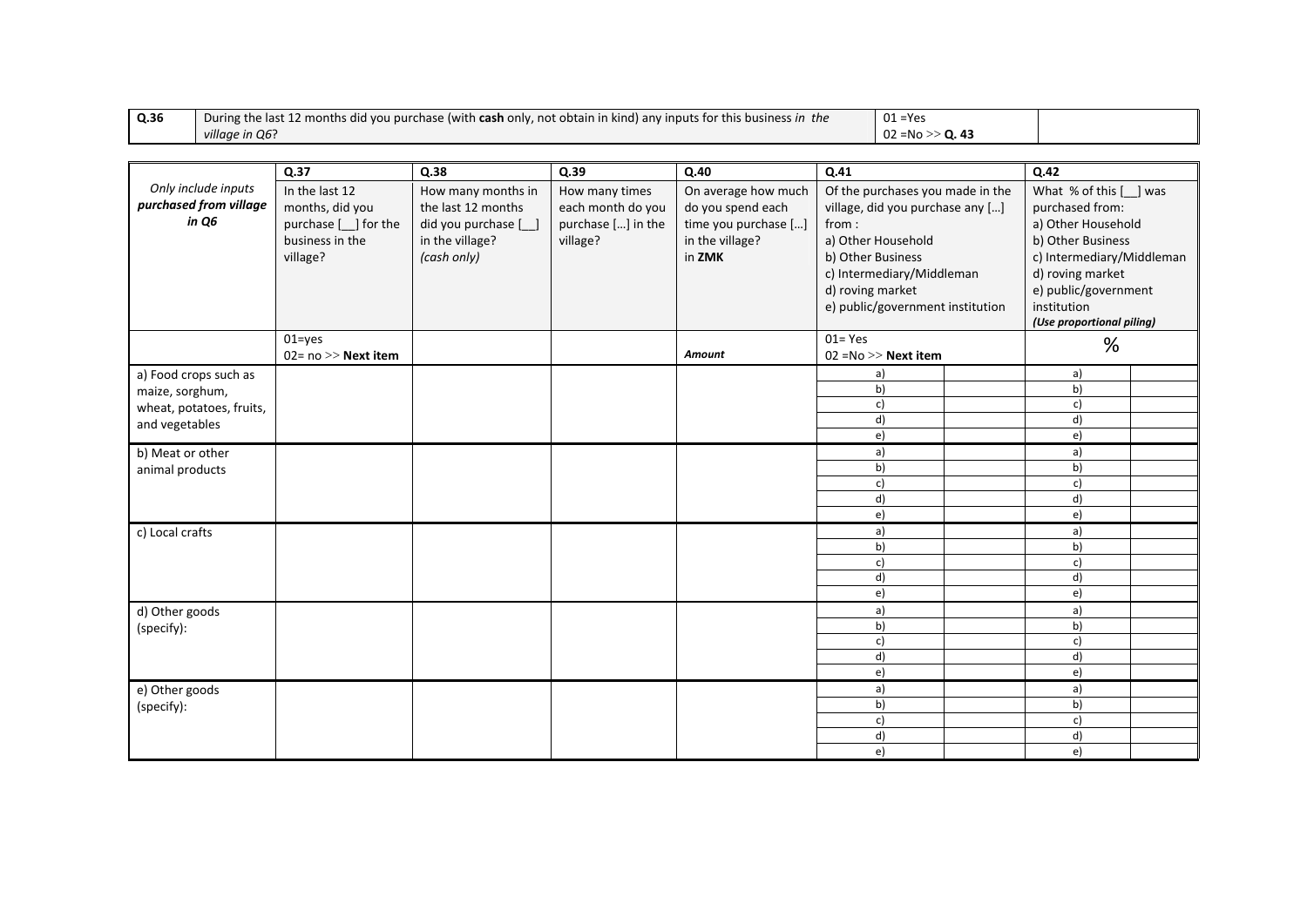| $\vert$ Q.43 | During the last 12 months did you purchase (with cash only, not obtain in kind) any inputs for this business outside          | $01 = Yes$              |  |
|--------------|-------------------------------------------------------------------------------------------------------------------------------|-------------------------|--|
|              | $\mid$ the village mentioned in Q6? (that is, you or someone associated with this business travelled outside this locality to | l 02 =No >> <b>Q.49</b> |  |
|              | purchase the inputs)                                                                                                          |                         |  |

|    | Q.44                                                                                             | Q.45                                                                                                             |                                                                                  | Q.46                                                                                        | Q.47                                                                                                                                         |  | Q.48                                                                                |                                      |
|----|--------------------------------------------------------------------------------------------------|------------------------------------------------------------------------------------------------------------------|----------------------------------------------------------------------------------|---------------------------------------------------------------------------------------------|----------------------------------------------------------------------------------------------------------------------------------------------|--|-------------------------------------------------------------------------------------|--------------------------------------|
|    | In the 12 months, what inputs for your<br>business did you purchase outside of<br>village in Q6? | How many months<br>in the last 12<br>months did you<br>purchase [_]<br>outside of the<br>village?<br>(cash only) | How many times<br>each month do<br>you purchase []<br>outside of the<br>village? | How much do you<br>spend each time you<br>purchased []<br>outside of the<br>village? in ZMK | Of the purchases you made<br>outside of the village, did you<br>purchase any [] in :<br>a) a nearby village<br>b) close town<br>c) elsewhere |  | a) ) a nearby village<br>b) close town<br>c) elsewhere<br>(Use proportional piling) | What % of this [ ] was purchased in: |
|    |                                                                                                  |                                                                                                                  |                                                                                  | Amount                                                                                      | 1=Yes, 2=No>> Next input                                                                                                                     |  |                                                                                     | %                                    |
| 1. |                                                                                                  |                                                                                                                  |                                                                                  |                                                                                             | a)                                                                                                                                           |  | a)                                                                                  |                                      |
|    |                                                                                                  |                                                                                                                  |                                                                                  |                                                                                             | b)                                                                                                                                           |  | b)                                                                                  |                                      |
|    |                                                                                                  |                                                                                                                  |                                                                                  |                                                                                             | c)                                                                                                                                           |  | c)                                                                                  |                                      |
| 2. |                                                                                                  |                                                                                                                  |                                                                                  |                                                                                             | a)                                                                                                                                           |  | a)                                                                                  |                                      |
|    |                                                                                                  |                                                                                                                  |                                                                                  |                                                                                             | b)                                                                                                                                           |  | b)                                                                                  |                                      |
|    |                                                                                                  |                                                                                                                  |                                                                                  |                                                                                             | c)                                                                                                                                           |  | c)                                                                                  |                                      |
| 3. |                                                                                                  |                                                                                                                  |                                                                                  |                                                                                             | a)                                                                                                                                           |  | a)                                                                                  |                                      |
|    |                                                                                                  |                                                                                                                  |                                                                                  |                                                                                             | b)                                                                                                                                           |  | b)                                                                                  |                                      |
|    |                                                                                                  |                                                                                                                  |                                                                                  |                                                                                             | c)                                                                                                                                           |  | c)                                                                                  |                                      |
| 4. |                                                                                                  |                                                                                                                  |                                                                                  |                                                                                             | a)                                                                                                                                           |  | a)                                                                                  |                                      |
|    |                                                                                                  |                                                                                                                  |                                                                                  |                                                                                             | b)                                                                                                                                           |  | b)                                                                                  |                                      |
|    |                                                                                                  |                                                                                                                  |                                                                                  |                                                                                             | c)                                                                                                                                           |  | C                                                                                   |                                      |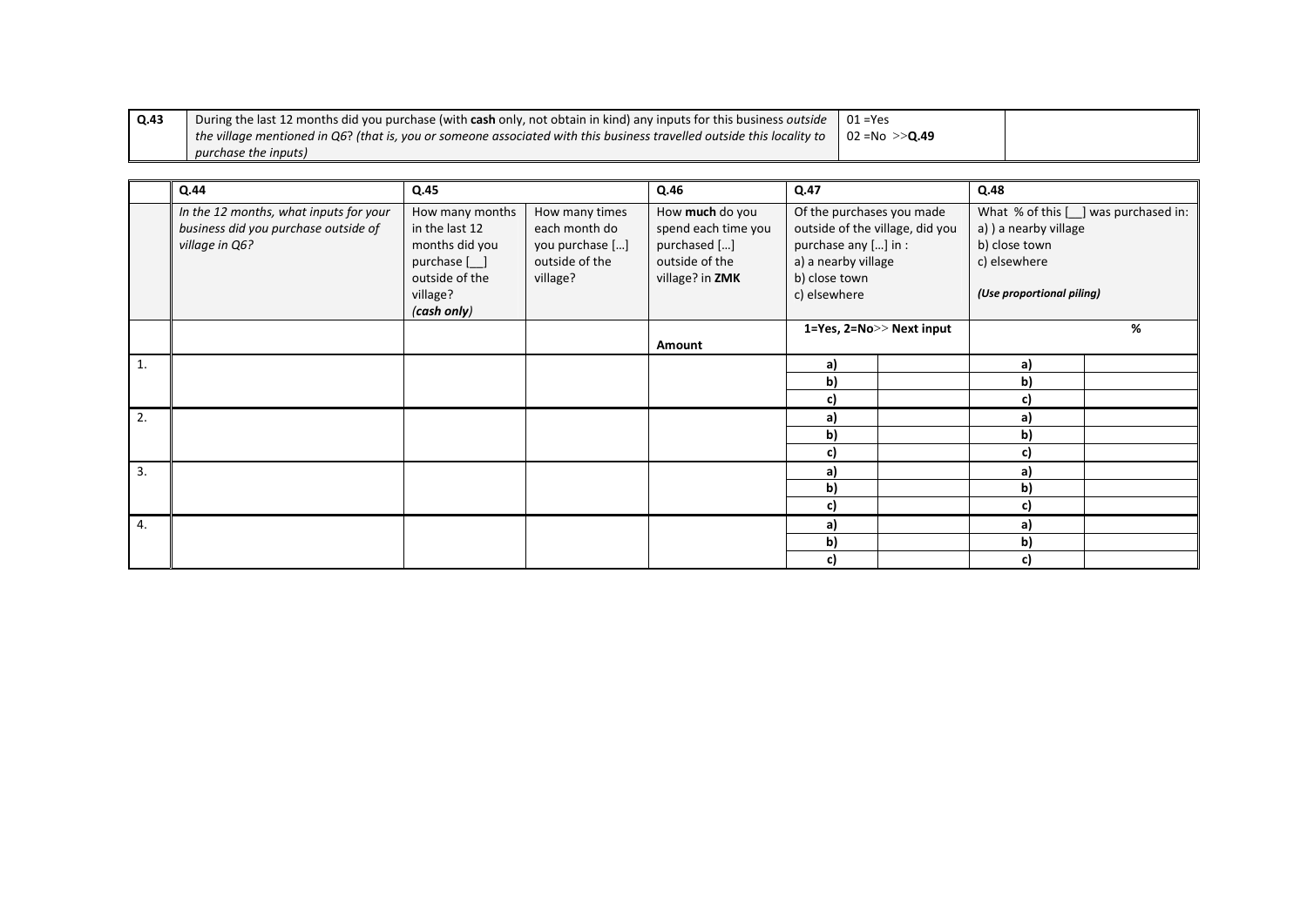| Other expenses                   | Q.49                        | Q.50                                  | Q.51                            | Q.52                        | Q.53                        |
|----------------------------------|-----------------------------|---------------------------------------|---------------------------------|-----------------------------|-----------------------------|
|                                  | Did you spend anything on   | On average how much did you spend for | For how many months in the last | Was any part of []          | What % of this expense      |
|                                  | [] for this business during | [] per month during the last 12       | 12 months did you have this     | purchased from an           | was paid to an              |
|                                  | the last 12 months?         | months?(ZMK)                          | expense?                        | individual, business or     | individual, business or     |
|                                  |                             |                                       |                                 | institution in the village? | institution in the village? |
|                                  |                             |                                       |                                 |                             |                             |
|                                  |                             |                                       |                                 |                             | (Use proportional piling)   |
|                                  | $01 = Yes$                  |                                       |                                 | $01 = Yes$                  |                             |
|                                  | $02 = No \gg$ Next item     | Amount                                |                                 | $02 = No \gg$ Next item     | %                           |
|                                  |                             |                                       |                                 |                             |                             |
| 1.<br>Electricity                |                             |                                       |                                 |                             |                             |
|                                  |                             |                                       |                                 |                             |                             |
| Telephone (including cell)<br>2. |                             |                                       |                                 |                             |                             |
|                                  |                             |                                       |                                 |                             |                             |
|                                  |                             |                                       |                                 |                             |                             |
| 3. Transport                     |                             |                                       |                                 |                             |                             |
|                                  |                             |                                       |                                 |                             |                             |
|                                  |                             |                                       |                                 |                             |                             |
| Rent on your building<br>4.      |                             |                                       |                                 |                             |                             |
|                                  |                             |                                       |                                 |                             |                             |
|                                  |                             |                                       |                                 |                             |                             |
| Rent on machinery or other<br>5. |                             |                                       |                                 |                             |                             |
| (specify):                       |                             |                                       |                                 |                             |                             |
| 6.<br>Insurance                  |                             |                                       |                                 |                             |                             |
|                                  |                             |                                       |                                 |                             |                             |
|                                  |                             |                                       |                                 |                             |                             |
| 7. Taxes                         |                             |                                       |                                 |                             |                             |
|                                  |                             |                                       |                                 |                             |                             |
|                                  |                             |                                       |                                 |                             |                             |
| License/permits<br>8.            |                             |                                       |                                 |                             |                             |
|                                  |                             |                                       |                                 |                             |                             |
|                                  |                             |                                       |                                 |                             |                             |
|                                  |                             |                                       |                                 |                             |                             |
|                                  |                             |                                       |                                 |                             |                             |
| 77. Other (please specify)       |                             |                                       |                                 |                             |                             |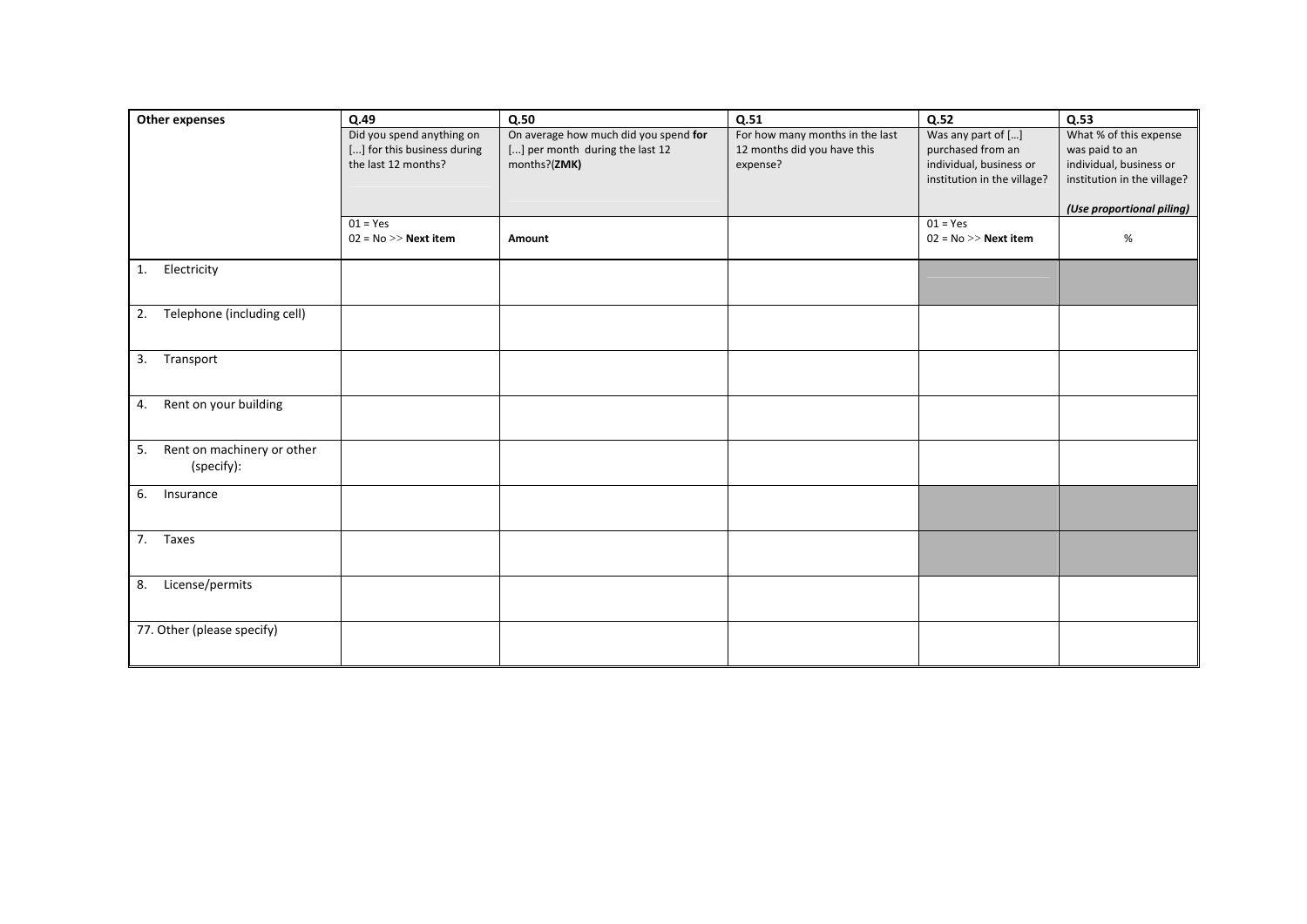| <b>Business Assets</b> | Q.54                 | Q.55                    | Q.56                | Q.57                               | Q.58                                            | Q.59                                       | Q.60                                        | Q.61                                 |
|------------------------|----------------------|-------------------------|---------------------|------------------------------------|-------------------------------------------------|--------------------------------------------|---------------------------------------------|--------------------------------------|
|                        | Do you               | In what                 | What is the current | How much did you pay for           | How much did you pay                            | Where did you                              | How much did you pay                        | Where did the                        |
|                        | own []<br>for use in | year did<br>you acquire | value of []?(ZMK)   | {} in the last 12 months?<br>(ZMK) | for materials for the<br>maintenance and repair | purchase supplies for<br>maintaining or    | for labor for the<br>maintenance or repairs | maintenance or<br>repairs of [] take |
|                        | your                 | $[]$ ?                  |                     |                                    | of [] n the last 12                             | repairing []?                              | of [] in the last 12                        | place?                               |
|                        | business?            |                         |                     |                                    | months?                                         |                                            | months?(ZMK)                                |                                      |
|                        |                      |                         |                     |                                    | (ZMK)                                           |                                            |                                             |                                      |
|                        | $01 = Yes$           |                         |                     |                                    |                                                 | 01= in the village                         |                                             | 01= in the village                   |
|                        | $02 = No$            |                         |                     |                                    |                                                 | mentioned in Q6                            |                                             | mentioned in Q6                      |
|                        | $>>$ Next<br>item    | YYYY                    |                     |                                    | If 'O' >> Q 60                                  | 02 =in another village<br>03= in town/city | If ' $0' \gg$ next item                     | $02$ =in another<br>village          |
|                        |                      |                         |                     |                                    |                                                 |                                            |                                             | 03= in town/city                     |
|                        |                      |                         |                     |                                    |                                                 |                                            |                                             |                                      |
| 1.                     |                      |                         |                     |                                    |                                                 |                                            |                                             |                                      |
| Building/Storefront    |                      |                         |                     |                                    |                                                 |                                            |                                             |                                      |
| 2. Vehicle             |                      |                         |                     |                                    |                                                 |                                            |                                             |                                      |
|                        |                      |                         |                     |                                    |                                                 |                                            |                                             |                                      |
| 3. Machinery (please   |                      |                         |                     |                                    |                                                 |                                            |                                             |                                      |
| specify):              |                      |                         |                     |                                    |                                                 |                                            |                                             |                                      |
|                        |                      |                         |                     |                                    |                                                 |                                            |                                             |                                      |
| 4. Bicycle             |                      |                         |                     |                                    |                                                 |                                            |                                             |                                      |
|                        |                      |                         |                     |                                    |                                                 |                                            |                                             |                                      |
| 5. Motorbike           |                      |                         |                     |                                    |                                                 |                                            |                                             |                                      |
|                        |                      |                         |                     |                                    |                                                 |                                            |                                             |                                      |
| 6. Boat                |                      |                         |                     |                                    |                                                 |                                            |                                             |                                      |
| 7. Canoe               |                      |                         |                     |                                    |                                                 |                                            |                                             |                                      |
|                        |                      |                         |                     |                                    |                                                 |                                            |                                             |                                      |
| 8. Cell phone          |                      |                         |                     |                                    |                                                 |                                            |                                             |                                      |
|                        |                      |                         |                     |                                    |                                                 |                                            |                                             |                                      |
| 9. Fishing nets        |                      |                         |                     |                                    |                                                 |                                            |                                             |                                      |
| 10. Wheel barrow       |                      |                         |                     |                                    |                                                 |                                            |                                             |                                      |
|                        |                      |                         |                     |                                    |                                                 |                                            |                                             |                                      |
| 11. Musical system     |                      |                         |                     |                                    |                                                 |                                            |                                             |                                      |
| 12. Other (specify)    |                      |                         |                     |                                    |                                                 |                                            |                                             |                                      |
|                        |                      |                         |                     |                                    |                                                 |                                            |                                             |                                      |
| 13. Other (specify)    |                      |                         |                     |                                    |                                                 |                                            |                                             |                                      |
|                        |                      |                         |                     |                                    |                                                 |                                            |                                             |                                      |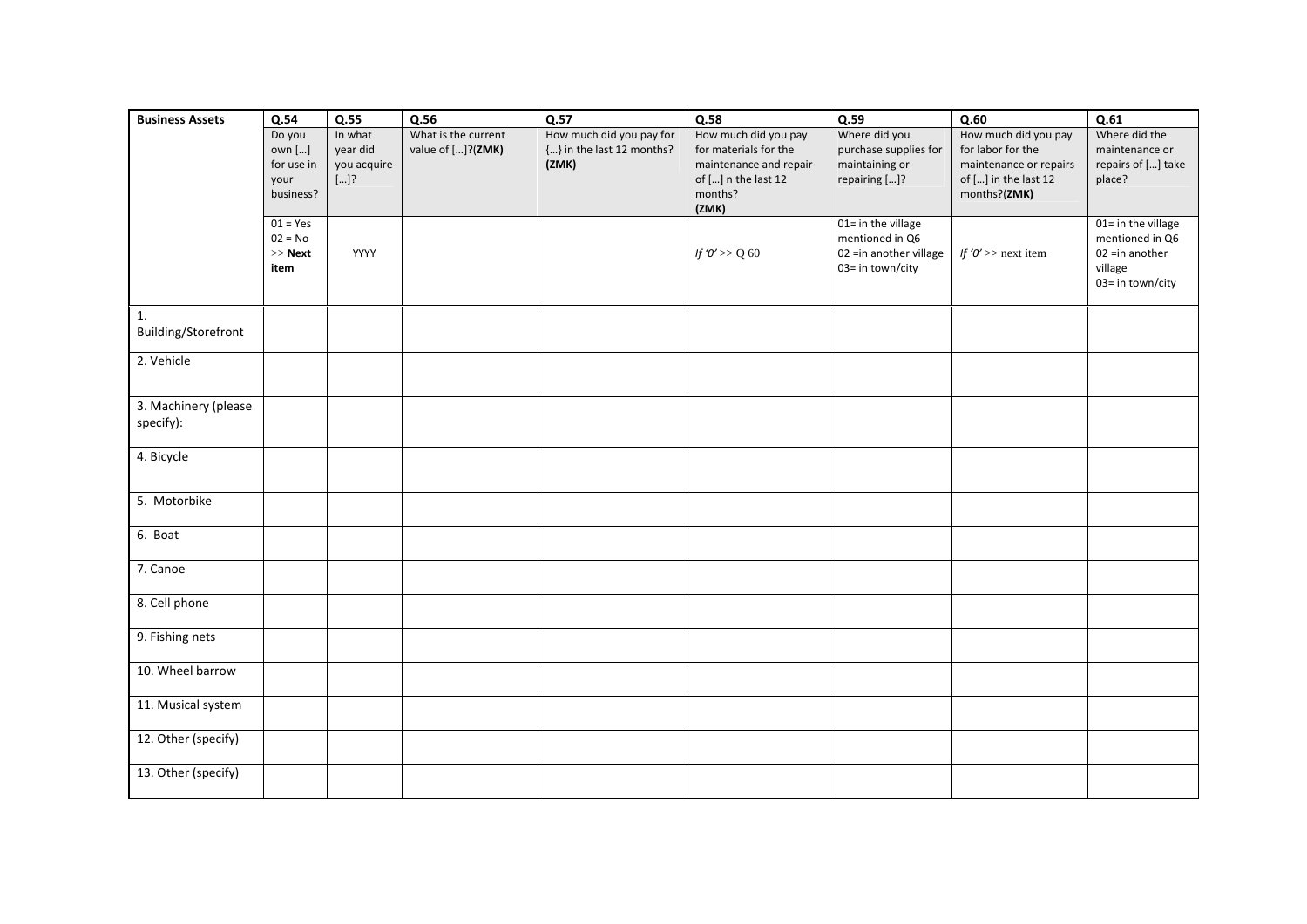| Q.62 | In the last 12 months, did you borrow money or repay money you borrowed to run this business? | $01 = Yes$        |  |
|------|-----------------------------------------------------------------------------------------------|-------------------|--|
|      |                                                                                               | $02 = No >> Q.67$ |  |

|    | Q.63                                                                                                                                                                                                                                                                                                                  | Q.64                                                                                       | Q.65                                                                 | Q.66                                                           |
|----|-----------------------------------------------------------------------------------------------------------------------------------------------------------------------------------------------------------------------------------------------------------------------------------------------------------------------|--------------------------------------------------------------------------------------------|----------------------------------------------------------------------|----------------------------------------------------------------|
|    | From whom did you borrow or repay money for your business in the<br>last year?(Record up to 3 in order of importance)<br>01=Family/friends<br>08=Loan sharks<br>02= Micro-lender<br>09=Other(specify)<br>03= Community<br>04= Local enterprise<br>05 = Bank or financial institutions<br>$06 = NGO$<br>07= Government | Where was [] located?<br>$01 =$ in the village<br>02= in a nearby village<br>03= elsewhere | How much money did you borrow from<br>[] in the last 12 months?(ZMK) | How much money did you repay []<br>in the last 12 months?(ZMK) |
|    | Write code                                                                                                                                                                                                                                                                                                            |                                                                                            | If none, mark "00"                                                   | If none, mark "00"                                             |
| 1. |                                                                                                                                                                                                                                                                                                                       |                                                                                            |                                                                      |                                                                |
| 2. |                                                                                                                                                                                                                                                                                                                       |                                                                                            |                                                                      |                                                                |
| 3. |                                                                                                                                                                                                                                                                                                                       |                                                                                            |                                                                      |                                                                |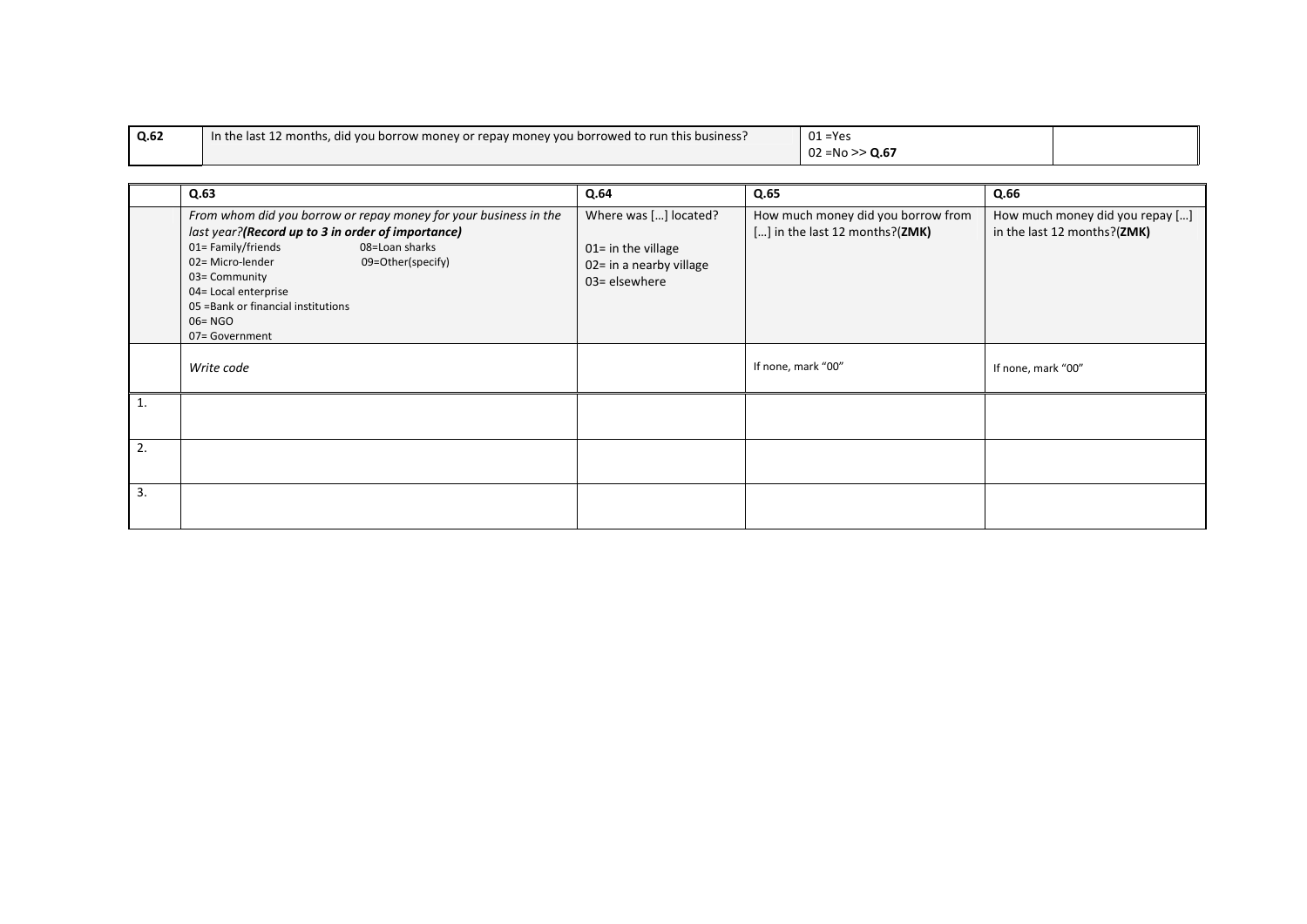|      | Now we would like to ask you some questions about your customers and your relationship with them |                  |  |      | <b>Contact information:</b> |  |  |
|------|--------------------------------------------------------------------------------------------------|------------------|--|------|-----------------------------|--|--|
| Q.67 | On an average day in a 'good' month (many customers), how many customers do you                  | Number of        |  | Q.76 | <b>Business name</b>        |  |  |
|      | have for this business?                                                                          | customers        |  |      |                             |  |  |
| Q.68 | On an average day in a 'bad' month (not many customers), how many customers do                   | Number of        |  |      |                             |  |  |
|      | you have for this business?                                                                      | customers        |  |      |                             |  |  |
| Q.69 | Thinking back of the last 12 months, was your business able to earn a good, average              | a) September     |  |      |                             |  |  |
|      | or poor income during each of the following months?                                              | b) August        |  |      |                             |  |  |
|      |                                                                                                  | c) July          |  |      |                             |  |  |
|      | $01 = Good$                                                                                      | d) June          |  |      |                             |  |  |
|      | $02$ = Average                                                                                   | e) May           |  | Q.77 | <b>Address</b>              |  |  |
|      | $03 = Poor$                                                                                      | f) April         |  |      |                             |  |  |
|      |                                                                                                  | g) March         |  |      |                             |  |  |
|      |                                                                                                  | h) February      |  |      |                             |  |  |
|      |                                                                                                  | i) January       |  |      |                             |  |  |
|      |                                                                                                  | j) December      |  |      |                             |  |  |
|      |                                                                                                  | k) November      |  | Q.78 | <b>Proprietor name</b>      |  |  |
|      |                                                                                                  |                  |  |      |                             |  |  |
|      |                                                                                                  | I) October       |  |      |                             |  |  |
| Q.70 | Do your customers ever buy on credit from you?                                                   | $01 = Yes$       |  |      |                             |  |  |
|      |                                                                                                  | $02 = No \gg 72$ |  |      |                             |  |  |
| Q.71 | What % of your customers usually buy on credit? (use proportional piling)                        | %                |  |      |                             |  |  |
|      |                                                                                                  |                  |  |      |                             |  |  |

| Now we would like to ask you some questions about your customers and your relationship with them |  |
|--------------------------------------------------------------------------------------------------|--|
|--------------------------------------------------------------------------------------------------|--|

| Q.72 | Do you operate any other business additional to the one this<br>interview has focused on?               | $01 = Yes$<br>$02 = No \gg 74$        | Q.79 | <b>Cell number</b> |
|------|---------------------------------------------------------------------------------------------------------|---------------------------------------|------|--------------------|
| Q.73 | What kind of business do you also operate?                                                              | See business codes on the first page. |      |                    |
| Q.74 | Do you ever set up your sales point in a location different<br>from your usual/fixed business location? | $01 = Yes$<br>$02 = No$               |      |                    |
| Q.75 | Have you ever sold goods/services at any payment point (e.g.<br>post office, bank,)                     | $01 = Yes$<br>$02 = No$               |      |                    |

# **THE END OF INTERVIEW**